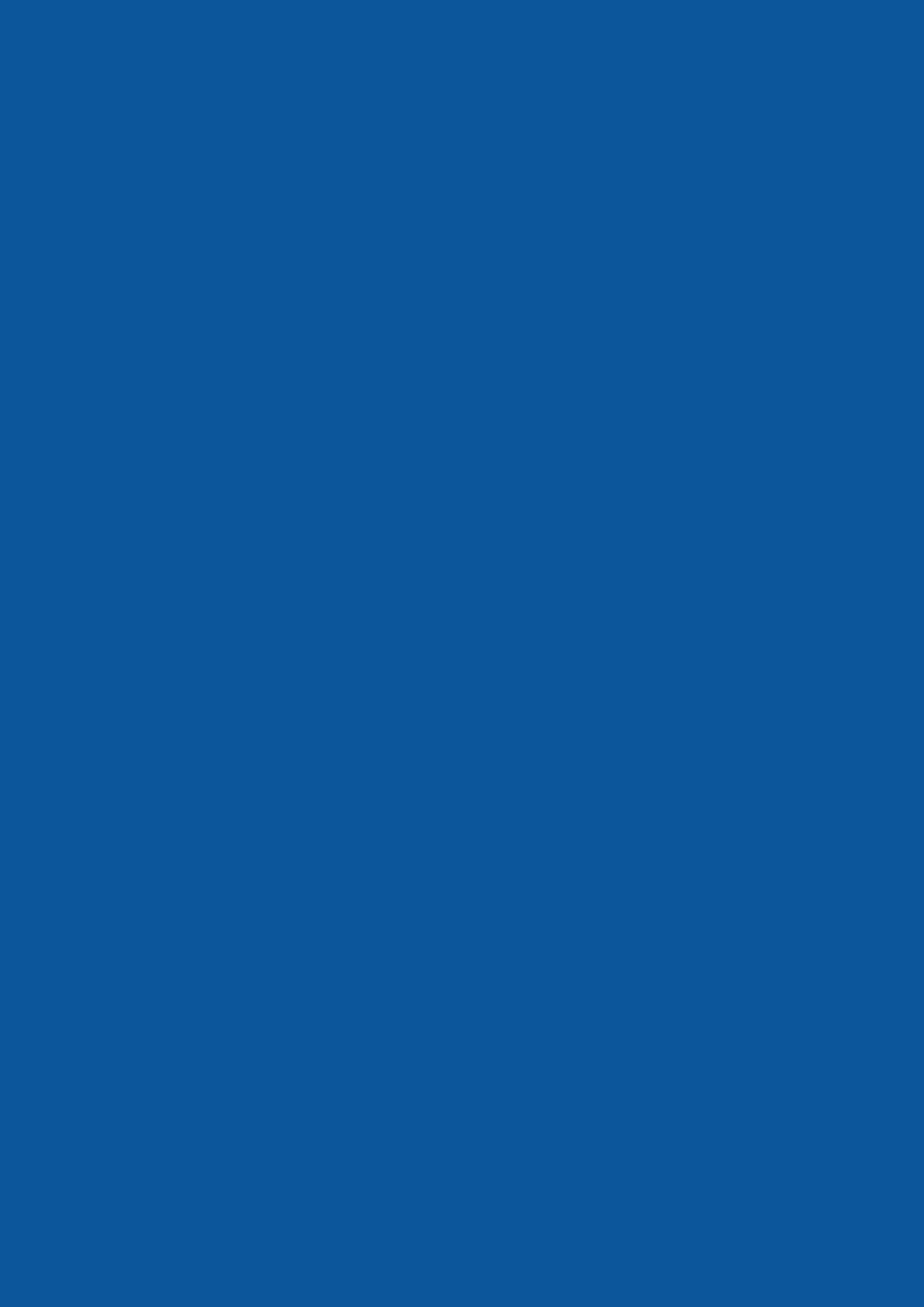## **CONTENTS**

| Forewords                                    | $\overline{c}$ |
|----------------------------------------------|----------------|
| Executive summary                            | $\overline{4}$ |
| Introduction                                 | 7              |
| Defining a bad hire                          | 10             |
| Identifying the real costs of a bad hire     | 16             |
| Recognising hiring mistakes                  | 29             |
| Enabling employers to make a successful hire | 34             |
| Appendix 1: Methodology                      | 43             |
| Appendix 2: Acknowledgements                 | 44             |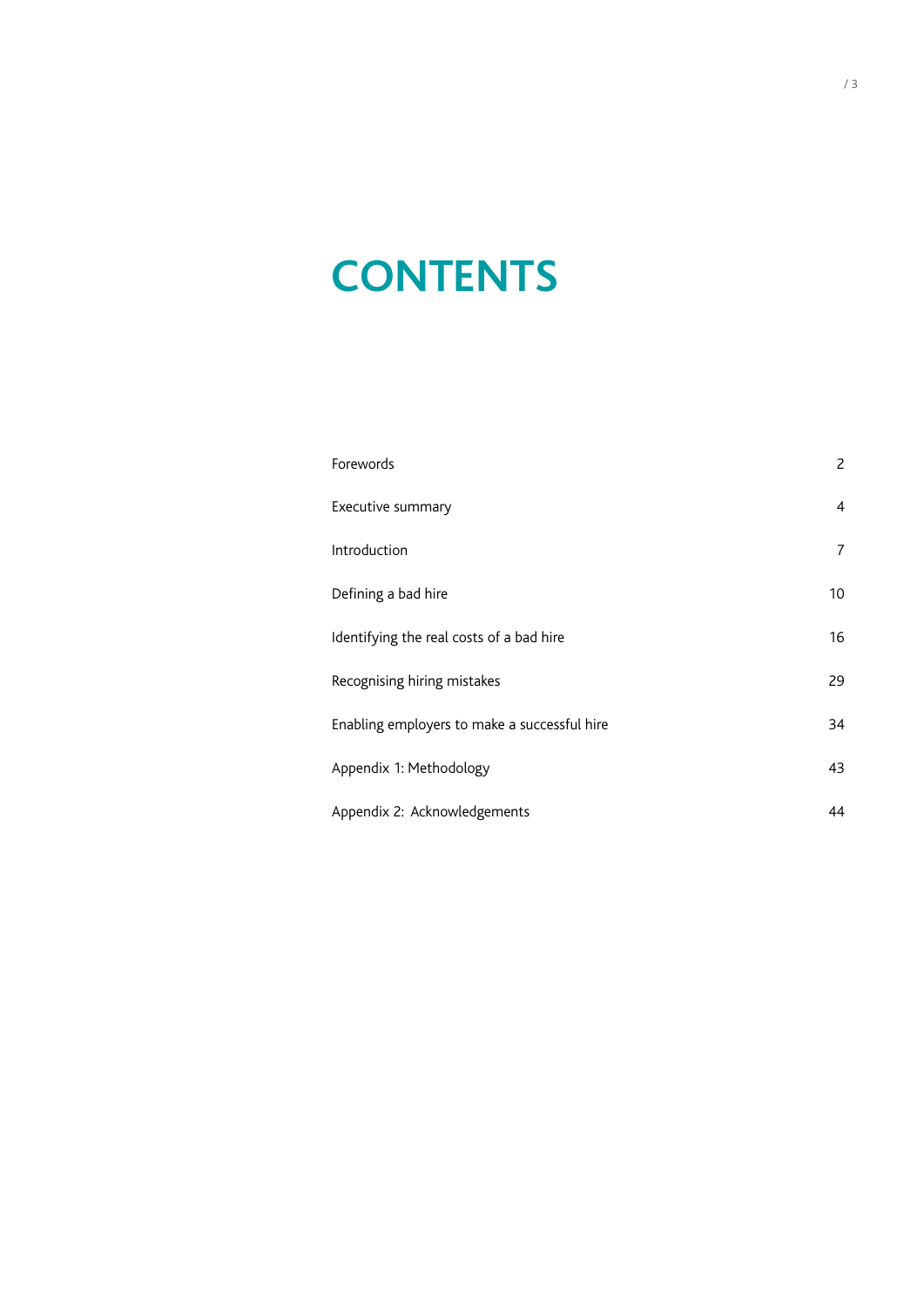### **FOREWORD**

Right now employers in nearly every sector are finding it increasingly difficult to attract people to the jobs available. The UK's unemployment rate is the lowest since the 1970s, meaning demand for staff is increasing as our talent pool shrinks. When candidates are scarce, employers can be tempted to make hasty hiring decisions. While being fast is sometimes no bad thing, if it leads to poor hiring decisions it can be very costly. Shockingly, we discovered that employers are completely underestimating the financial impact of getting recruitment wrong and are not seeking to improve their processes and practices, so that they make fewer mistakes and get it right more often.

We found that almost nine out of ten HR professionals have worked for a business that hired the wrong person for a job: bad hires are not isolated incidents but frequent occurrences. Employers clearly don't fully understand the costs of a bad hire, they fail to measure its damaging impact and they don't learn how to avoid it next time. This behaviour is putting the success of UK businesses at risk. This REC report will help you understand and assess the cost of a bad hire and help you improve your recruitment decisions.

The potential costs of a bad hire can encompass more than the time and money spent on repeating the recruitment process. A bad hire will have a negative impact on staff morale, a loss of productivity and potentially even an impact on your reputation and brand. All this translates to weakened performance. In fact, we calculate that for a middle manager, the cost of a bad hire can be over three times their salary. To help you evaluate the impact, we present a step-by-step process to recognise and measure an array of potential costs associated with appointing a bad hire.

We also propose what you need to do to get it right more often. You need to start with a clear idea of what success looks like for your business. Create a robust selection process and build close partnerships with recruiters to help you source candidates in an increasingly competitive market. When you do make a mistake, review what went wrong, learn, and make sure it doesn't happen again.

The REC is leading a national debate on what good recruitment looks like by promoting good practice to employers. We encourage employers to sign up to the Good Recruitment Campaign to improve workforce planning, ensure an authentic employer brand and deliver a great candidate experience every time.

It is now more important than ever for employers to attract and retain the right people. We will work with employers and recruiters to ensure good practice remains a priority as they compete for talent and search for the perfect match for every job.

We look forward to your feedback and hope this research highlights the importance that should be placed on recruitment as a source of competitive advantage.

**Kevin Green, Chief Executive, REC @kevingreenrec**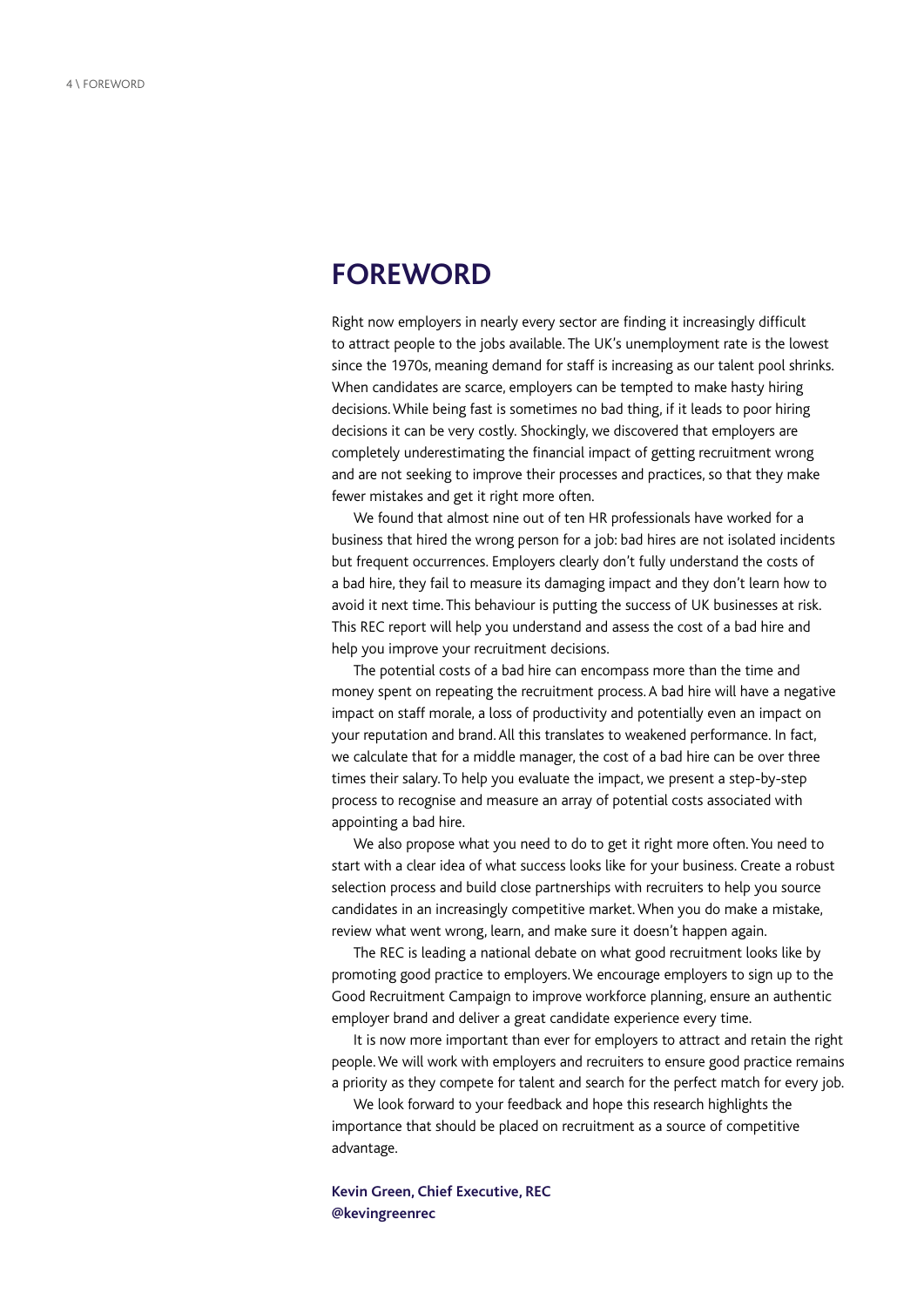### **FOREWORD**

Hiring is one of the most important growth strategies a business can undertake. It is also one of the most difficult and costly, if done wrong. The common hiring mistakes cited in this report include inadequate time reviewing company needs, misleading job profiles/descriptions and accessing a shrinking pool of talent.

At the time of publication, the UK's job creation engine continues to purr away, with the number of people in work and the number of vacancies reaching record levels. With many employers now shrugging off their post-referendum reluctance to hire, in many areas there is a full-blown battle for talent.

The good news is that when it comes to connecting qualified candidates with open positions, search engines like Indeed have emerged as a powerful tool for employers. We help employers master the essential recruitment techniques of a competitive labour market. With more than 200 million visits by jobseekers each month, Indeed is a great way to reach enough candidates to support ambitious hiring goals on a budget.

In today's tight labour market, many recruiters now see that for growing businesses, the answer might not always lie in a candidate's level of experience. It can be as important to identify the potential of your applicants and select the candidates who will bring both passion and possibility to your organisation. We call this kind of person a 'high-potential hire'; the next part is figuring out how to hire them.

There are, of course, some guiding principles for identifying and attracting high-potential hires, to make the right hire for a business.

Strong job descriptions act as a showcase for workplace environments where talented employees get as much as they give. For a high-potential employee, the chance to learn is as important as compensation.

Most CVs are written to focus on the verbs, with candidates highlighting the projects they managed, the things they created or the efforts they led. How does the candidate describe their experience? What adjectives and adverbs do they use in their CVs? Do you see signs of passion and ambition? Do they use words that convey the emotional impact of their work?

And finally, does this person have insightful questions about how your company works? Does the conversation move quickly to issues of strategy and process improvement? Can they talk about the nuance and complexity of their past accomplishments? If so, you may have a high-potential candidate.

The high-potential hire can have an outsized impact on any business and for the right candidate. The challenge, of course, is finding and keeping them.

We are proud to offer our continued support to the REC's Good Recruitment Campaign, and welcome this report to help businesses avoid hiring mistakes and endorse good recruitment practices.

#### **Bill Richards, UK Managing Director, Indeed**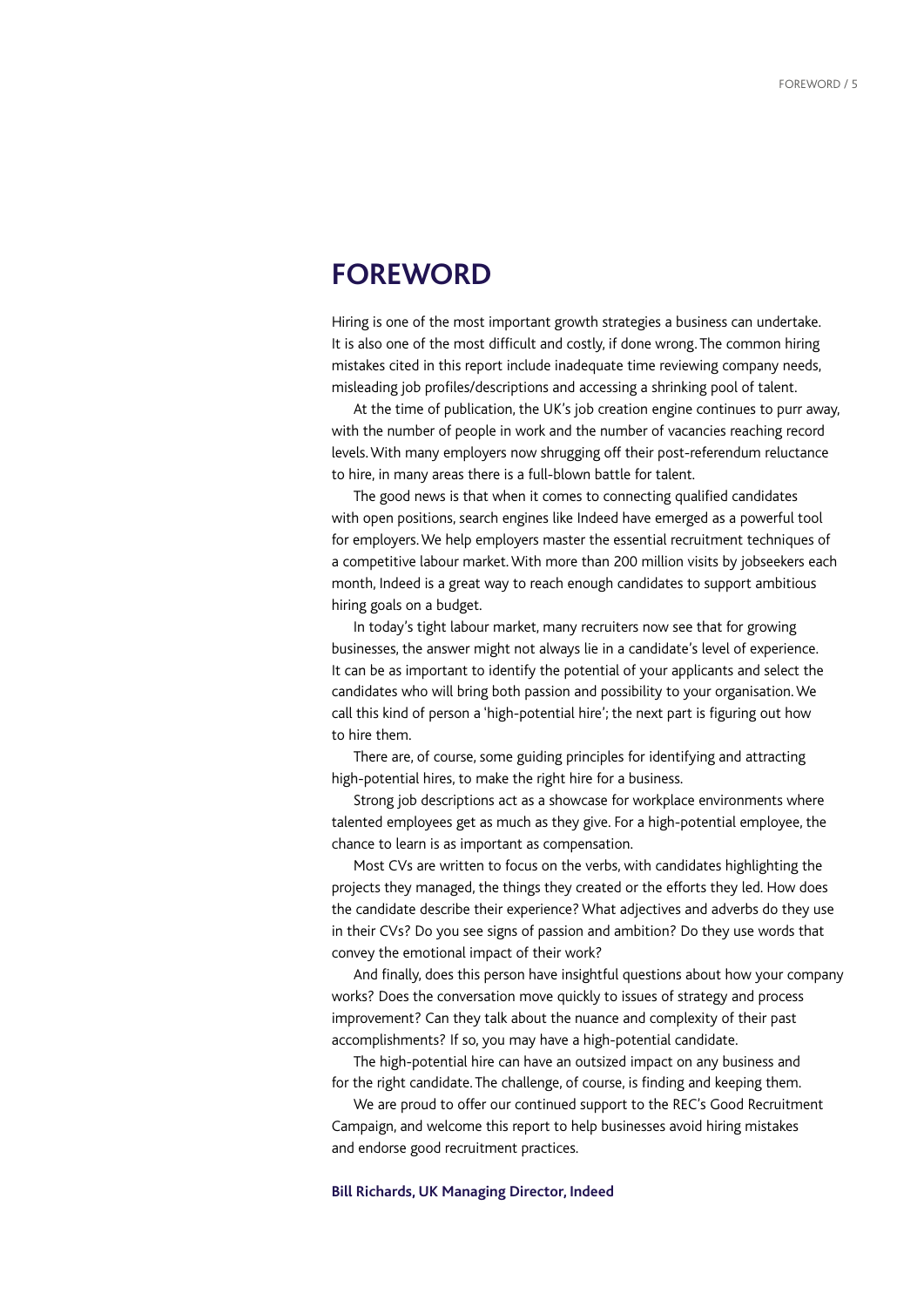<span id="page-5-0"></span>**COULD THERE BE A POSITIVE TO A BAD HIRE? YES, FOR ME IT'S ALL ABOUT LEARNING WHAT COULD BE IMPROVED NEXT TIME. ALEX MARTIN, BAE SYSTEMS**

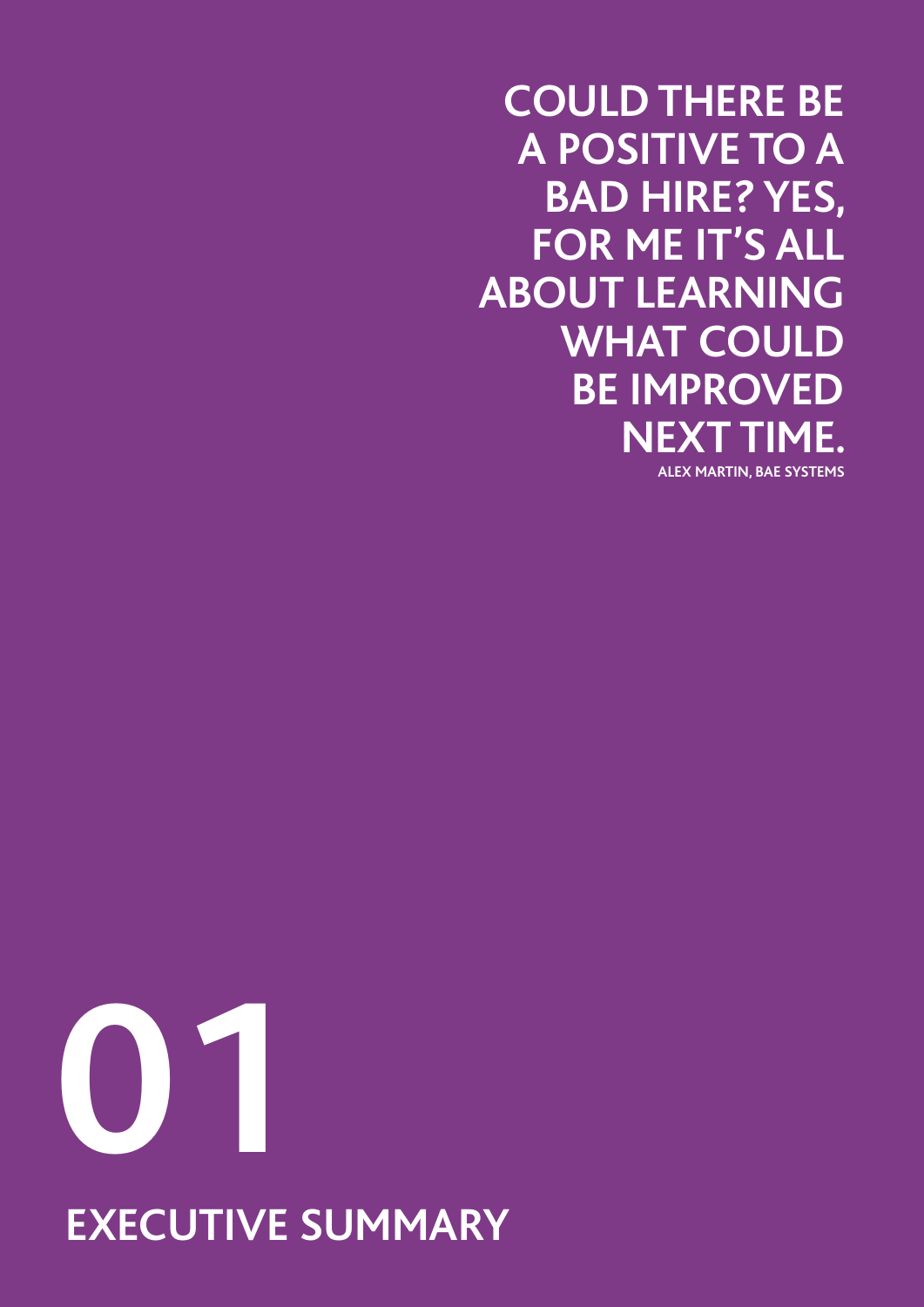Success in hiring is about making decisions. Getting it right is more important than ever; in this challenging work environment, where competition is exacerbated by scarcity of candidates and skills shortage, a bad hire is not a momentary mistake but a major liability that can threaten the financial success of your business.

Poor hiring decisions are more common and frequent than initially thought. In fact, almost nine out of ten (85 per cent) survey respondents admit that a business they worked for hired the wrong person for the job. Crucially, recognising and rectifying a failed hire is a costly process. Costs such as recruitment fees and money spent on training are easily measurable; however, the price of a bad hire to the organisation also includes those costs that are more difficult to quantify. The implications of a bad hire on staff morale and turnover, productivity, reputation and delivery of client solutions are often overlooked and regarded as secondary, non-financial costs. In fact, these are the principal indicators of the longerterm and critically adverse effects of poor hiring decisions on the organisation's ability to succeed financially. When asked about the biggest costs of a bad hire, respondents identified training costs (53 per cent), negative impact on staff morale and performance (46 per cent), recruitment costs (41 per cent) and loss of productivity (36 per cent). However, some fail to understand and interpret these in financial terms. Markedly, even at the highest management level, 33 per cent of those who work in a business who has made a bad hire in this type of role believe that it had not cost them anything over the past year. This highlights a significant gap in knowledge amongst stakeholders about how much a poor hiring decision really costs their business.

In response to the need for a structured methodology to measure the impact of bad hires and give the impetus to work towards reducing the astounding 85 per cent of bad hires recorded by respondents, we offer employers a new practical tool to consider and calculate an array of potential costs associated with their decisions to appoint, then either fire or retain, a bad hire. The table of costs and accompanying example scenario demonstrate how the costs of a bad hire can reach many times the annual salary of the new recruit. We calculate that a poor hire at middle-management level at a salary of £42,000 could end up costing a business £132,015 in total to resolve.

Employees are the most valuable asset of any business. Yet, stakeholders are under-investing and missing out important stages of the recruitment process. From looking to fill the position quickly and accessing a small pool of talent to hiring like-for-like and failing to perform the necessary skills and reference checks, respondents recognise regretted hiring mistakes. However, when asked to consider which areas to improve their business's in-house recruitment practices, a fifth (20 per cent) neither know nor believe any of these areas require further improvement; this rises to a third (32 per cent) when considering areas that recruitment agencies should invest in. Yet again, these inconsistencies reveal an incapacity to fully understand in a coherent manner the factors and actions involved during the selection process, and highlight a limited ability to reflect



#### **£132,015 A POOR HIRE AT MID-MANAGER LEVEL WITH A SALARY OF £42,000 CAN END UP COSTING A BUSINESS**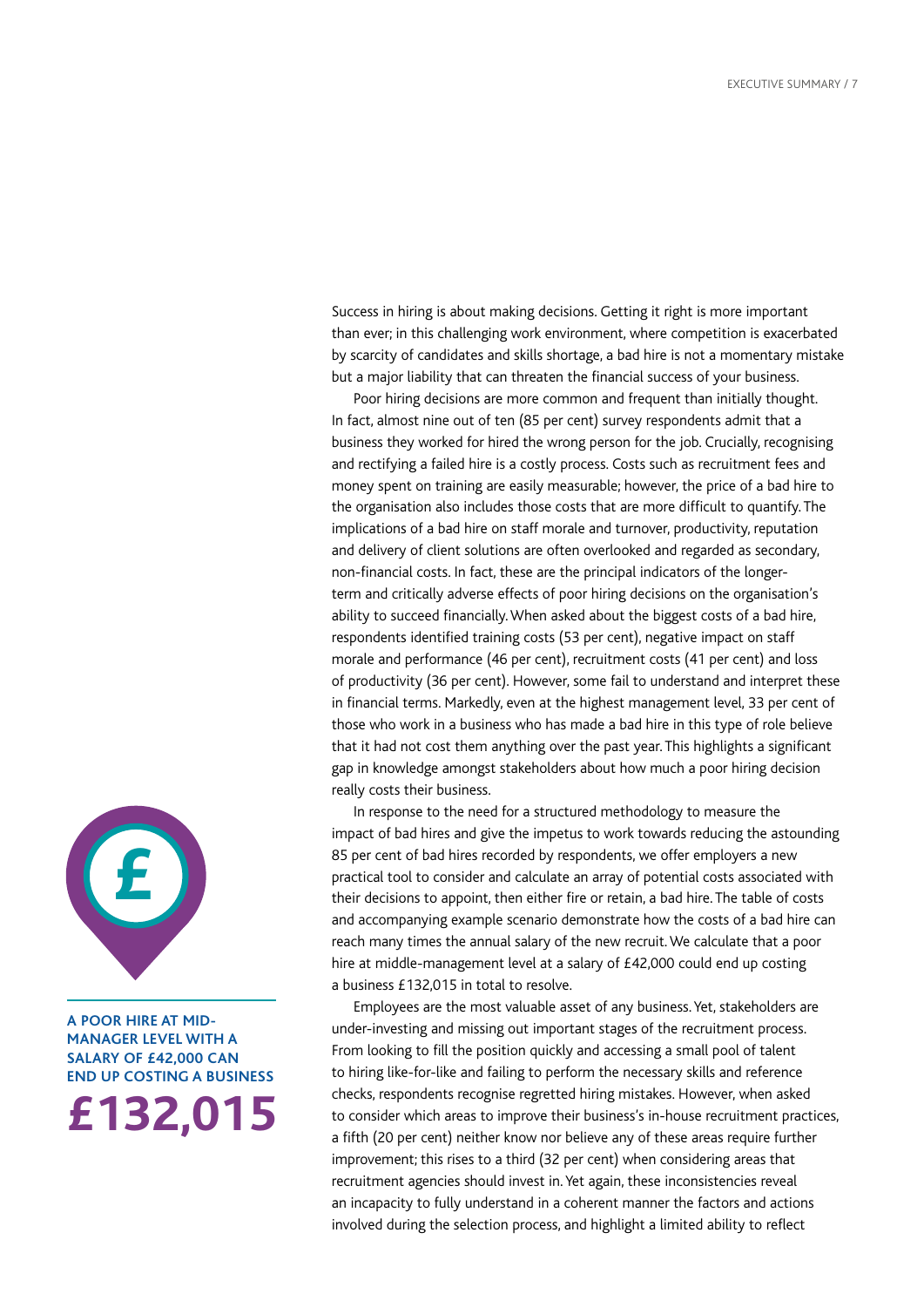upon past hiring mistakes. This is of utmost concern given the striking calculations of poor hiring decisions that are provided in this report.

By reflecting on organisation-wide policies in sourcing candidates and selection, the report provides all stakeholders with the opportunities to consider the real wide-ranging consequences of a bad hire and the steps to be taken in order to make a successful hire. Employers – as the ultimate decision-makers in selecting and hiring candidates – must work closely and collaboratively with HR teams and recruiters responsible for sourcing candidates in order to measure success against failure and safeguard a robust selection process. Ensuring appropriate selection methods and professional recruitment practices in each and every important stage of the process will mitigate costly hiring risks and allow businesses to source and retain the best person for every job.

#### **AT A GLANCE:** GETTING IT RIGHT AT EVERY STAGE OF THE RECRUITMENT PROCESS

#### **Recruitment stage: Identify hiring needs and define the role**

- Common hiring mistakes **Key action points** • Inadequate time spent to review company needs • Misleading job profile • Align person profile to business objectives
- Focus on competencies instead of potential
- and vision • Define clearly the required skills and personal qualities

• Provide training to tackle discriminatory practices

| Common hiring mistakes                                                                    | Key action points                                                                                                                                                        |
|-------------------------------------------------------------------------------------------|--------------------------------------------------------------------------------------------------------------------------------------------------------------------------|
| • Access small pool of talent<br>· Biased language in job description<br>· Limited budget | • Promote a flexible and inclusive workforce<br>• Use a range of platforms to advertise jobs<br>• Be diversity-conscious; reach diverse and under-<br>represented groups |
|                                                                                           |                                                                                                                                                                          |
|                                                                                           |                                                                                                                                                                          |
|                                                                                           |                                                                                                                                                                          |
| Common hiring mistakes                                                                    | Key action points                                                                                                                                                        |
| Recruitment stage: Choose an appropriate selection process<br>· Fill position quickly     | • Determine selection criteria and take time                                                                                                                             |
| • Failure to verify skills and references                                                 | over hiring decision                                                                                                                                                     |
| • Improper interviewing skills                                                            | • Improve vetting process                                                                                                                                                |
| · Unconscious biases                                                                      | · Gauge candidates' abilities                                                                                                                                            |
|                                                                                           | · Implement soft skills assessment tools, ensuring                                                                                                                       |
|                                                                                           | interviewers have proper skills to conduct                                                                                                                               |

| Recruitment stage: Making the appointment and beyond                                                                          |                                                                                                                                                                         |
|-------------------------------------------------------------------------------------------------------------------------------|-------------------------------------------------------------------------------------------------------------------------------------------------------------------------|
| Common hiring mistakes                                                                                                        | Key action points                                                                                                                                                       |
| • Insufficient training and integration of new<br>recruit provided<br>• Failure to motivate and respond to career aspirations | · Properly induct new recruits, explain job<br>requirements and team dynamics<br>· Provide regular feedback<br>• Offer training and career development<br>opportunities |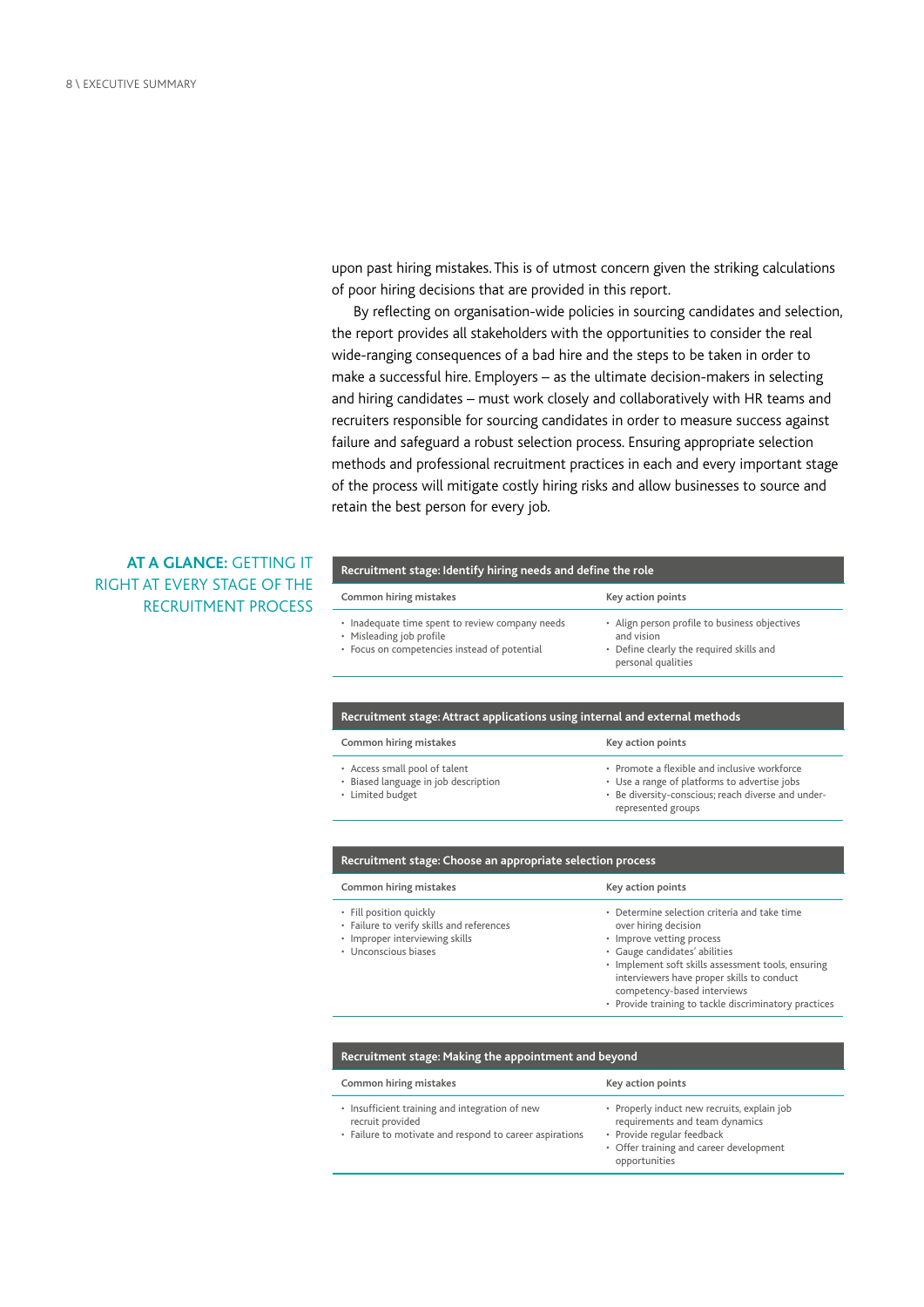## <span id="page-8-0"></span>**GREAT HIRING REALLY IS ABOUT GETTING REAL ON ALL LEVELS WITH ALL PEOPLE. RUTH PENFOLD, SHAZAM**



## **INTRODUCTION**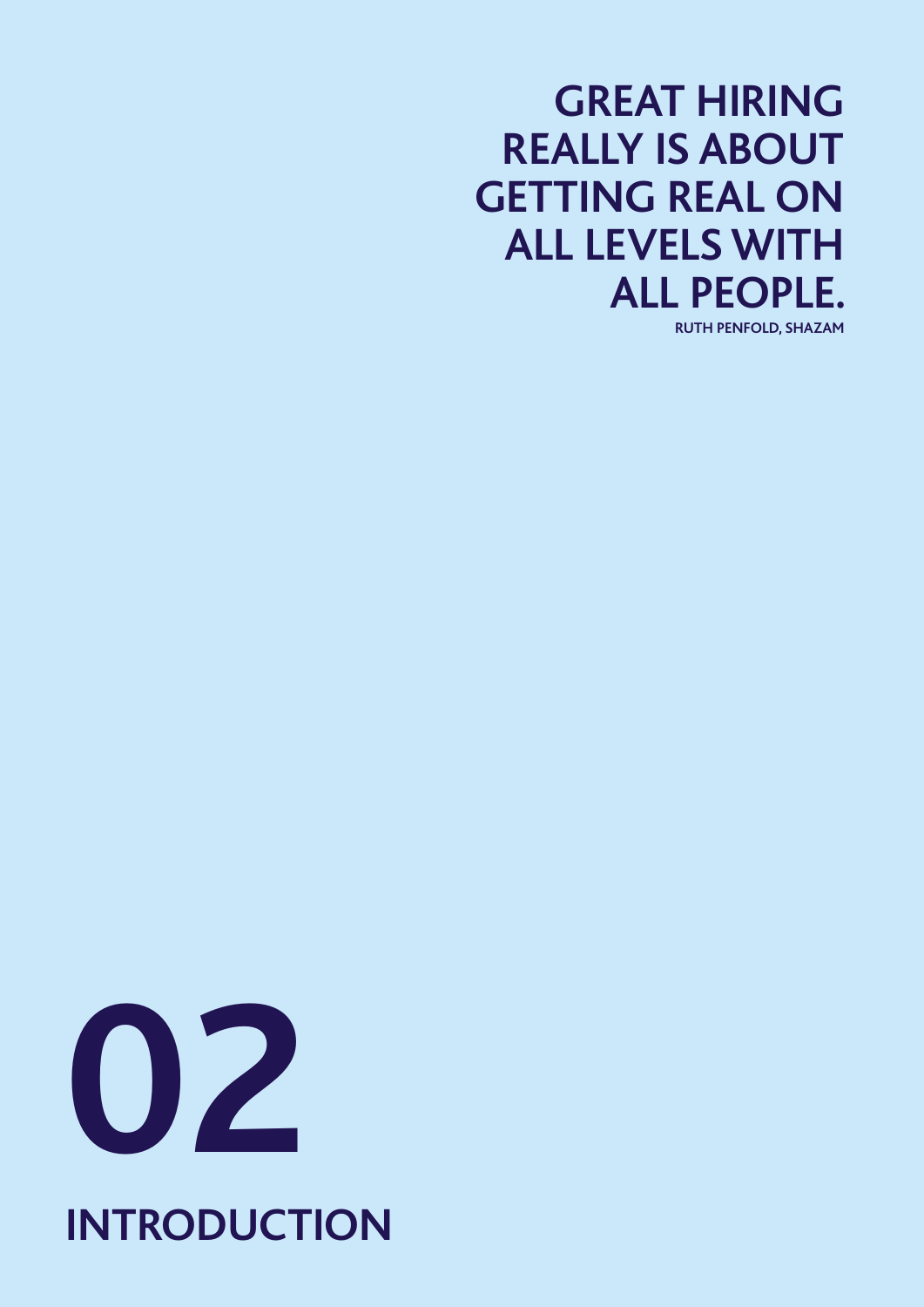**Hiring the best person for every job is crucial to the success of a business. Yet, picking talent remains the most pressing challenge for employers. Notwithstanding the confusion about the real consequences of poor hiring practices, the potential detrimental impact of such decisions on organisational performance necessitates that a set of 'success or failure' criteria is in place. This will allow employers to mitigate the huge costs associated with bad hires and enable their businesses to succeed.** 

The UK's current labour market is challenging for employers; demand for key skills is mounting and competition for talent is fierce. It is vital that organisations and the recruitment industry respond to these challenges in a comprehensive manner by ensuring effective, responsive and professional hiring practices throughout the resourcing process. As this research illustrates, there is ample evidence that good recruitment practices are essential in sourcing and retaining the talent needed for a business to thrive. In particular, by fine-tuning their resourcing approaches as well as working more collaboratively with recruitment partners, businesses can drive activities that have a far more positive impact on staff and customer satisfaction and, in turn, on financial performance and organisational success.

The main question that this report addresses is: what are the real consequences of bad hiring practices, and what steps can be taken to enable businesses to make a successful hiring decision?

Specifically, this research investigates what causes bad hiring decisions and it identifies the costs associated with bad hiring practices for permanent roles. In the absence of a clear methodology to measure the impact of bad hires, the research offers employers a new practical tool to consider and calculate potential costs associated with a bad hire. The research also recognises the reasons that are conducive to making hiring mistakes. In doing so, it further outlines the steps and tools to help businesses avoid hiring mistakes and endorse good recruitment practices.

The report draws largely on the quantitative responses from the YouGov HR decision-makers survey and qualitative insights from employers and recruitment industry experts arising from structured interviews. Quotes from the qualitative research and findings from the quantitative survey are provided throughout the report and are attributed accordingly.

### **Outline of the report**

In an attempt to add clarity to the confusion already inhibiting recruitment practices and provide employers and recruiters with the opportunity to understand and address the main concerns in this area, section 3 of this research outlines the main attributes associated with a bad hire and its extensive impact on organisational success. Section 4 investigates more closely the real consequences of poor hiring decisions, emphasising the most significant costs as perceived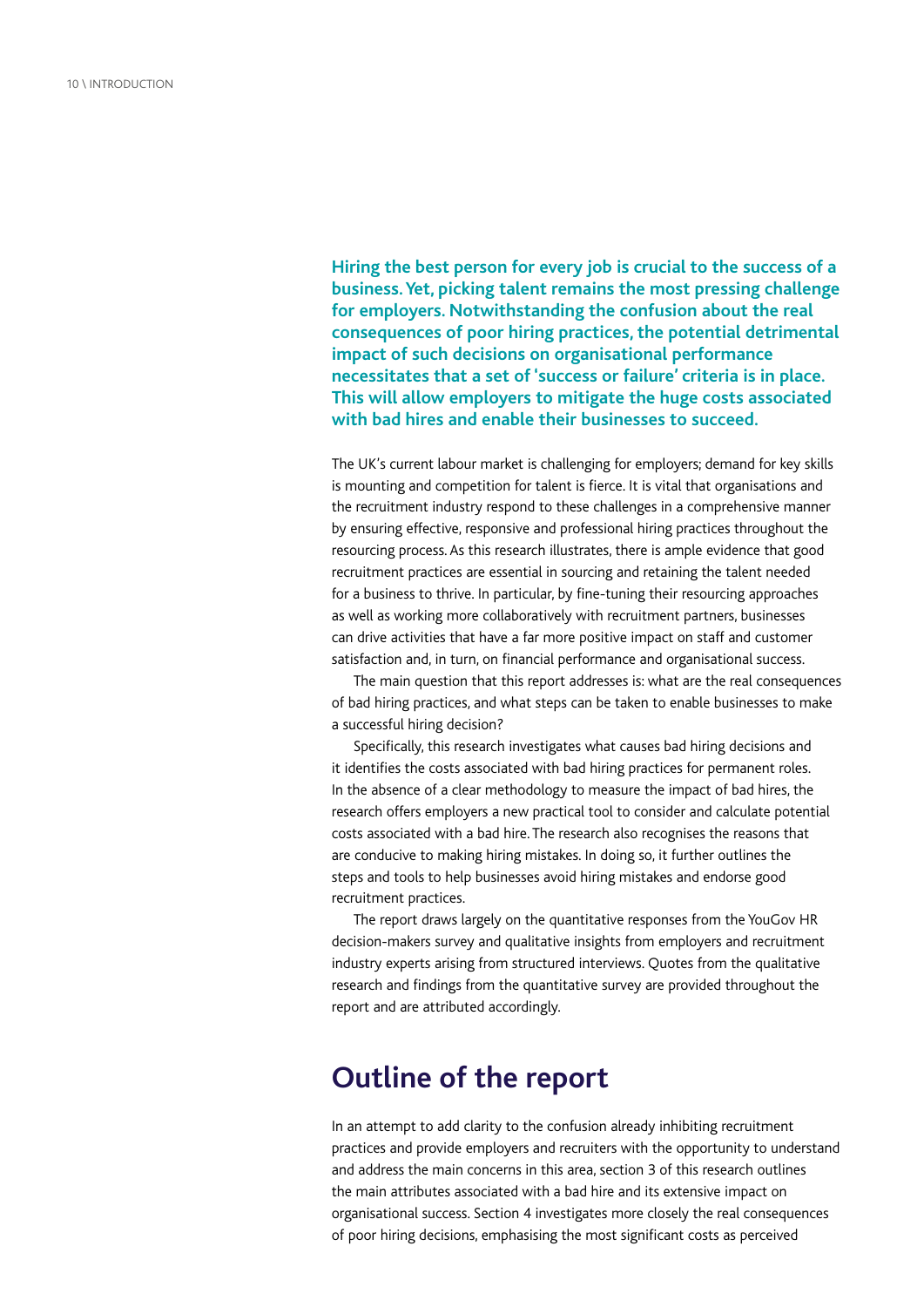by employers and drawing attention to the hidden yet substantial costs incurred in the longer term. It also provides a general methodology, which identifies potential costs that employers should be aware of and suggests methods to calculate these. Finally, identifying the most common hiring mistakes and recommending corresponding action points will enable key stakeholders to place sound hiring practices at the forefront of their strategic thinking.

The following diagram illustrates a useful process of how to make the right hire. The themes in this diagram are explored further in this report.

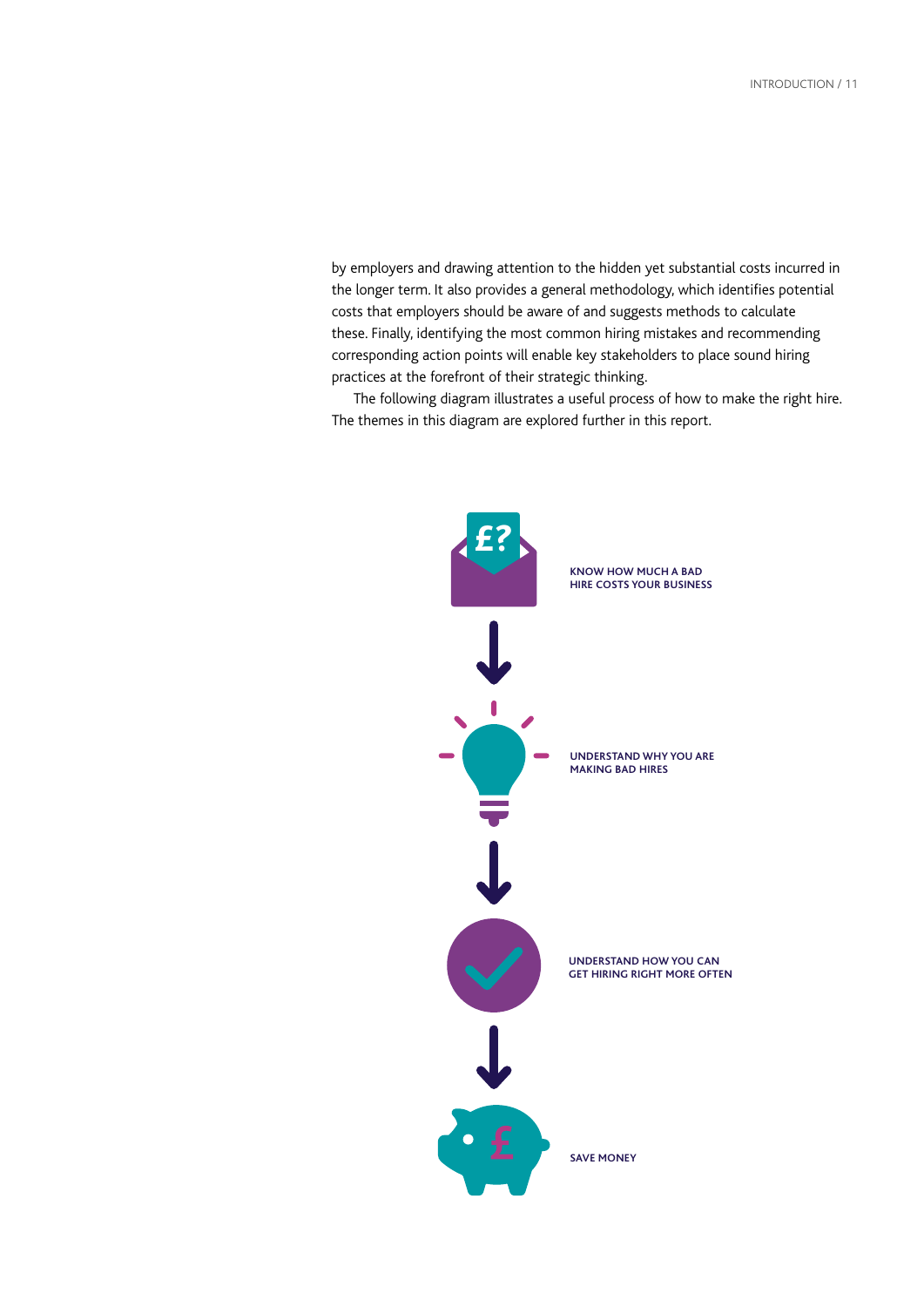<span id="page-11-0"></span>**A BAD HIRE IS EFFECTIVELY THE LOST OPPORTUNITY TO HIRE THE RIGHT PERSON FOR THE ROLE. PAUL JARRETT, RENAIX**

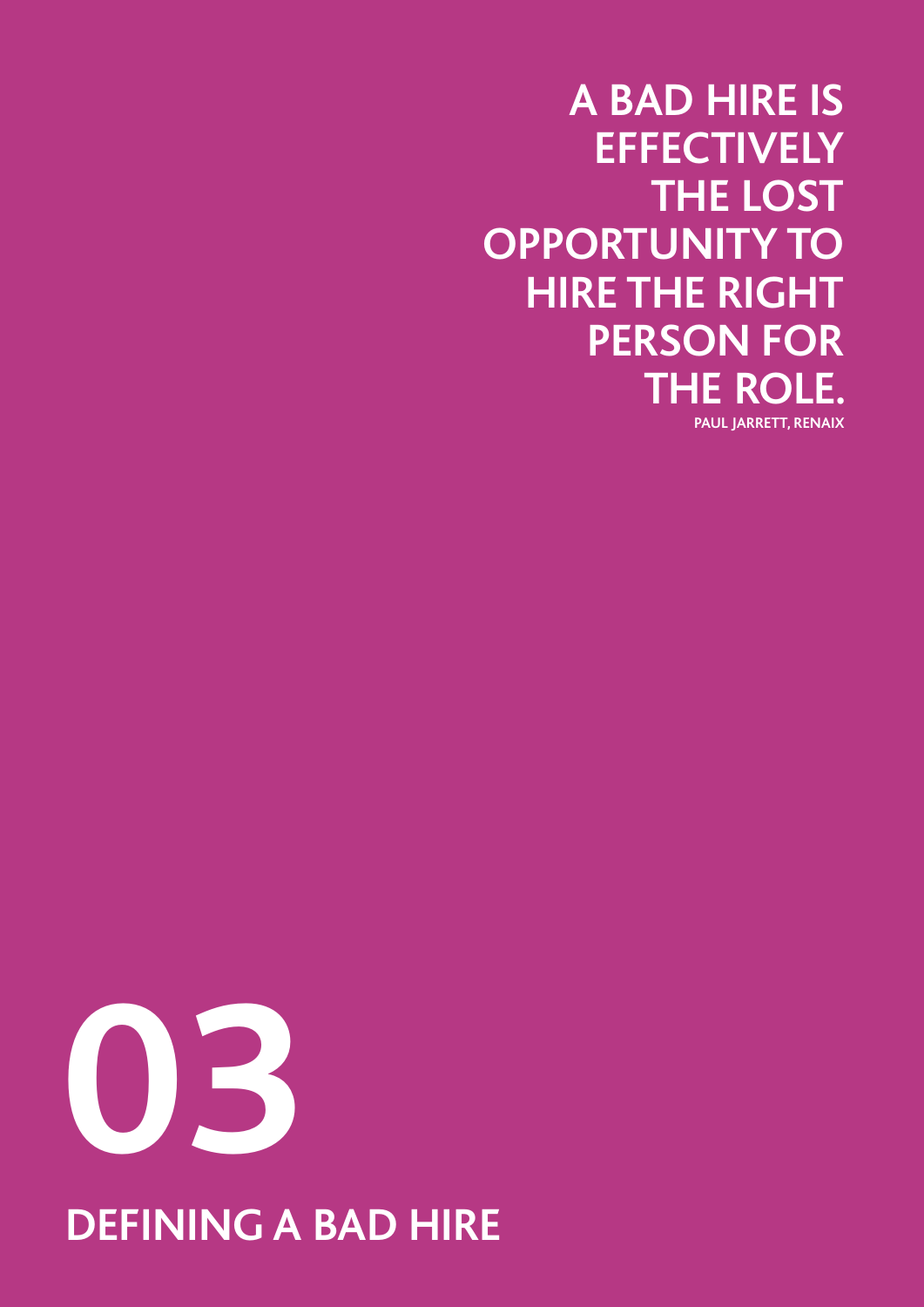

**OF HR DECISION-MAKERS ADMIT THEIR BUSINESS MADE A BAD HIRE.**

**In recent years, businesses and recruiters have become more concerned about the potential impact of poor hiring. Nonetheless, there is still confusion about what a bad hire actually entails and how it truly affects organisational performance. At the core of this predicament lies the misconception that the costs associated with a bad hire are short term and tangible, hence overlooking the substantial hidden and lasting consequences of such practices.** 

Central to investigating the premise of a poor hiring decision is essentially the distinction between a good hire and a bad hire. In other words, it is how the employer measures the success of a new recruit. Again, success of a new hire is neither one-dimensional nor palpable; it is perceived and measured differently based on employers' needs, opinions and understandings. Although extensively used to refer to the hiring of the wrong person for the job, there is not one detailed definition of a bad hire. Indeed, the subjective nature of the concept is manifested in the range of interpretations of what constitutes a bad hire. There are the undisputed negative connotations associated with the term, but perceptions and perspectives of what a bad hire means to employers and recruiters vary considerably.

**A number of different elements, which measure the quality of a hire, go into an algorithm. The period of time an individual stays with a company is still a measure of success, as is the performance of the individual and how their career has developed in the organisation. It is also useful to use 360 feedback – to assess not just the views of managers, but the opinions of the individual's team and peers. All of these elements I think in some way, shape or form, influence whether someone is a good hire.**  Alex Martin, BAE Systems

The key in defining the underpinning components of a bad hire is in understanding the context in which employers make the decisions to hire and retain a new recruit. The common characteristics of a bad hire arguably become more evident when outlining the main attributes associated with a good hire. Nonetheless, employers look for different signals of a successful hiring decision. As indicated by employers, HR professionals and recruiters, measurements of success of a new hire can range from the length of time the new employee stays in the position and their satisfaction, to the new recruit's impact on team dynamics and contribution to the business. Employers value reliability and professionalism in a member of staff, which translate into producing the expected quality of work within deadlines, maintaining a positive attitude towards the team and the team's objectives, and enhancing client relationships. Indeed, employers have become better at assessing staff performance by utilising effective tools such as key performance indicators (KPIs), performance development reviews (PDRs), sales figures and customer service forms. Undoubtedly, not only do some of these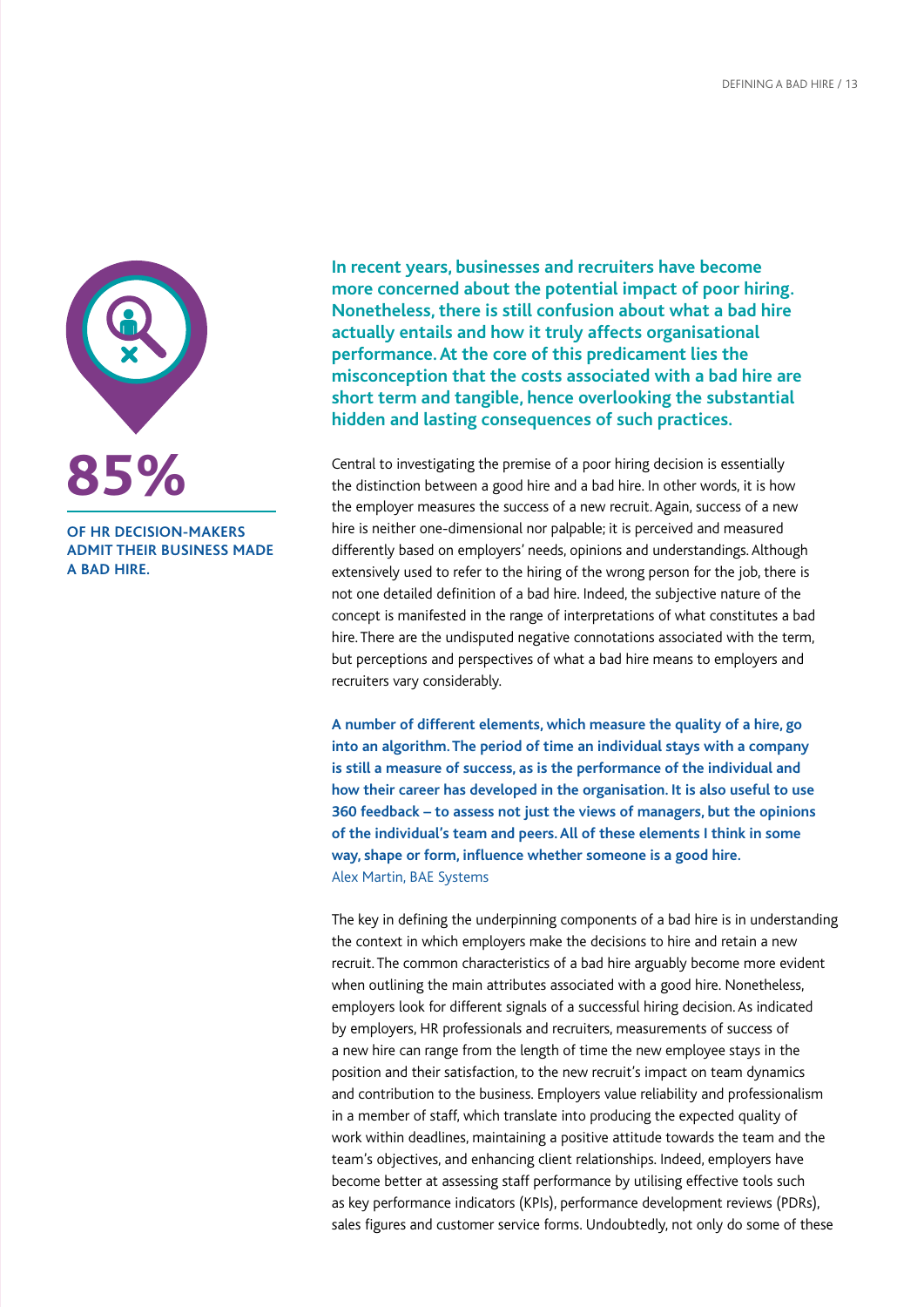indicators only emerge in the longer term, but they are also difficult to measure. This becomes even more complicated when seeking to assess the impact of a new recruit on the performance of all staff. For instance, if an employer's energy and resources are required to focus primarily on new recruits, it risks hindering the advancement and performance of current employees. Staff grievances, if not addressed appropriately, subsequently contribute to increased staff turnover and, in turn, these hinder organisational success. Similarly, an employer may be tempted to retain a poor hire and provide further training anticipating that they will become a better fit for the job and, at the same time, avoid new hiring costs. However, such decisions will likely only perpetuate the adverse effects of a bad hire on productivity and financial gains.

A good hire is undoubtedly an asset, if not the most important asset, to any organisation: the individual is a cultural fit and interacts with colleagues and clients effectively, the team functions as a united front and the new recruit shares the organisation's vision and contributes to financial gains. Conversely, a bad hire can be defined as a liability that can turn into a major stumbling block for the success of any organisation: a bad fit for the job can clash with the organisation's goals and culture, will cause strife within the team and compromise the employer's ability to compete and thrive. In extreme cases, a worker can engage in behaviour that is harmful to the organisation, generating substantial regulatory fees and liabilities as well as leading to the loss of legitimacy among important external stakeholders.<sup>1</sup>

**The immediate thing that springs to mind when you talk about a bad hire is the impact on the business directly in terms of that individual's performance and their ability to make a positive contribution. So if they're not the right fit for that organisation and don't have the right skills, there is a knock-on effect on the wider team around them – the impact on those individuals who are either having to deal with a misfit, as it were, in terms of cultural fit and performance, or indeed perhaps may even be doing the work of that individual to make sure the team continues. The worst-case scenario is that it has such a massive impact that the performance of that team deteriorates. Either the business will make the decision that we've hired the wrong person and take the appropriate action, or the individual will also realise that they've found themselves in a situation that isn't appropriate for them and again will make the decision to remedy that, which will always result in having to repeat the process.**

Adrian Wightman, Innogy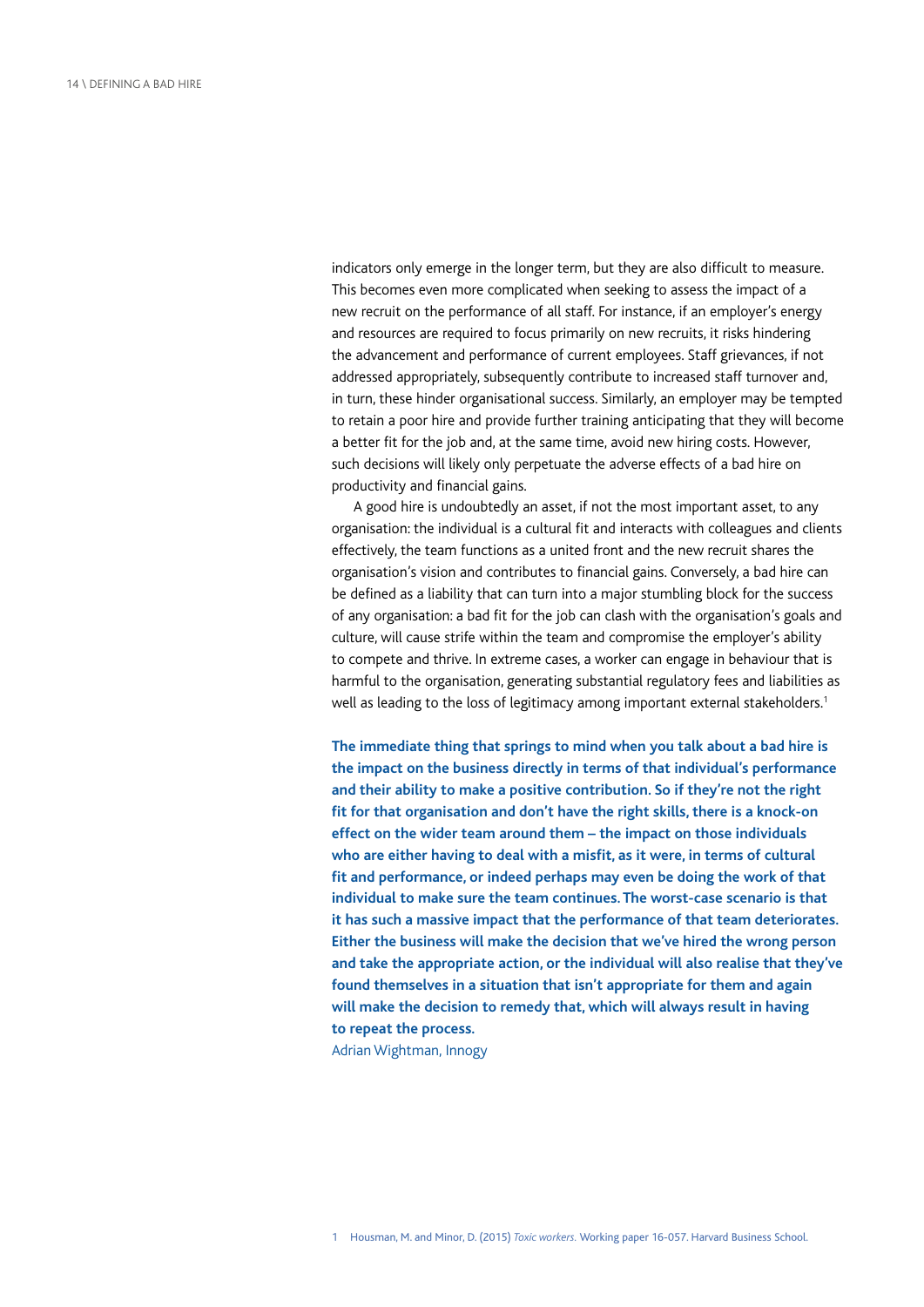The selection method businesses undertake is of particular significance when investigating the premise of a bad hire and identifying those areas that require additional investment and development in order to improve hiring practices. This becomes more evident as a staggering 85 per cent of all HR respondents report that a business they have worked for has taken on a new permanent employee who then proved to be a bad fit for the job. This clearly manifests the extent of poor hiring decisions taking place in the UK labour market. In doing so, it reveals the urgency for all stakeholders involved to understand and address this challenge in a concerted manner.



Employers may choose to hire a new recruit with or without the help of a recruitment agency, and a number of reasons affect the employer's decision to hire a new permanent member of staff utilising solely in-house HR resources. As Figure 1 demonstrates, over half (58 per cent) of HR decision-makers who

**FIGURE 1:** WHICH, IF ANY, OF THE FOLLOWING ARE REASONS WHY YOUR BUSINESS HAS CHOSEN TO HIRE A NEW MEMBER OF STAFF WITHOUT THE HELP OF A RECRUITMENT AGENCY IN THE PAST YEAR AND/ OR IS PLANNING TO DO THIS IN THE NEXT YEAR? BY ORGANISATION SIZE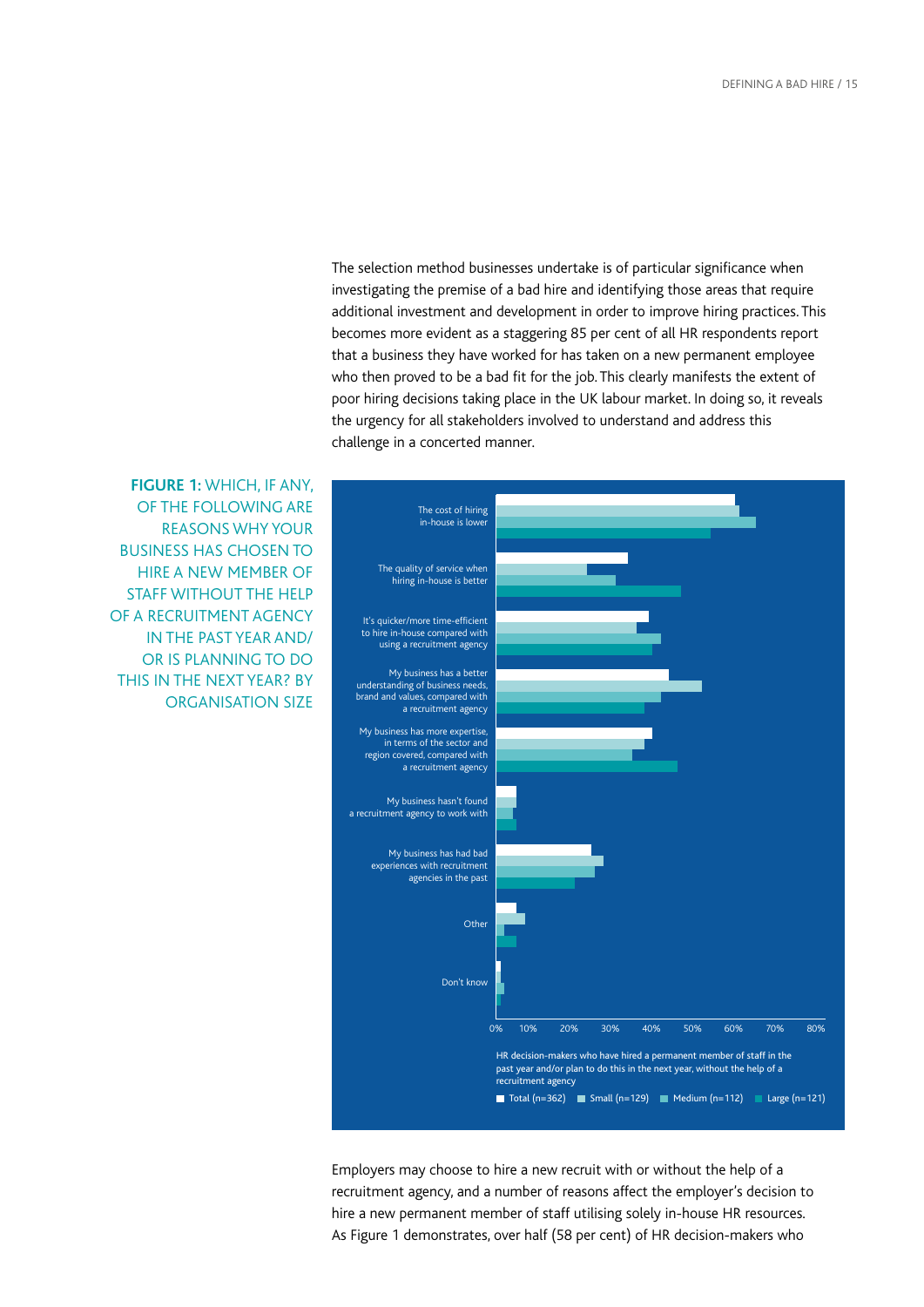have hired a permanent member of staff in the past year and/or plan to do this in the next year without the help of a recruitment agency report that their business is motivated by the seemingly lower cost of in-house hiring compared with the headline costs incurred when commissioning a recruitment agency. More than four in ten respondents (42 per cent) also highlight that the business has a better understanding of business needs, brand and values. This is cited as the second most common reason among small companies (50 per cent), whereas more large employers (44 per cent) emphasise the business's expertise in terms of the sector and region covered. Time efficiency is clearly an important factor when choosing to hire without the help of a recruitment agency, particularly for medium (40 per cent) and larger employers (38 per cent).

Almost a third of respondents (32 per cent) identify the better quality of service when hiring in-house as a reason for not using a recruitment agency. Unsurprisingly, there is a considerable discrepancy between small and large companies when considering the quality of service; more than four in ten (45 per cent) large companies report that the quality of service when hiring inhouse is better, compared with a fifth (22 per cent) of small companies. Larger companies are likely to have more resources, the knowledge in terms of the sectors and regions covered as well as a skilled HR department to ensure quality of service throughout the recruitment process. It is noteworthy that only around one in five (23 per cent) respondents cite past bad experiences with recruitment agencies as a reason why their business has chosen to hire a new permanent member of staff without the help of a recruitment agency, with large companies classifying this as one of the least important reasons (19 per cent).

In response to growing concerns expressed by stakeholders over the impact of a bad hire, a number of studies published in recent years have emphasised how having to hire, fire and recruit a replacement employee is expensive and time-consuming. With a focus on quantifiable costs such as recruitment and training costs, businesses are becoming more wary of the significant impact of a bad hire on overall business spending. Progressively, employers also recognise the implications of a bad hire on productivity and reputation.

**The direct, tangible costs of a bad hire include the staff time wasted and the company money wasted on finding and hiring a candidate. For some bad hires there are wider implications. The candidate may be dissatisfied with or unsuited to the role, or may even become disruptive at the workplace. It could be that they're not fully qualified to take on the role, which would incur the additional costs of having to supervise the candidate or up-skill them on immediate tasks that need to be completed. A dissatisfied employee can then cost a company its reputation if that employee chooses to talk negatively about the company. In fact, repeated bad reports about a company by its staff can result in an irreparably tarnished reputation, which could dramatically hinder the hiring process both in the short term and the long term.** Tim Barton, O'Neill & Brennan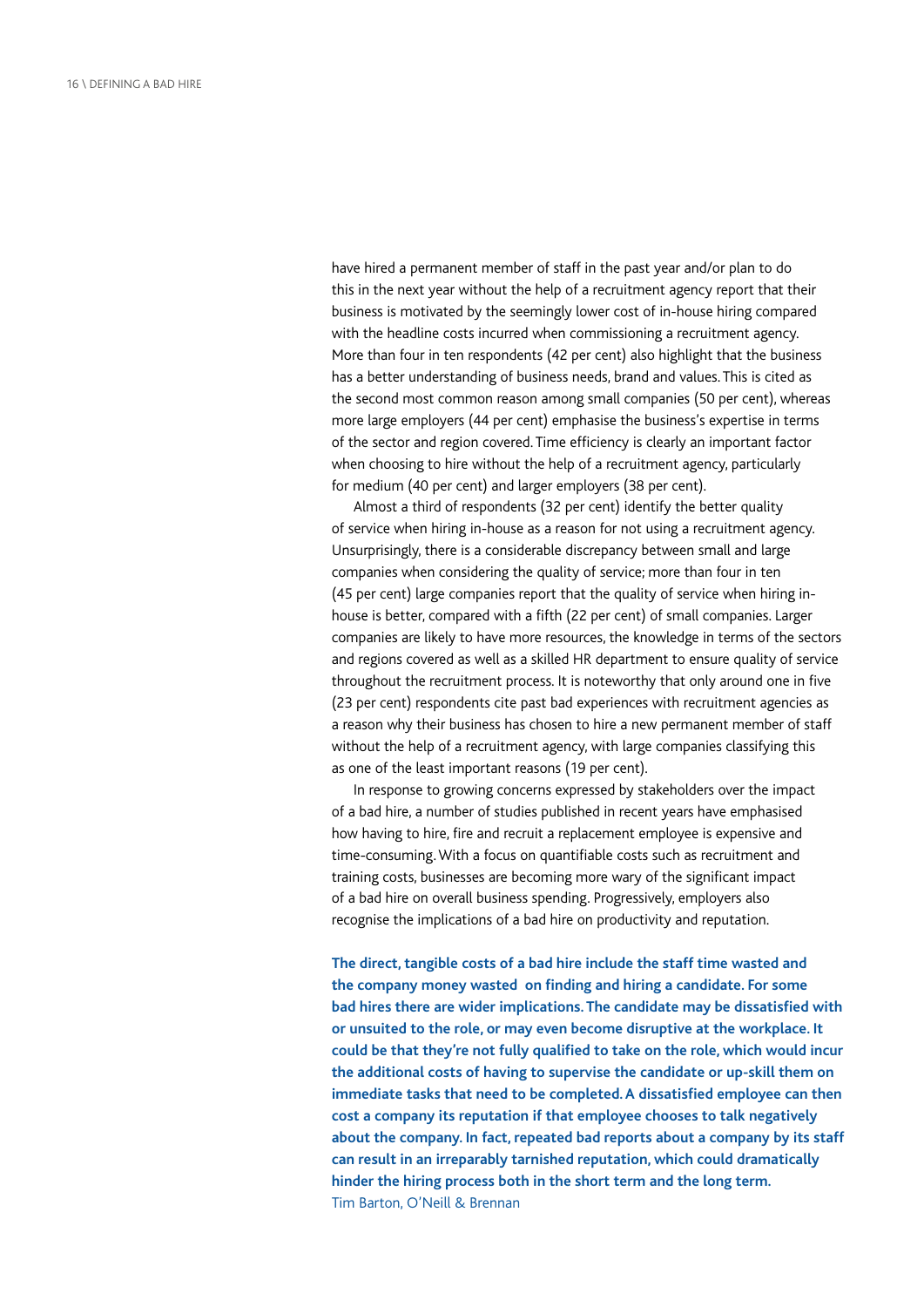In this challenging and highly competitive work environment, which is exacerbated by scarcity of candidates and skills shortage, effective resourcing strategies are becoming ever more critical for employers. It is not sufficient for employers to merely acknowledge there is a significant effect of bad hires on business performance. It is vital that employers consider, calculate and assess the full costs of poor hiring decisions, as any related expenses incurred to recruit, hire and train quality candidates by far outweigh the adverse, far-reaching implications of a bad hire on organisational success. Unless the real costs of poor hiring decisions are properly evaluated, there is no impetus for stakeholders to work towards reducing the astounding 85 per cent of bad hires recorded by respondents.



**ACTION**

Ensure appropriate selection methods and professional recruitment practices are in place in each and every important stage of the process in order to source and retain the best talent available for every job. A bad hire is not merely an ephemeral mistake, but a major liability that could threaten the financial success of your business. In order to improve hiring strategies, you must ensure you measure success and failure.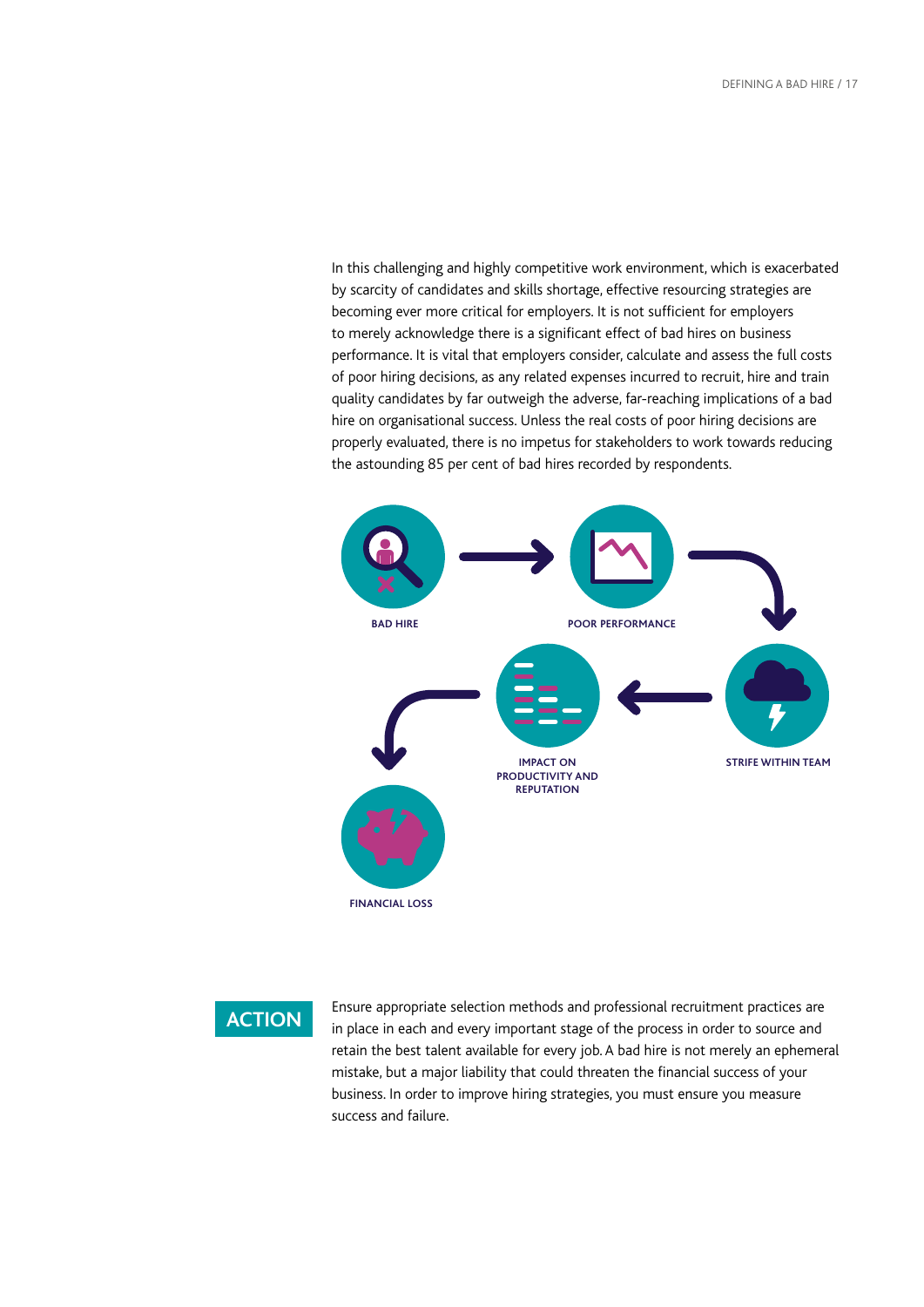## <span id="page-17-0"></span>**PEOPLE ALWAYS THINK 'IT'S A RECRUITMENT FEE'. IT REALLY ISN'T. THAT'S THE TIP OF THE ICEBERG.**

**CHRIS DUNNING-WALTON, INFOSEC PEOPLE**



**IDENTIFYING THE REAL COSTS OF A BAD HIRE**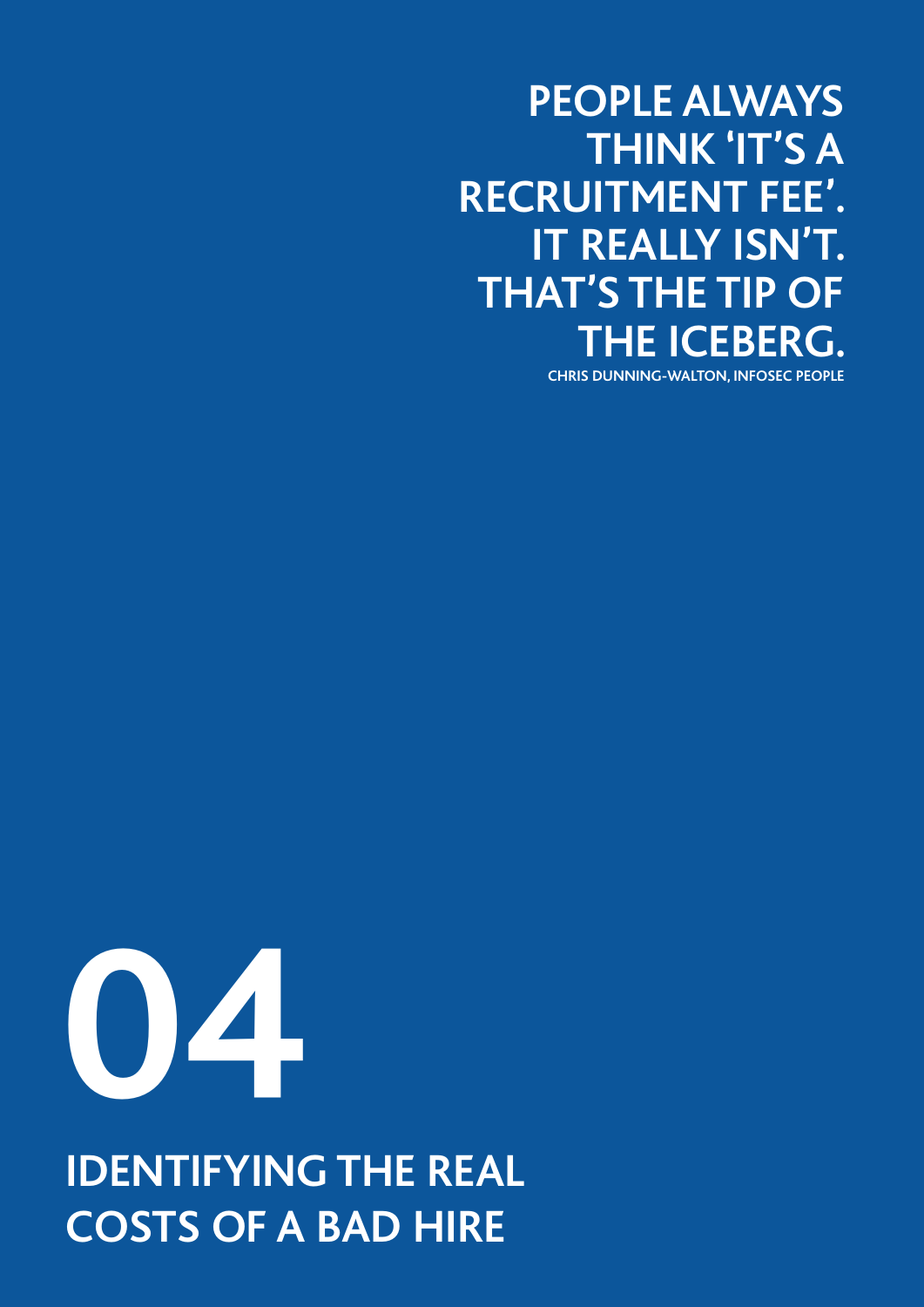

**TO BE BAD HIRES WITHIN THE FIRST 18 MONTHS.** 

**There is always an element of risk when selecting a new employee, but the stakes now are higher than ever – a bad hire can have a substantial impact on individual, team and organisational performance. It is not simply a case of finding a replacement employee; hiring the wrong person for the job may prove to be the source of a series of interwoven adverse effects, leading to financial loss.** 

Almost nine in ten (85 per cent) HR decision-makers report that a business they have worked for hired a permanent member of staff who was a bad fit for the job. This figure does not reflect the actual frequency of all bad hires that each business made. According to a survey of thousands of hiring managers globally, conducted by the CEB in 2013, more than one in five hires are bad or regretted decisions.<sup>2</sup> Indeed, Leadership IQ estimated that within the first 18 months, at least two in five new hires turn out to be bad hires.<sup>3</sup> Poor hiring decisions prove to be far more common than initially thought. But what impact does a bad hire have on the organisation? Evidently, costs are expected to vary according to the different types of role, occupational classification and size of the organisation. Nonetheless, while calculating all consequences is challenging, it is important to recognise that the impact of poor hiring practices extends well beyond purely monetary concerns and obvious, billable costs. Accordingly, this report develops a methodology that allows stakeholders to recognise and, where possible, calculate an array of costs associated with poor hiring decisions.

## **Which are the biggest costs for employers?**

Hiring the best person for the job is a pressing challenge for all stakeholders involved in the recruitment process. Almost all respondents (93 per cent) in our survey acknowledge that a poor hiring decision has direct effect on the performance and financial implications listed.

<sup>2</sup> CEB Global. (2013) *One in Five Hires Are 'Bad' Hires*.Available at: https://www.cebglobal.com/blogs/one-infive-hires-are-bad-hires-2/

<sup>3</sup> Following a three-year study, Leadership IQ reveals 46 per cent of newly hired employees will fail within 18 months. Results were compiled after studying 5,247 hiring managers from 312 public, private, business and healthcare organisations. Collectively these managers hired more than 20,000 employees during the study period.Available at: https://www.leadershipiq.com/blogs/leadershipiq/35354241-whynew-hires-fail-emotional-intelligence-vs-skills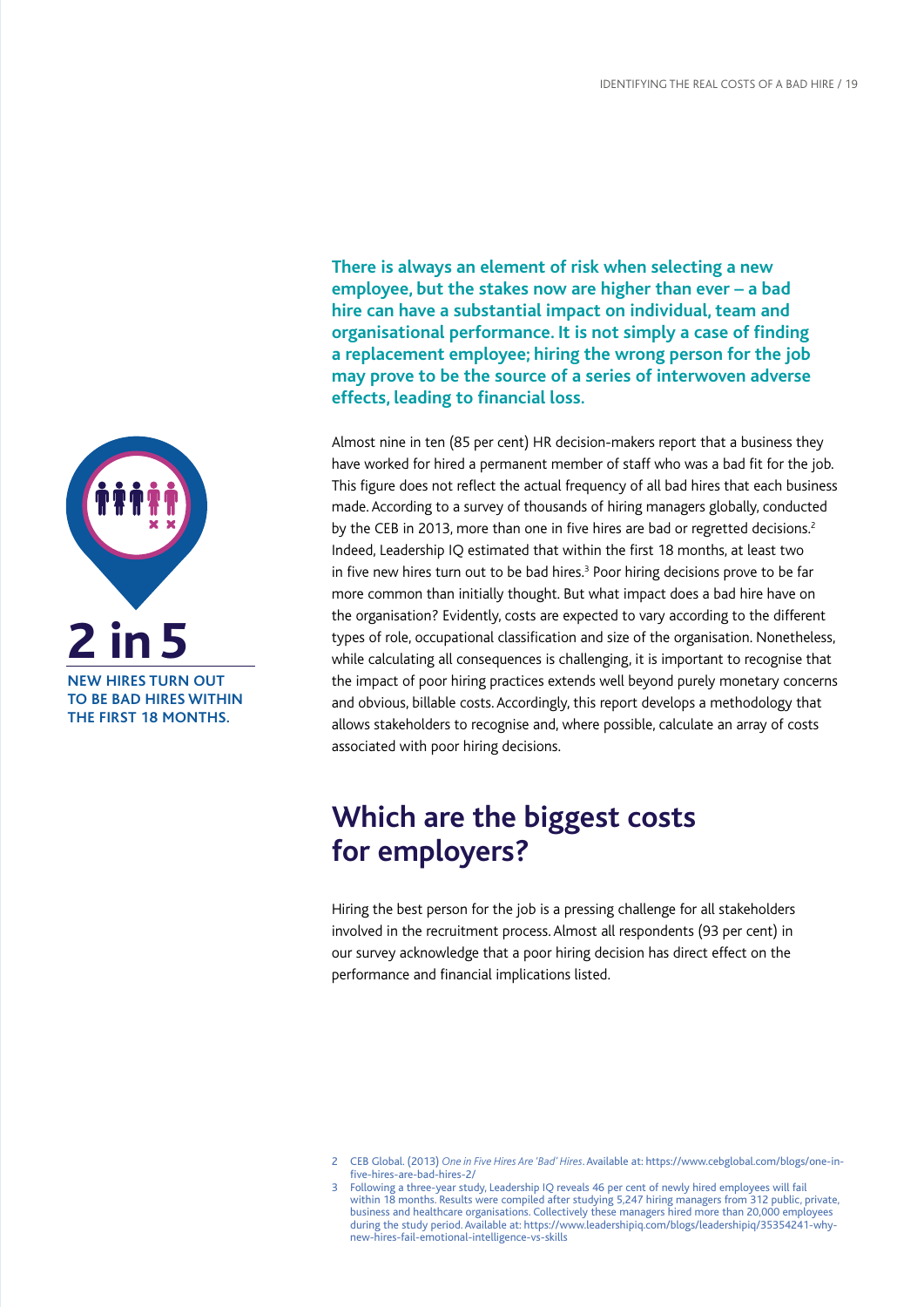

**FIGURE 2:** WHICH THREE, IF ANY, OF THE FOLLOWING WOULD YOU SAY ARE THE BIGGEST COSTS OF A BAD HIRE FOR THE BUSINESS? (PLEASE SELECT UP TO THREE ANSWERS) BY ORGANISATION SIZE

> When asked to determine the three biggest costs of a bad hire for the business, over half of all respondents (53 per cent) cite the time and money spent on training the employee as the biggest cost, followed closely by the negative impact on staff morale and performance (46 per cent), and the time and money spent to recruit the employee (41 per cent). More than a third (36 per cent) of respondents identify the general loss of productivity as one of the biggest costs associated with hiring a permanent member of staff who proved to be a bad fit for the job. The negative impacts of a bad hire on the business's reputation and on financial loss are regarded as one of the biggest costs by almost a quarter of respondents (24 per cent and 23 per cent, respectively), whereas around a fifth (21 per cent) of HR decision-makers viewed increased staff turnover as a big cost.

But how are all these costs interpreted in measurable terms by stakeholders and reflected in the organisation's financial planning?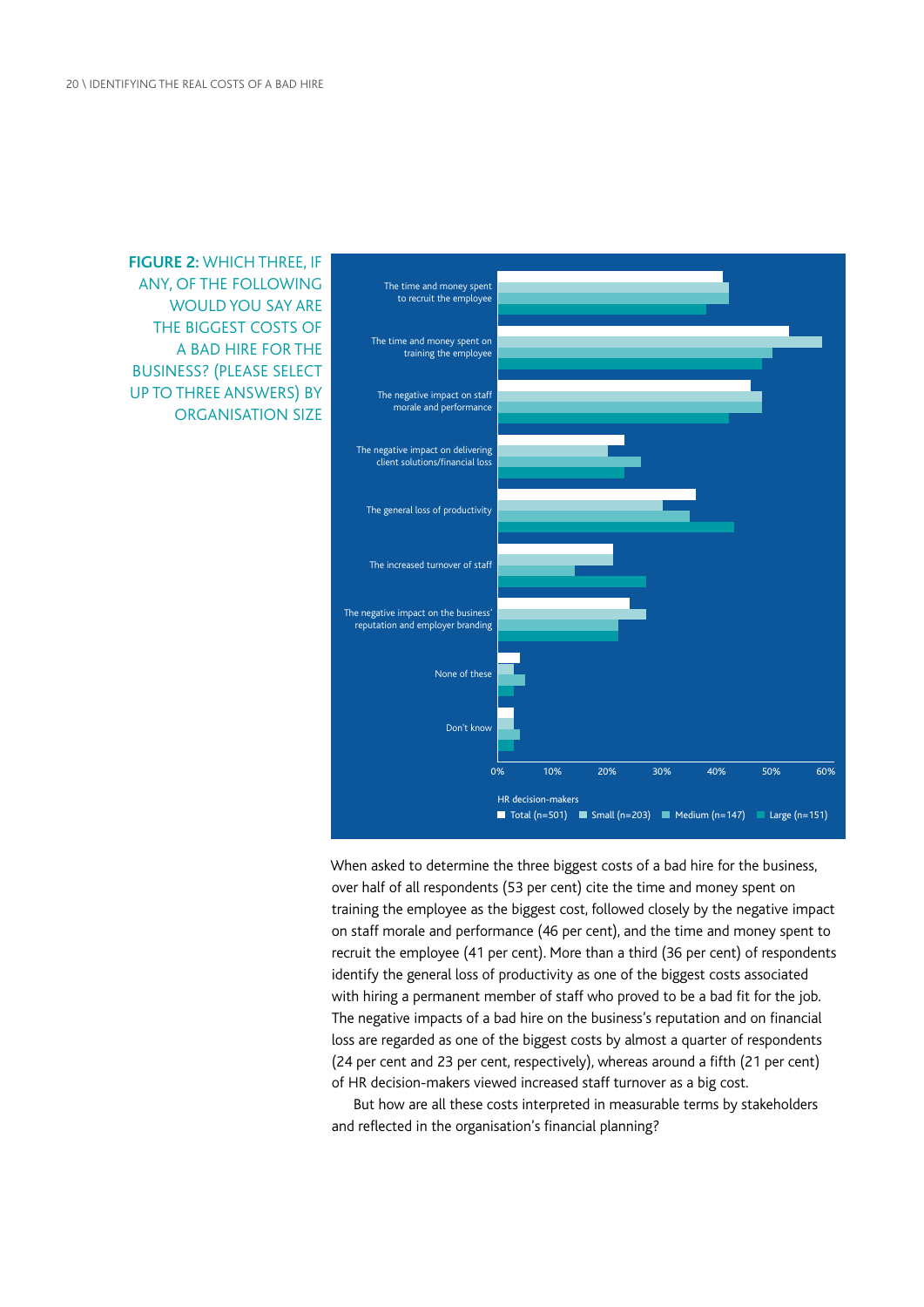

Survey respondents were asked to consider the financial implications of poor hiring decisions that have affected the business in the last year, attempting to rationally qualify all the substantial costs of a bad hire they have identified above. Unsurprisingly, when looking at the highest estimated losses, proportionally more expect these to have come from senior members of staff. One in ten (10 per cent) respondents whose current business has ever made a poor hiring decision in a senior management role expect the bad hire to have cost their business £100,000 or more in the last year. Whereas for those whose current business has ever made a poor hiring decision in a middle management role, just 3 per cent expect it to have cost this amount, and similarly 3 per cent of those whose current business has ever made a poor hiring decision in an admin and secretarial role expect it to cost their business £100,000 or more in the last year. Remarkably, a significant proportion of respondents report that while their business had at some point made a poor hiring decision in a particular role, it has made no financial loss as a result over the past year. Almost four in ten (38 per cent) believe that a poor hire for an administrative

**FIGURE 3:** APPROXIMATELY HOW MUCH MONEY DO YOU ESTIMATE POOR HIRING DECISIONS HAVE COST YOUR BUSINESS IN THE LAST YEAR, IN EACH OF THE FOLLOWING TYPES OF ROLE?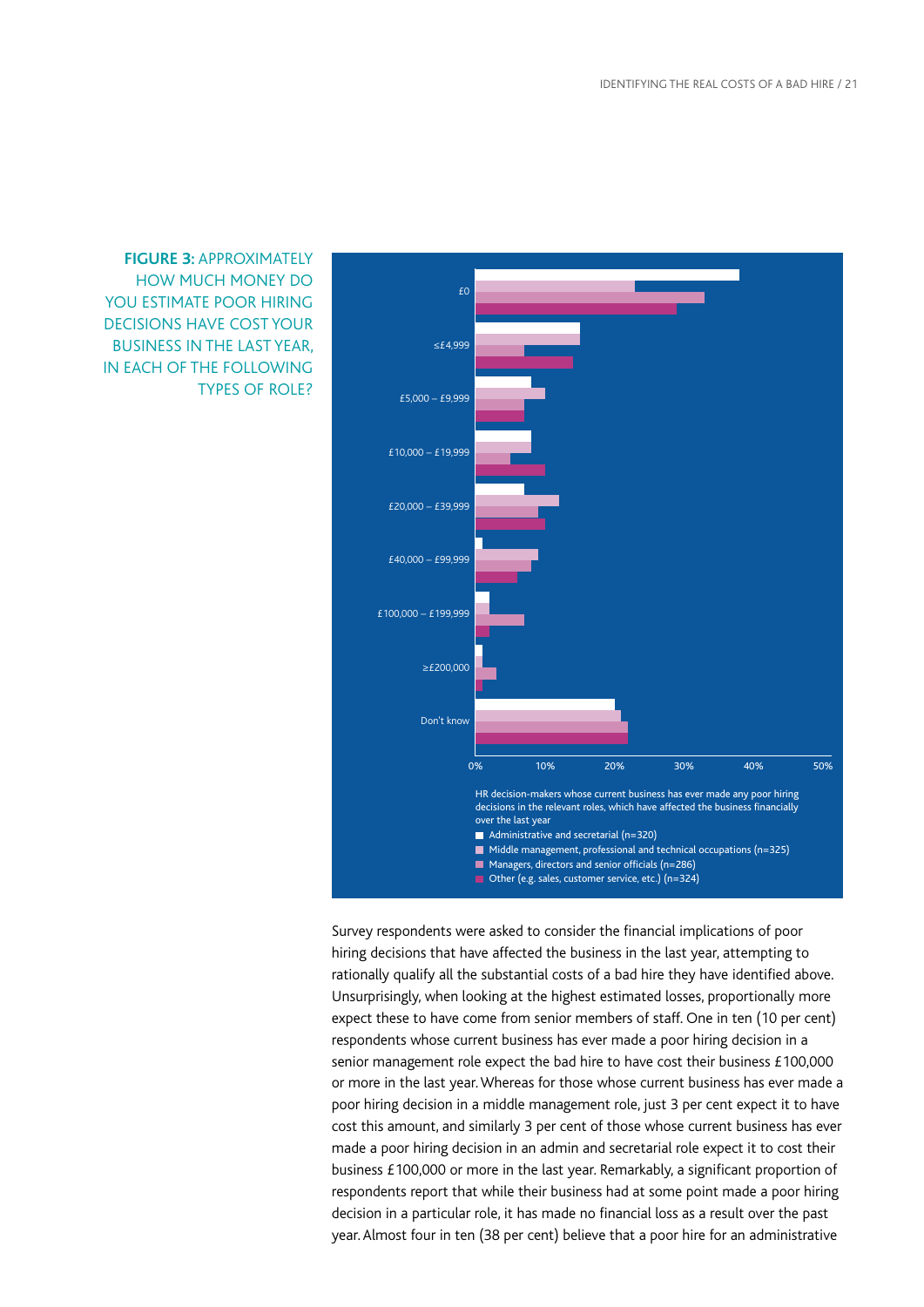

role had cost them nothing over the past year. Interestingly, even at the highest management level, a staggering third of respondents (33 per cent) believe there had been no cost to their business in the past year. For middle management, professional and technical occupations, this figure stands at nearly a quarter (23 per cent). This, in fact, emphasises the striking inconsistency between respondents' views on biggest costs of poor hires as indicated in Figure 2 and their understanding in financial terms. It is also worth noting that the proportion of HR decision-makers responding 'don't know' for each role stands at around a fifth. This highlights a significant gap in knowledge amongst stakeholders about how much a poor hiring decision really costs their business.

## **What are the tangible costs of poor hiring decisions?**

The value of a bad hire to the organisation includes those costs which are easily quantifiable and predominantly associated with the recruitment, training and termination of a bad hire as well as those of the rehiring process. When considering the costs of a bad hire, most refer to the headline costs including agency fees, advertising expenses, subscriptions to social media and other databases. Many companies reason they can reduce their headline costs by taking recruitment solely in-house. Nonetheless, this necessitates a properly trained HR team is in place, readily capable to promote sound recruitment practices across all levels in the organisation. Companies will need to invest in people and resources in order to develop and continuously support a competent HR department – these considerations should be taken into account when calculating the overall cost of in-house recruitment.

**We came to the decision that we shouldn't have hired them originally because they weren't culturally the right person for the business. That was very expensive; it was the cost to advertise that job, to have the whole recruitment process go on, to have line managers involved in panel interviews, then the whole onboarding of that employee. And when one person leaves there are lots of different questions that they get asked, and the team are thinking, 'We have got to work twice as hard as we did before but getting the same amount of money so I might just start looking elsewhere as well.' It will take another three months to get a replacement in and you might have to hire a temp, somebody might go off sick because of stress. There are many different costs that are associated with a bad hire.** HR decision-maker

According to a recent survey of 200 recruiters across agency and in-house positions conducted by CV-Library, the majority of businesses (56.7 per cent) spend up to £5,000 on hiring a new recruit, 21.3 per cent admit it costs them between £5,000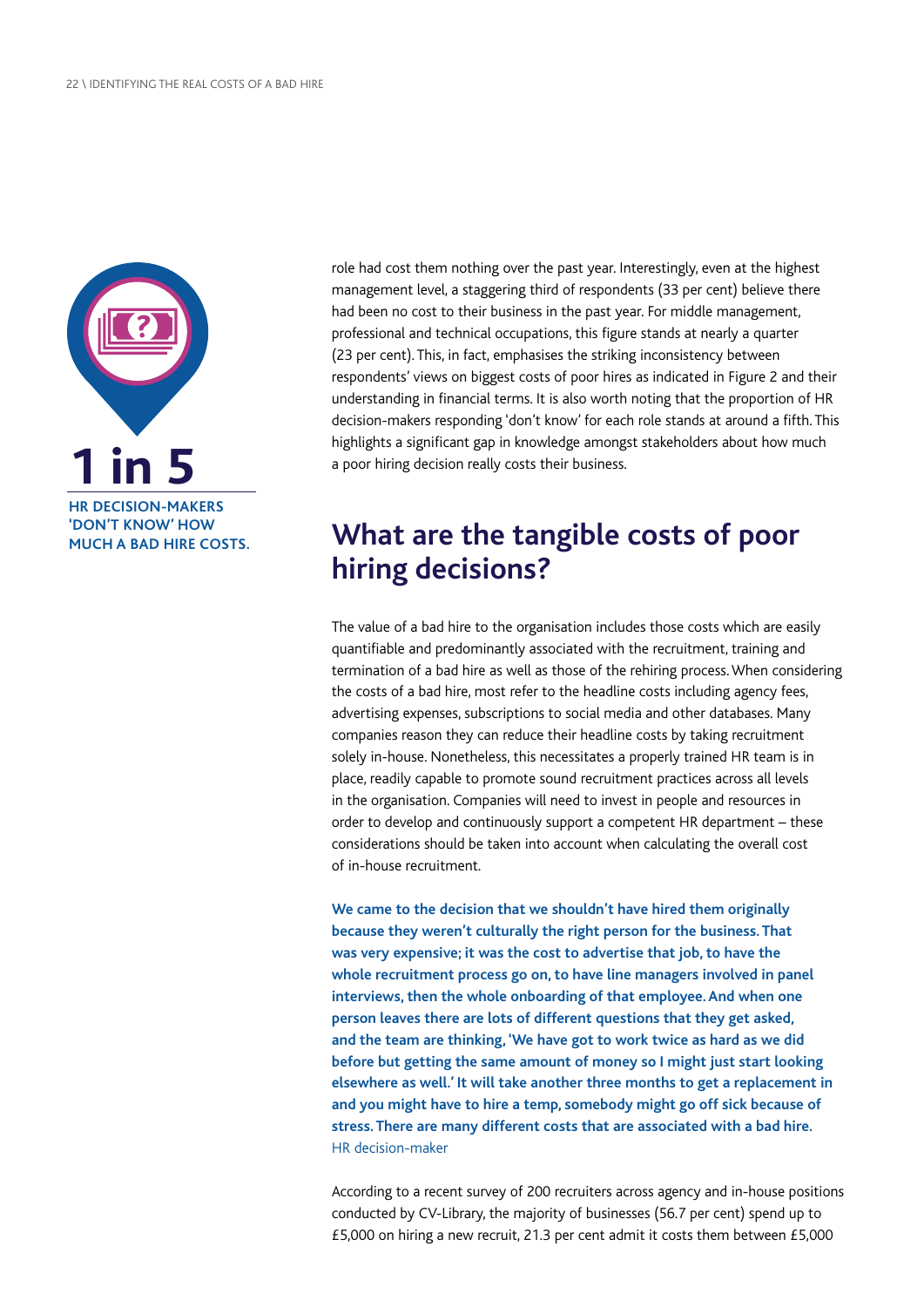and  $£10,000$ , while 15.6 per cent can spend up to  $£20,000$  to make a new hire.<sup>4</sup> Furthermore, the Chartered Institute of Personnel and Development estimates that the median cost per hire for senior managers/directors in 2015 reached £7,250, which was considerably higher than the median cost per hire of £2,000 for other employees. This reflects the significant variance in the amount spent by employers to recruit more-skilled positions.<sup>5</sup> However, these figures allow for advertising, agency or search fees only.

In terms of replacement costs, when calculating the immediate costs of newly hired employees who leave the company voluntarily or are terminated before the end of their first year, PricewaterhouseCoopers looks primarily at the cost to hire a replacement, compensation and benefits paid to the departed employee, cost of training, systems and tools, and cost of hiring manager. In view of this, PricewaterhouseCoopers estimates that total costs can be 50–150 per cent of the annual salary for the job.<sup>6</sup> In a more detailed analysis of the financial impact of overall staff turnover, Oxford Economics has found that across five key sectors (IT/tech, accounting, legal, media/advertising and retail), the loss of an employee earning an annual salary of £25,000 or more carries an average financial impact of £30,614, ranging from £20,113 for retailers to £39,887 for legal firms. These costs take into consideration the impact of lost output while a replacement employee gets up to optimal productivity, which is estimated to be an average of 28 weeks with an attached cost of £25,181, as well as the logistical impact of recruiting and absorbing a new worker, including the cost of advertising, agency fees and cost of interviewing and inducting a new employee. The logistical cost reaches on average £5,433 across sectors.<sup>7</sup>

The overall implications of staff turnover become more pressing for employers selecting new hires, as *Harvard Business Review* points out that as much as 80 per cent of employee turnover is the result of bad hiring decisions.<sup>8</sup> However, as data from the Chartered Institute of Personnel and Development shows, when measuring overall labour turnover rates and associated costs, 'just 15% of organisations in the UK reported that their organisation calculates the cost of labour turnover.<sup>19</sup> In light of the significant costs associated with staff turnover and its irrefutable link to bad hires, employers must consider its impact when measuring the overall costs of a poor hiring decision.

- 4 CV-Library. (2017) *The real cost of bad recruitment*.Available at: https://www.cv-library.co.uk/recruitmentinsight/wp-content/uploads/2017/02/cvl-the-real-cost-of-bad-recruitment.pd
- 5 CIPD. (2015) *Resourcing and talent planning 2015.* Available at: https://www.cipd.co.uk/knowledge/ strategy/resourcing/surveys
- 6 Saratoga and Global Best Practices. (2008) *Best practices for retaining new employees: new approaches to effective onboarding.* PricewaterhouseCoopers.Available at: https://www.pwc.com/us/en/hr-saratoga/ assets/retaining\_employees\_onboarding.pdf
- 7 As expected, these costs vary substantially across three key variables the sector in question, the size of the company hiring a new employee and the background of the worker being recruited. Overall, Oxford Economics estimates that the impacts of labour turnover in 2013 were greatest in the IT/tech and legal sectors, with a total cost of £1,873 million and £805 million, respectively, accounting for over 3.5 per cent of the output of each sector per year. Oxford Economics. (2014) *The cost of brain drain: understanding the financial impact of staff turnover*.Available at: http://www.oxfordeconomics.com/myoxford/projects/264283
- 8 Available at: https://hbr.org/
- 9 CIPD. (2015) *Resourcing and talent planning 2015*.Available at: https://www.cipd.co.uk/knowledge/ strategy/resourcing/surveys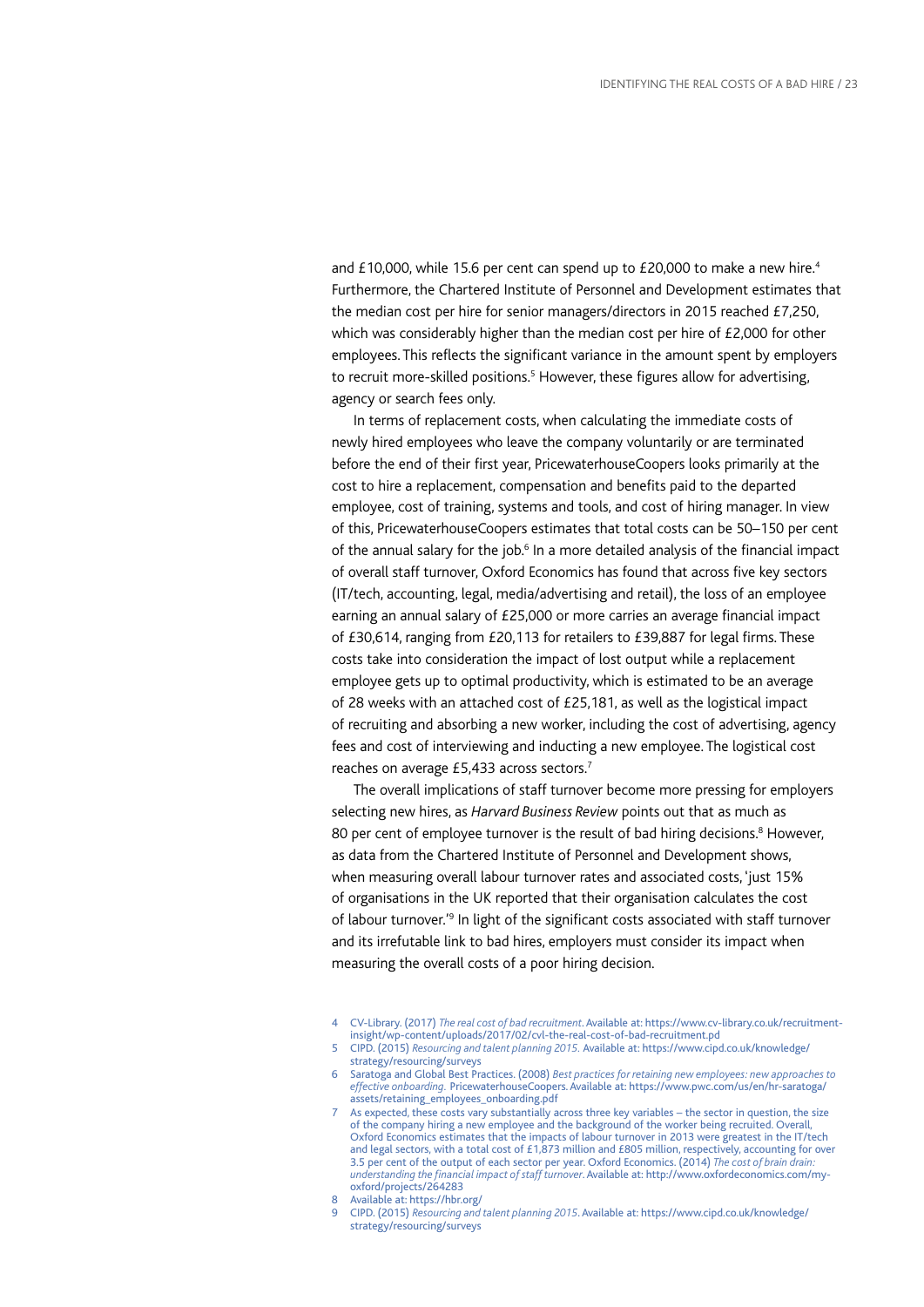**FIGURE 4:** COMPARED WITH THE LAST 12 MONTHS, IF YOU HAD THE SAME NUMBER OF STAFF OVER THE NEXT 12 MONTHS, DO YOU EXPECT THAT COSTS FOR EACH OF THE FOLLOWING EXPENSES WILL INCREASE, DECREASE OR STAY THE SAME?



Cost projections relating to the recruitment process, salaries and benefits over the next 12 months further highlight the potential increasing financial impact of poor hiring decisions on businesses. According to our survey of 206 employers conducted by ComRes, over half of employers expect the cost of standard salaries for existing staff to increase over the next year. Similarly, nearly half expect the cost of paying benefits to employees, such as pensions, to increase. When looking to take on new staff, three in ten employers across the UK believe costs for their salaries will increase. It is worth noting that a quarter of employers anticipate recruitment costs such as advertising and agency fees to increase over the next 12 months. The potential growing financial impact of bad hires on businesses resulting from increasing salaries, benefits and recruitment costs is an additional incentive for employers to ensure robust recruitment practices in order to reduce the escalating proportion of poor hiring decisions, currently standing at 85 per cent.

## **What are the lasting, hidden costs of a bad hire?**

Increasingly more employers recognise that poor hiring decisions can have a longer-term effect on organisational performance and profitability. As highlighted by respondents, a bad hire has an adverse impact on staff morale, productivity and the reputation of the business. These costs associated with poor hiring decisions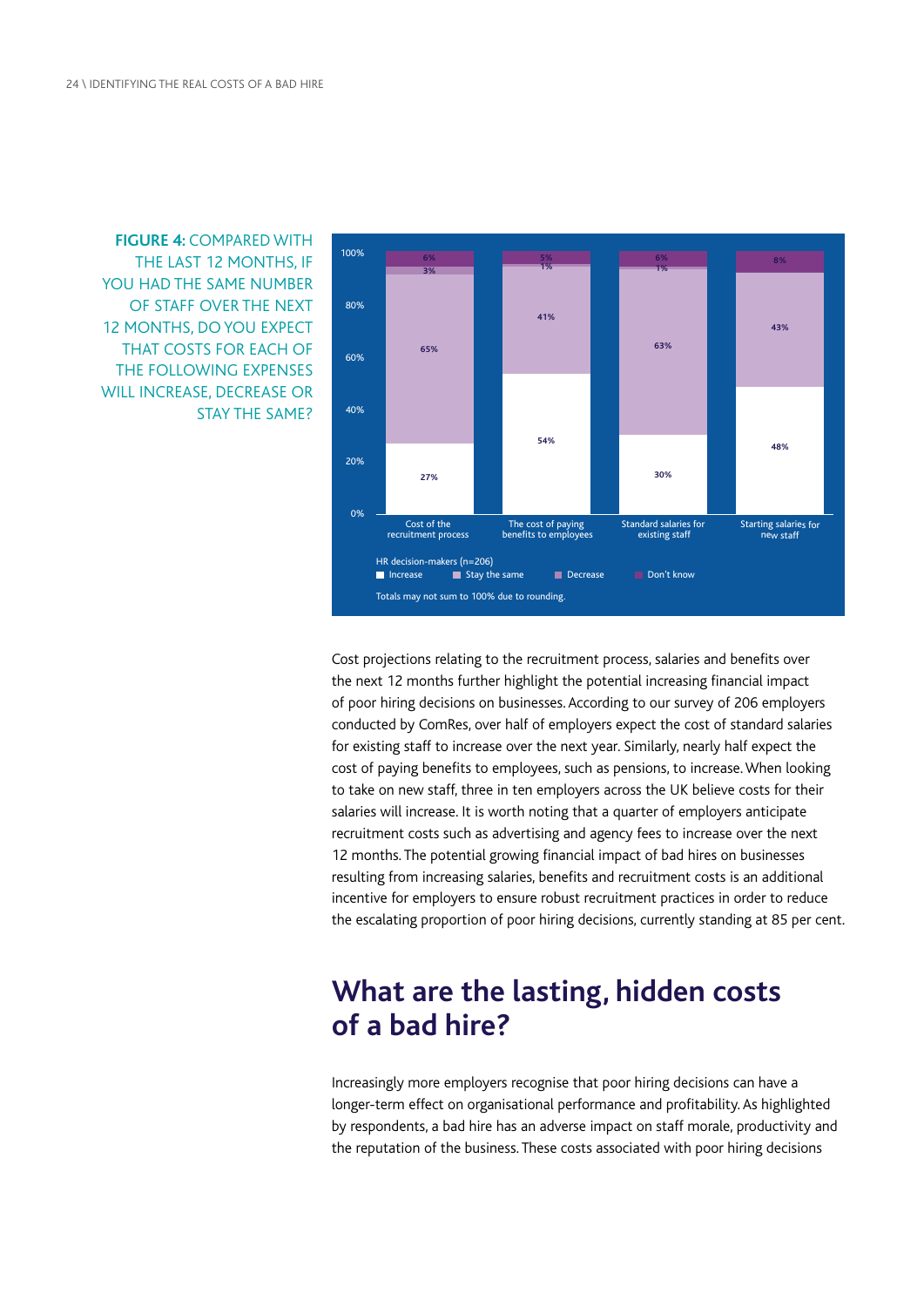are very difficult, if not impossible, to measure. Nonetheless, they all translate into poorer financial performance.

**It's difficult to quantify other things like lost revenue and lost customers as a result of not being able to deliver, so there's a huge amount of other fairly grey areas. Also, if you've got three people who are all having to cover that role and are essentially 20 per cent less effective for 12 weeks, that costs you money. People always think 'it's a recruitment fee'. It really isn't. That's the tip of the iceberg. It's a huge amount of other things that companies forget it's going to cost them when they lose people.** Chris Dunning-Walton, InfoSec People

**Managing bad hires and trying to hire better candidates can be a vicious circle. Quite often organisations hire someone who's wrong for a role and if the individual has a bad experience and shares this in their industry, it could result in fewer people applying next time. As a result, organisations continue to take people who aren't quite right and the cycle continues. The impact of making the wrong decision, or making too quick a decision, could be catastrophic for the organisation. At BAE Systems we aim to take the emphasis off speed in hiring candidates and put the effort into securing quality hires. Clearly it's important to ensure that everybody involved with the recruitment process is engaged and in agreement with this approach.** Alex Martin, BAE Systems

In its annual FraudTrack reports, accountancy firm BDO highlights the extent of the threat of a bad hire to UK businesses due to fraudulent activity and draws particular attention to reputational damage, loss of customer base and low employee morale.<sup>10</sup> In 2015, 153 organisations identified and recorded a total of 585 confirmed insider fraud cases to the Cifas Internal Fraud Database citing employment application fraud, account fraud and dishonest action by staff to obtain a benefit by theft or deception as the three main types of internal fraud.<sup>11</sup> In such cases, Cifas reveals that the impact upon the morale of the fraudster's colleagues and the cost associated with a damaged reputation are deemed to be the greatest threats, with costs far exceeding the actual amount initially lost.<sup>12</sup>

Surprisingly few companies have taken a systematic approach to dealing with toxic workers, namely employees who prove to be unproductive, divisive and draining. In a survey conducted by KPMG, 88 per cent of business leaders admitted they have allowed a toxic worker to stay in the business too long, costing them between £2,000 and £10,000 per month. According to the same survey, nearly

11 Cifas. (2016) *Employee fraudscape 2016*.Available at: www.cifas.org.uk

<sup>10</sup> BDO's FraudTrack includes all fraud cases valued at over £50,000 in the UK. Annual FraudTrack reports available at www.bdo.co.uk

<sup>12</sup> Cifas Internal Fraud Database. (2013) *The true cost of insider fraud.* Research undertaken by University of Portsmouth.Available at: https://www.cifas.org.uk/secure/contentPORT/uploads/documents/External-Cifas-The-True-Cost-of-Internal-Fraud.pdf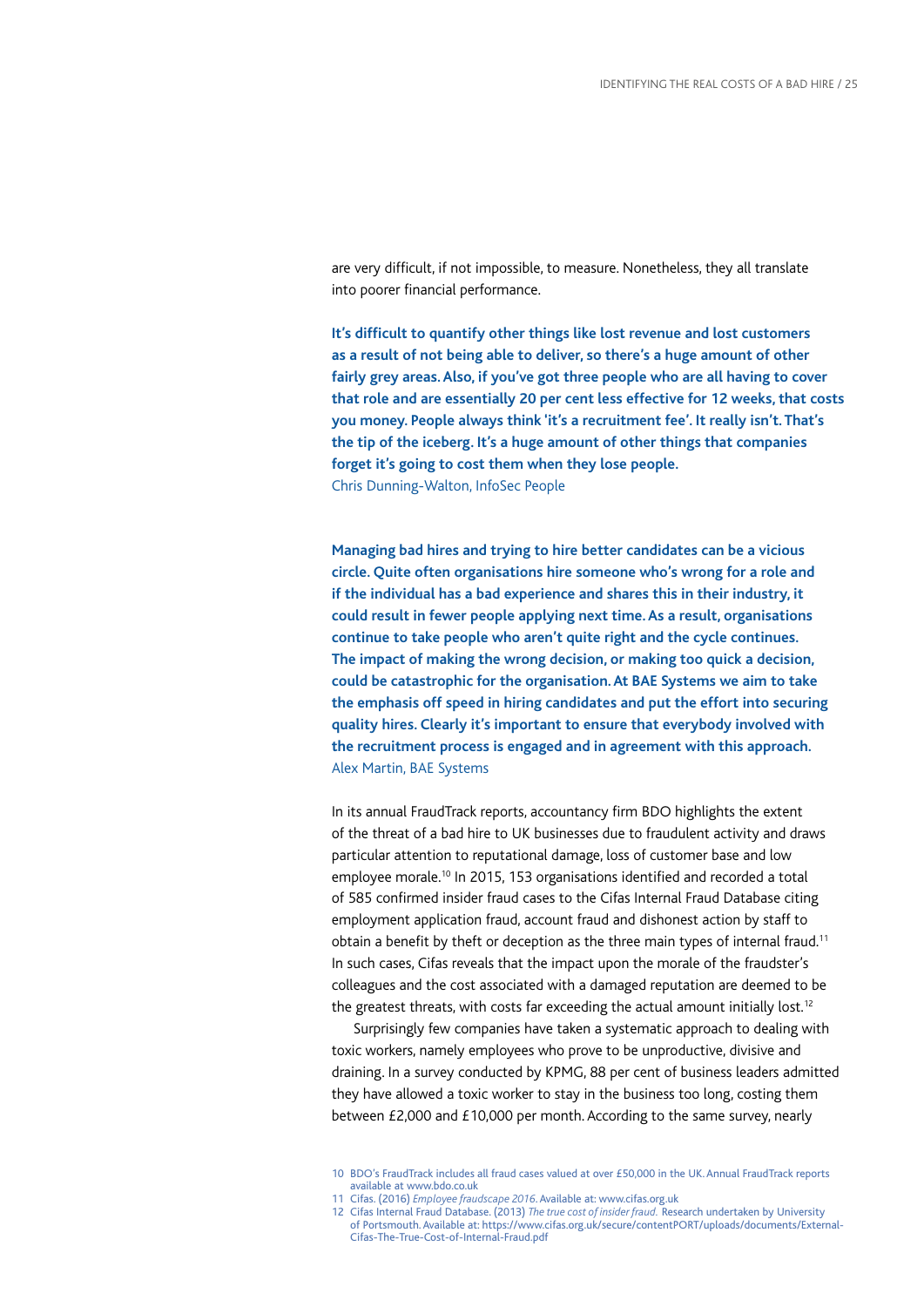

**HAVE ALLOWED A TOXIC WORKER TO STAY IN THE BUSINESS TOO LONG.**

half of all staff said they currently work with a toxic worker.<sup>13</sup> The consequences of retaining a toxic worker are potentially far-reaching. The employer may lose business and have its reputation damaged as a result of that individual interacting with customers in a destructive manner. A toxic worker also creates tensions within the team, as procedures that were not handled competently will have to be repeated, hence adversely affecting productivity. Staff grievances and low morale owing to disruption and increased workload hinder quality and overall performance and may, in turn, lead to increased staff turnover. The latter becomes particularly problematic if the organisation competes in a labour market sector that is impeded by scarcity of candidates and specialist skills. Low staff morale and associated staff turnover are also particularly damaging in those cases where employees had developed successful relationships with clients, hence negatively impacting on the business's reputation and its ability to deliver client solutions successfully. Customer dissatisfaction is conducive to loss of business.

**The financial liabilities of a bad hire can include induction, training and salary costs. In reality, however, these are often outweighed by the hidden costs; a bad hire may affect morale, staff retention, productivity, perception and how the business is judged by clients and customers. A bad hire is effectively the lost opportunity to hire the right person for the role. When it becomes clear beyond a certain point that the person is not the right fit, it is about being brave enough to admit mistakes and make the necessary contingencies and new hiring decisions. Unfortunately, in a lot of cases the employers will try to make it work for as long as possible until the situation becomes untenable.** Paul Jarrett, Renaix

In recent years, poor people management practices and the associated cost inflicted upon the organisation has garnered attention. In 2004, a report carried out by the Future Foundation for the SHL Group put the annual overall cost of selecting and managing poor hires in the UK at over £12 billion. The figure is based on the average earnings of managers and the proportion of time spent managing underperformers. It also suggested that it takes almost eight months for a new employee to reach a reasonable level of performance, with managers spending a quarter of their time dealing with under-performers. With one in eight people leaving their jobs before even reaching this level of performance, the financial burden increases significantly. The staggering amount lost through poor people management in the UK accounted for 1.6 per cent of total GDP, which is a considerably higher proportion compared with Sweden (0.59 per cent) and the US (1.05 per cent).14

Gradually, bigger organisations are becoming vocal about the impact of poor hiring decisions on long-term gains, illustrating that even the most successful companies are not immune to hiring mistakes. Zappos CEO Tony Hsieh indicated

<sup>13</sup> KPMG Enterprise. (2016) *Talent competition: how to keep your best people and avoid toxic workers*. Available at: https://home.kpmg.com/uk/en/home/insights/2016/05/how-to-keep-your-best-peopleand-avoid-toxic-workers.htm

<sup>14</sup> The Future Foundation. SHL Group. (2004) Getting the edge in the new people economy. Findings based on a survey conducted in seven countries in organisations with turnovers of more than £1 million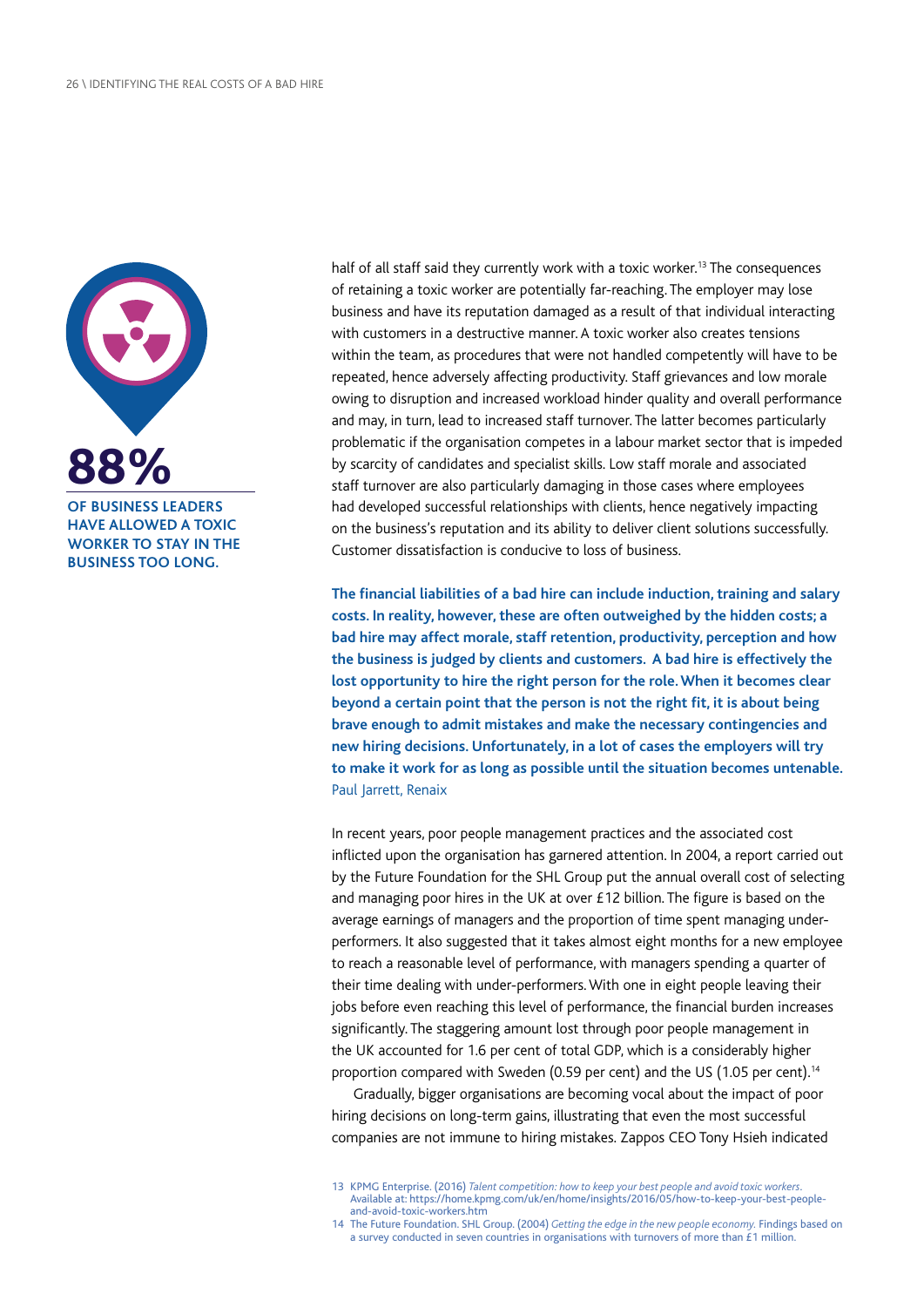that the biggest category of mistakes is actually in resourcing, with one bad hire leading to a domino effect of more poor hiring decisions. In 2010, Hsieh revealed that, 'If you add up the cost of all bad hires and the bad decisions they made, over 11 years it has cost the company well over \$100 million.'15 In 2014 Yahoo made headlines when it fired Chief Operating Officer Henrique de Castro, leaving the internet company with a severance package of \$58 million. De Castro had lasted just 15 months in the job before Chief Executive Officer Marissa Mayer concluded he was not a good fit for the role.

**The implications of a bad hire on the business are enormous. The cost of a bad hire at a chief executive level could be as much as 40 times their salary and can actually break your business. In addition to the more tangible costs, the effect that a bad hire might have on morale is significant, especially if it is the second or third bad hire in a row. Employees lose faith, they do not believe the organisation has the ability to hire or retain at that level and consequently consider looking for another job. Indeed, very few people really want to consider the cost of a bad hire, whether this is overt or covert.** Andy Raymond, Redline Group

Clearly, businesses cannot afford to stick with regretted hiring decisions. In light of the extensive implications of bad hires, this study provides a general methodology allowing stakeholders to identify and, where possible, calculate a range of potential costs associated with their decisions to hire and fire, or retain, a bad hire. As such, the table of costs and the accompanying example presented below are a general guidance. Stakeholders are invited to use these when seeking to make business judgements of a bad hire, adjusting accordingly.

<sup>15</sup> Blodget, H. (18 October 2010) Exclusive interview with Tony Hsieh: How being a little bit weird made Zappos a fortune. *Business Insider.* Available at: http://www.businessinsider.com/henry-blodget-tonyhsieh-zappos-2010-10?IR=T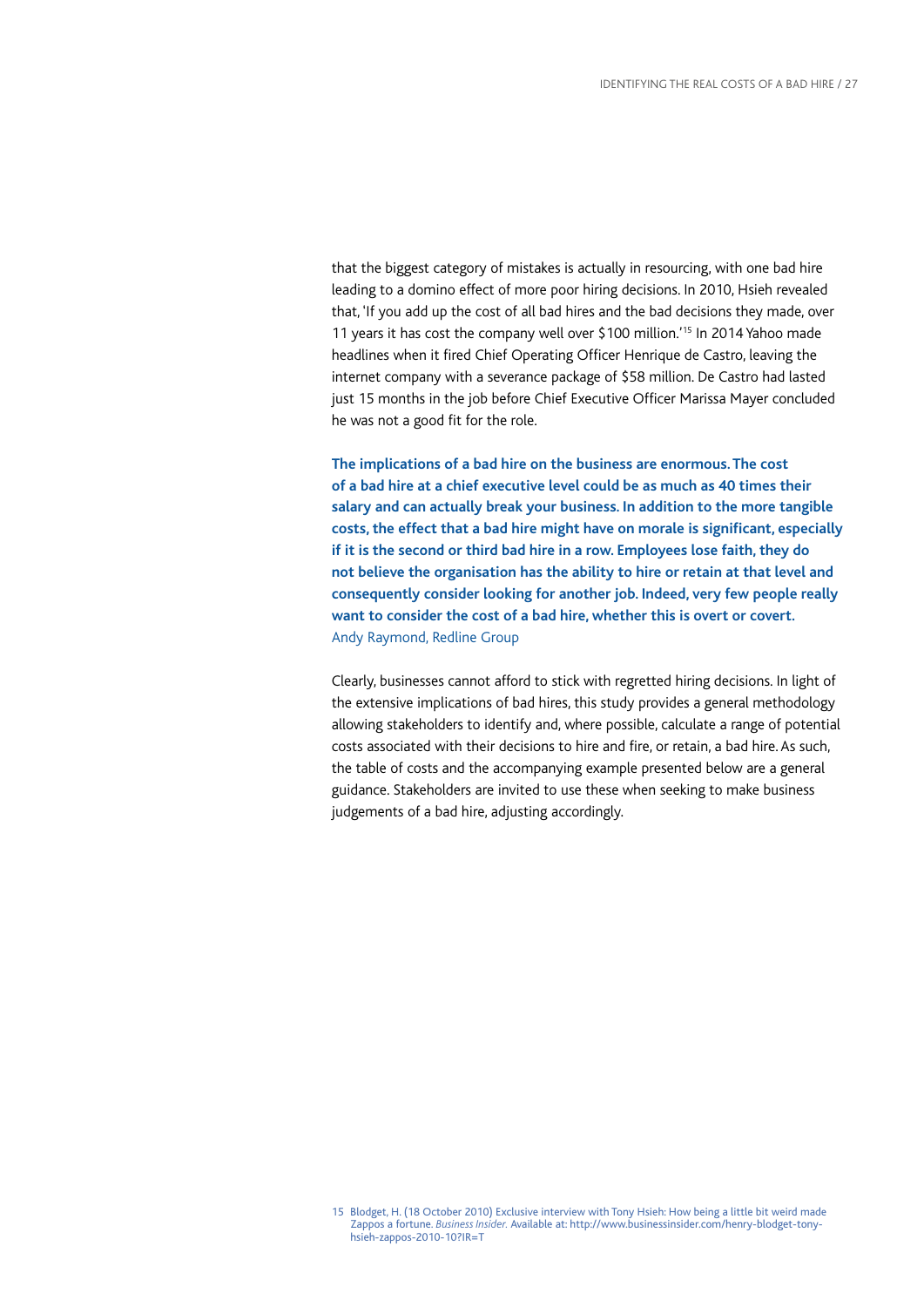#### **TABLE 1: POSSIBLE COSTS** ASSOCIATED WITH BAD HIRES

| <b>Factors to consider</b>              | <b>Details</b>                                                                                                                                                                                                                                                                                                                    | <b>Cost calculations</b>                                                                                                                                                                                                                                                                                                                                                                                                                                                                                                                                                                                                                                                                           |
|-----------------------------------------|-----------------------------------------------------------------------------------------------------------------------------------------------------------------------------------------------------------------------------------------------------------------------------------------------------------------------------------|----------------------------------------------------------------------------------------------------------------------------------------------------------------------------------------------------------------------------------------------------------------------------------------------------------------------------------------------------------------------------------------------------------------------------------------------------------------------------------------------------------------------------------------------------------------------------------------------------------------------------------------------------------------------------------------------------|
| Wasted salary                           | • Weeks, months or years<br>the mis-hire or under-<br>performer had/has been<br>with the company                                                                                                                                                                                                                                  | • % of average annual earnings                                                                                                                                                                                                                                                                                                                                                                                                                                                                                                                                                                                                                                                                     |
| Increased sickness and<br>absence       | • Mis-hires often have higher<br>than average levels of<br>sickness and other absence                                                                                                                                                                                                                                             | • % of average annual earnings                                                                                                                                                                                                                                                                                                                                                                                                                                                                                                                                                                                                                                                                     |
| Compensation/salary<br>settlement       | • Salary settlement and<br>severance package,<br>including bonuses and<br>benefits. This cost is higher<br>the more senior position<br>the leaving bad hire holds                                                                                                                                                                 | • £ agreed                                                                                                                                                                                                                                                                                                                                                                                                                                                                                                                                                                                                                                                                                         |
| Training                                | • Costs associated with<br>the education and<br>training of mis-hires and<br>under-performers can be<br>estimated as a share of<br>company's total annual<br>investments into this area                                                                                                                                           | • £ share of annual expenses on training divided<br>by the average number of employees                                                                                                                                                                                                                                                                                                                                                                                                                                                                                                                                                                                                             |
| Replacement costs                       | • Time and money spent on<br>new recruitment process<br>• Time and money spent on<br>new training<br>• Lost productivity until new<br>recruit reaches optimal<br>productivity (average<br>of 28 weeks)<br>• Lost productivity of<br>co-workers and supervisors<br>for their time spent on<br>bringing the employee<br>up to speed | • <i>E</i> advertising costs; e-recruitment costs,<br>internet postings<br>• £ agency fees<br>• £ internal referral rewards<br>• % of annual earnings of hiring managers<br>and interviewers for time spent on<br>recruitment process<br>• £ induction and training costs: share of annual<br>expenses on training divided by the average<br>number of employees<br>• % of annual earnings of new recruit until<br>reaching optimal productivity; in case of<br>temporary substitution before new permanent<br>employee joins, involve costs of lost<br>productivity twice<br>• % of annual earnings of co-workers and<br>supervisors for their time spent on bringing the<br>new hire up to speed |
| Impact on rest of team/<br>staff morale |                                                                                                                                                                                                                                                                                                                                   | Estimated 5–50% drop in staff morale leading to:<br>• poor management and lost productivity, as %<br>of annual revenue per colleague affected<br>· increased staff turnover, average 120% of<br>annual earnings <sup>16</sup>                                                                                                                                                                                                                                                                                                                                                                                                                                                                      |
| Loss of business/lost<br>revenue        | • Costs associated with<br>missed/delayed deliverables<br>and loss of customers due<br>to under-performers and<br>lost productivity resulting<br>from low staff morale                                                                                                                                                            | • Calculate the revenue per employee by dividing<br>total company revenue by the average number<br>of employees. Calculate the lost revenue by<br>multiplying the number of weeks the bad<br>hire had/has worked for the company by<br>the average weekly revenue per employee.<br>Similarly, calculate the lost revenue until<br>replacement reached optimal productivity                                                                                                                                                                                                                                                                                                                         |
| Impact on reputation<br>and branding    | • A negative impact on the<br>company's reputation<br>affects both existing and<br>prospective clients                                                                                                                                                                                                                            | • Lost revenue and loss of sales opportunities <sup>17</sup>                                                                                                                                                                                                                                                                                                                                                                                                                                                                                                                                                                                                                                       |
| Fraud                                   | • Theft, embezzlement and<br>other fraudulent activities<br>committed by bad hires                                                                                                                                                                                                                                                | • £ financial loss and legal fees<br>• Damaged reputation leading to lost revenue<br>and loss of sales opportunities (see above)                                                                                                                                                                                                                                                                                                                                                                                                                                                                                                                                                                   |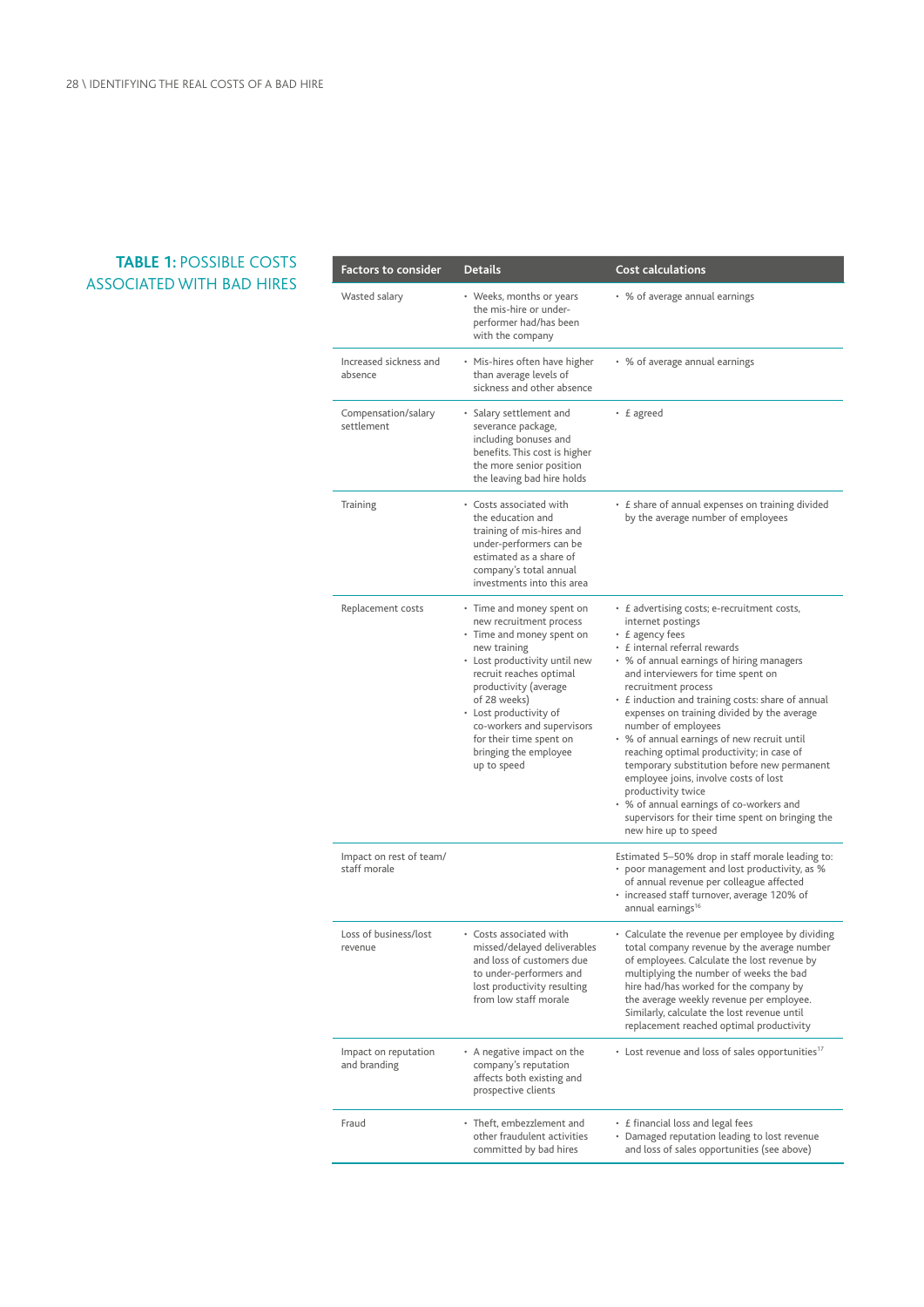### **Scenario**

In January 2015, Company Z, of 80 employees, hired Employee A to join a team of five audit professionals, with a starting salary of £42,000. It provided four weeks of training. However, Employee A failed to meet expectations and was subsequently let go eight months later. The company combined in-house and agency to recruit a replacement. Employee B joined the company five months later and also received four weeks of training. Until the new appointment, the rest of the team had to work overtime to cover for the vacant position and also had to rectify mistakes made by the bad hire. Team resources were reallocated and procedures were repeated. At that point, staff morale was very low and complaints were raised, due to disruption and increased workload. This, in turn, had affected quality. Before Employee B reached optimal productivity, at about five months into the job, Senior Team Member C left the company as a result of the problematic structure and work dynamics.

#### **EXAMPLE:** CALCULATION OF COSTS FOR COMPANY Z ARISING FROM A BAD HIRE

| <b>Employee A - Direct costs</b>                                                                                                                                                                                                                      |          |
|-------------------------------------------------------------------------------------------------------------------------------------------------------------------------------------------------------------------------------------------------------|----------|
| Wasted monthly salary x 8 months                                                                                                                                                                                                                      | £28,000  |
| Training provided                                                                                                                                                                                                                                     | £1,500   |
| Total                                                                                                                                                                                                                                                 | £29,500  |
| Employee B - Direct costs                                                                                                                                                                                                                             |          |
| Recruitment costs - agency fees (15% of annual salary)                                                                                                                                                                                                | £6.300   |
| Recruitment costs - advertising (in addition to recruiter's advertisements)                                                                                                                                                                           | £200     |
| Time spent by two senior staff members (one hiring manager and one director with<br>a combined average salary of £45,000, total of two weeks) for recruitment activities,<br>including interviews and selection - % of monthly earnings               | £1,730   |
| Training provided                                                                                                                                                                                                                                     | £1,500   |
| Lost productivity until reaching optimal levels (1st + 2nd months = $25\%$ productivity,<br>$3rd + 4th$ months = 50% productivity, 5th month = 75% productivity)                                                                                      | £9,625   |
| Total                                                                                                                                                                                                                                                 | £19,355  |
| Team morale - Indirect costs                                                                                                                                                                                                                          |          |
| Lost productivity: five team members with average salary of £35,000 at an average 80%<br>productivity for ten months (five months before Employee B joined + five months until<br>Employee B reached optimal productivity) $-$ £5,832 per team member | £29.160  |
| Staff turnover – Employee C on a £45,000 salary, average 120% of annual earnings                                                                                                                                                                      | £54,000  |
| Total                                                                                                                                                                                                                                                 | £83,160  |
| <b>GRAND TOTAL</b>                                                                                                                                                                                                                                    | £132,015 |

- 16 Estimated average cost of 120% of annual earnings draws on Oxford Economics calculations but this figure is expected to rise for senior and executive positions. Oxford Economics. (2014) The cost of brain drain: understanding the financial impact of staff turnover. Available at: http://www.oxfordeconomics. com/my-oxford/projects/264283. Other sources, such as the Society for Human Resource Management, often estimate turnover costs to be 100% to 300% of the base salary of the replaced employee, with 150% commonly cited.Available at: https://cnmsocal.org/featured/true-cost-of-employee-turnover/
- 17 Some experts estimate that on average 10% of sales opportunities are lost.Available at: http://theunder coverrecruiter.com/cost-bad-hire-avoid/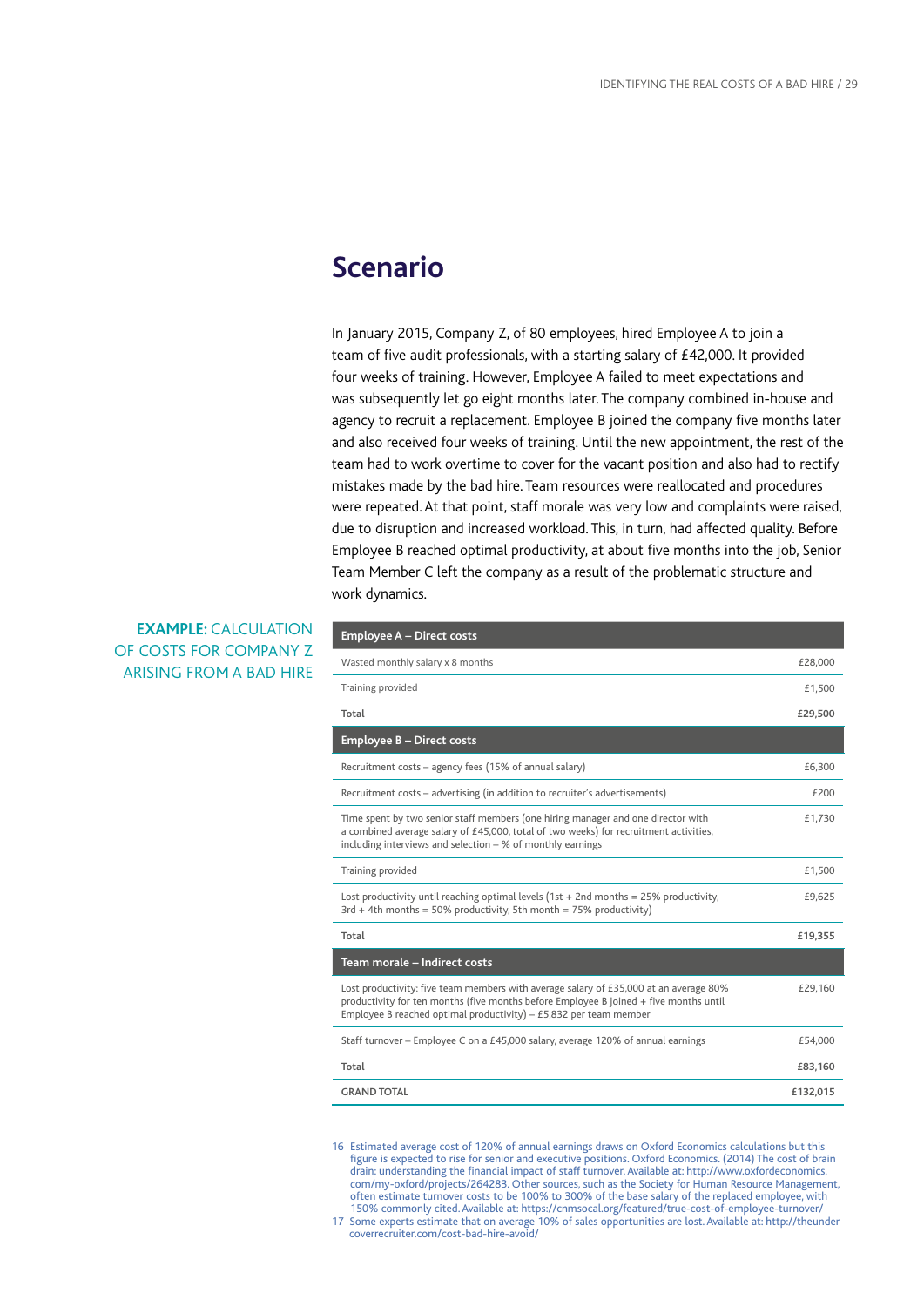For a case of a bad hire with a salary of £42,000 who was fired within a year and, subsequently, replaced, with impact on productivity and staff turnover, the accumulated costs reach a shocking £132,015. For other calculations, this amount will vary according to basic salary, period of employment and position of the individual – for instance, costs will increase if the individual deals with clients directly as loss of business and impact on reputation are involved – as well as size of team and company, particularly when calculating lost productivity. Other factors, such as fraudulent activity or payment of severance, could also be considered. Nonetheless, this represents a striking example of how expensive a poor hiring decision can become and how necessary it is for employers to properly evaluate in order to mitigate the costs of hiring mistakes.

#### **ACTION**

Be proactive, not reactive, when it comes to poor hiring decisions. When all implications are properly assessed and measured, bad hires cost businesses vast amounts and, as such, affect the business's ability to succeed financially. Recognise and calculate how much a bad hire really costs the business – this will give you the impetus to strive to be more rigorous in future selection processes.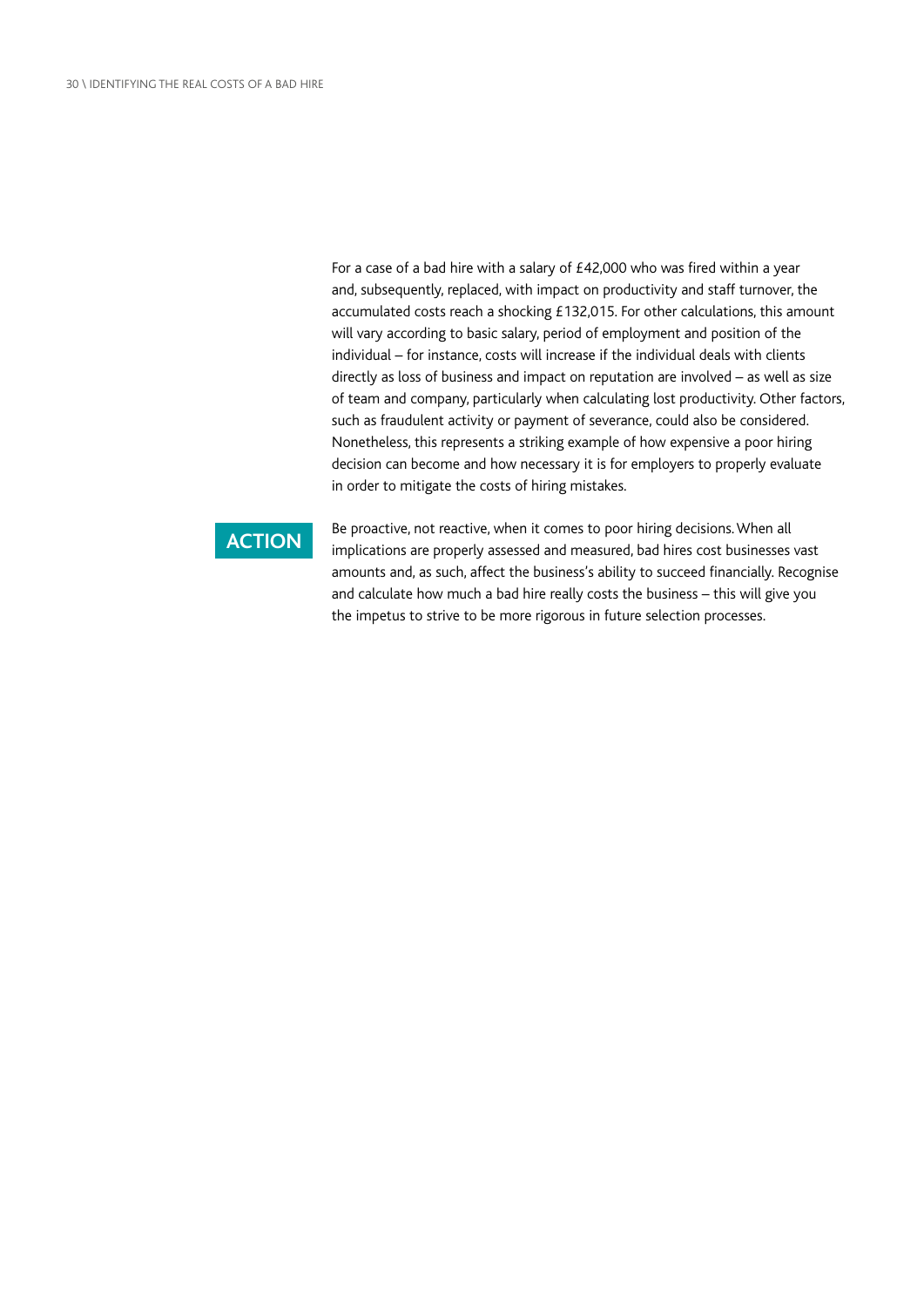<span id="page-30-0"></span>**IN ORDER TO GET IT RIGHT WE MUST LOOK DEEP INTO THE CANDIDATE AND THEIR FIT.**

**HANNAH COURTNEY, LINE UP AVIATION**



**RECOGNISING HIRING MISTAKES**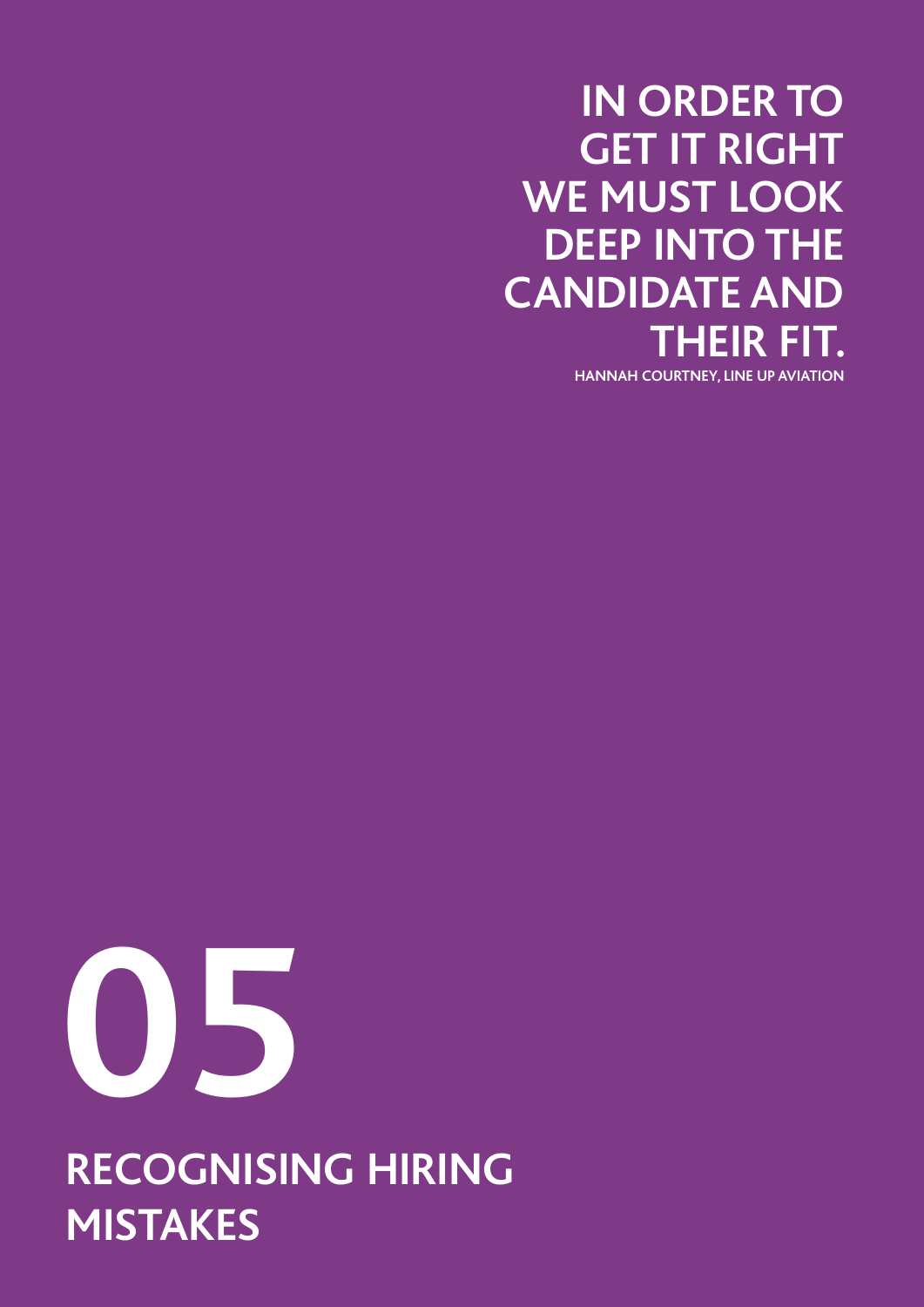**With resourcing strategies becoming ever more critical and the vast financial implications of poor hiring decisions more evident, it is vital to ensure effective and responsive practices throughout the recruitment process. When does the element of risk when hiring a new member of staff increase perilously? Understanding the fundamental hiring mistakes being made will enable stakeholders to take the necessary action to place good hiring practices in the forefront of their strategic planning.** 

Recruitment is a complex process with many stages and success is influenced by a variety of factors. Demonstrating how common poor hiring decisions are, as highlighted by almost nine in ten HR decision-makers from different-sized organisations, is testament to the multifaceted nature of decision-making and the risks facing employers. As such, it is essential to recognise and classify the main reasons why the wrong person for the job is hired. Only by identifying, and subsequently addressing, hiring mistakes will stakeholders learn to mitigate the huge costs of bad hires.

## **Why does a bad hire happen?**

Employees are the most valuable asset of any business. Nonetheless, UK businesses are under-investing when called upon to make the all-important hiring decisions and miss out important stages of the recruitment process; not enough time is spent to carry out adequate research on candidates and company needs, verifiability of skills and references are lacking, and the pool of talent accessed can be too small. Concerns over the capability and interviewing skills of decisionmakers have also been raised, as has a lack of collaborative hiring. The latter requires that a group of players with different perspectives and knowledge is involved in the selection process.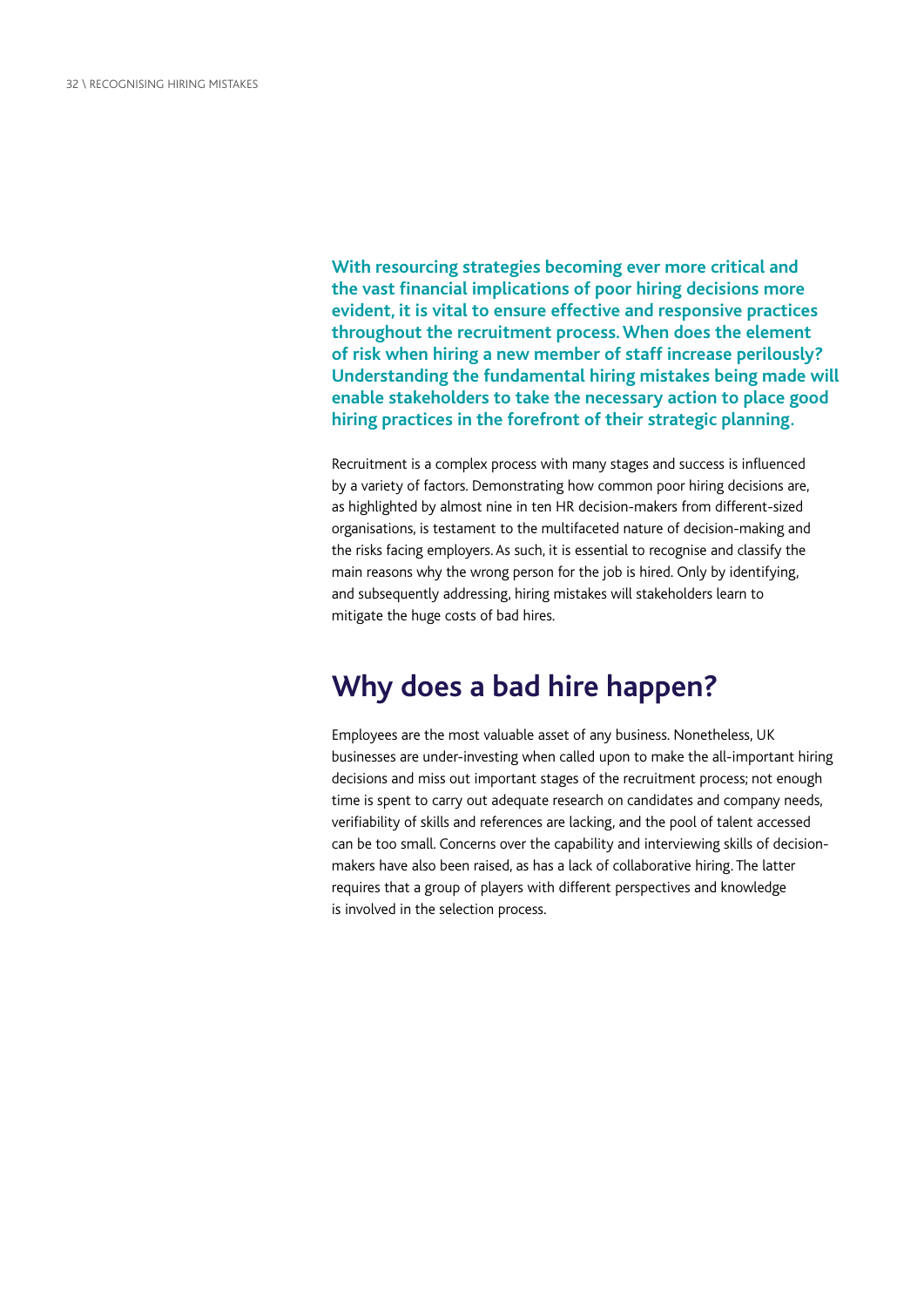



When asked about the most recent time a business they worked for hired a permanent member of staff who then proved to be a bad fit for the job, a third of HR decision-makers surveyed suggest it is because the businesses needed to fill the position quickly; this response is more common amongst employers who made the bad hire without the use of a recruitment agency, 38 per cent, compared with 30 per cent of employers who made the bad hire using a recruitment agency. By looking to fill the position quickly, either to address new staff needs or to replace a former mis-hire, employers carry out inadequate research on abilities and candidate suitability. It is tempting for business leaders to hire a candidate who has not proved to be the right fit for the job and the organisation in order to fill the position quickly. Nonetheless, when considering the substantial impact of such decisions, as Zappos CEO Tony Hsieh emphasised, employers should be 'willing to sacrifice the short-term benefits for the long-term gains'.18

**We look for a particular set of skills and experience within management consulting. If the hiring managers are keen to progress someone because they've shown the aptitude for those skills but have not necessarily got the experience in that area before, then we do progress candidates through the process. That's probably one of the biggest reasons for a mis**hire, the transition period from industry to consulting is longer than both **the candidate and the hiring manager anticipate.** 

Charlotte MacKenzie, Capgemini Consulting

18 Blodget, H. (18 October 2010) Exclusive interview with Tony Hsieh: How being a little bit weird made Zappos a fortune. *Business Insider*.Available at: http://www.businessinsider.com/henry-blodget-tonyhsieh-zappos-2010-10?IR=T

**HR DECISION-MAKERS SAY BAD HIRES OCCUR BECAUSE BUSINESSES 1 in 3**

**NEED TO FILL THE POSITION QUICKLY.**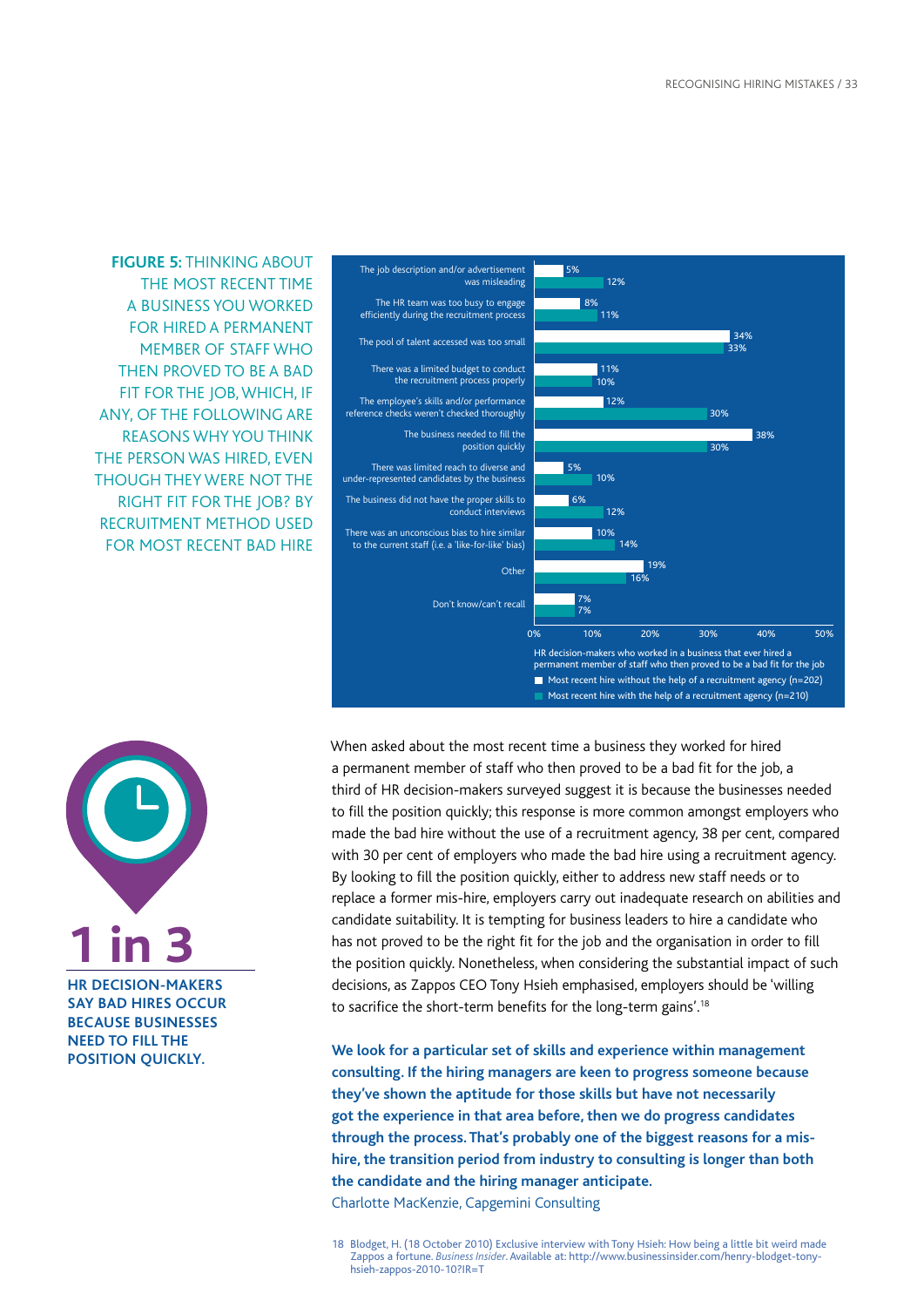

**SAY BAD HIRES OCCUR BECAUSE THE POOL OF TALENT ACCESSED WAS TOO SMALL.**

**First and foremost, have a clear recruitment strategy, know what you are trying to achieve and have set goals. Create a well-drafted job description to consider responsibilities, skills, personality, culture and expectations. During the hiring process ensure all interviewers are thoroughly briefed and aligned with the hiring strategy. Once hired, employers need to ask themselves, 'did we attract the right person for the role?' If the answer is yes, but we could have recruited better, they have made a hiring mistake.** Paul Jarrett, Renaix

Accessing a large enough pool of talent is also an important factor. Around one in three (32 per cent) respondents say the bad hire had occurred because the pool of talent accessed was too small. For those from large businesses this reason rises to 42 per cent, regardless of whether this bad hire was made with or without the use of a recruitment agency. Indeed, the use of a recruitment agency does not have much of an effect on larger employers' perceptions of the talent pool.

Interestingly, just over one in five (21 per cent) HR decision-makers surveyed who had seen their business make a bad hire say that their most recent one was because the employee's skills and/or performance references were not checked thoroughly. This rises to almost a third (30 per cent) amongst employers whose most recently made bad hire was found using a recruitment agency, compared with only 12 per cent who recruited in-house.

Other hiring mistakes pointed out by respondents include an unconscious bias to hire similar to the current staff (11 per cent) and limited budget to conduct the recruitment process properly (10 per cent), followed by misleading job description and/or advertisement (9 per cent), busy HR team engaging inefficiently during the recruitment process (9 per cent) and limited reach to diverse and underrepresented candidates (7 per cent). However, there are notable variations among those employers whose most recently made bad hire was with or without the help of a recruitment agency.

Respondents who used a recruitment agency place more emphasis on the bad hire being due to poor hiring decisions resulting from a misleading job description and/or advertisement (12 per cent) and the business's lack of proper interviewing skills (12 per cent), significantly higher than those who hired without the help of an agency (5 per cent and 6 per cent, respectively). Also, the number of respondents citing limited reach to diverse and under-represented candidates as a main reason for regretted hiring decisions doubles when using a recruitment agency compared with those hiring in-house (10 per cent versus 5 per cent).

**There are a number of reasons why bad hires happen. There is sometimes a disconnect between what the company wants and what the candidate wants. Managers can panic if they are trying to hire somebody quickly, they get the first person available or they do not have the right recruiter supporting them. They may not have looked at business planning or workforce planning. The hiring manager or the recruiter might not be able to quite understand what the business actually needs and source**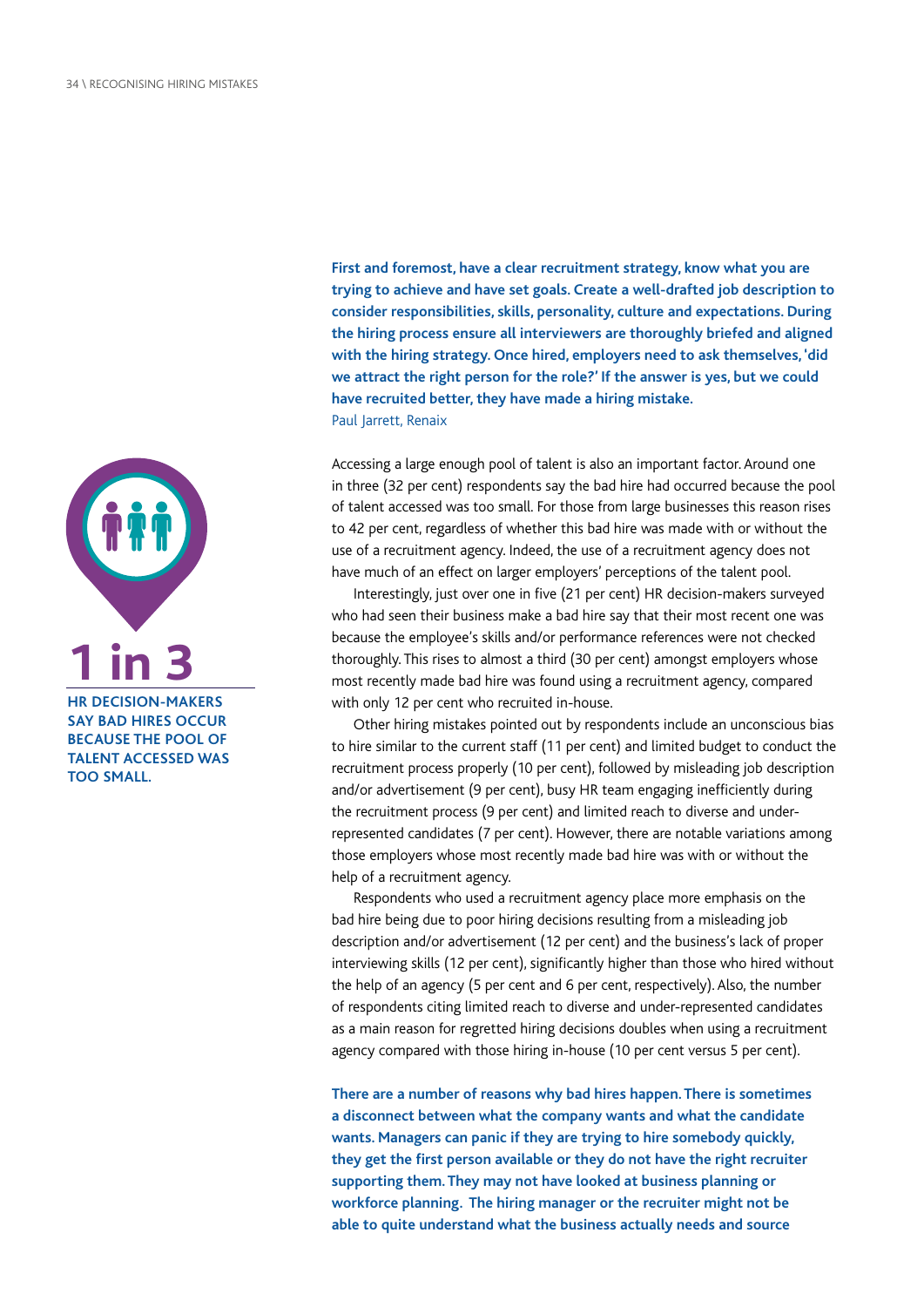**the right skills from a very competitive market which has skill shortages and talent gaps. Therefore, they are recruiting on previous experience or skills which do not anticipate the current or future requirements of the job. Too often the recruiter has not adequately challenged or benchmarked the job specification to the market or they are too restricted by the technical or overly competency-based requirements of a job profile and they fail to recruit for future potential.** Dan Richards, EY

**It is important to share your vision as a business, but also to share what the real world looks like right now – the good, the bad and the ugly. If you hire the wrong person for a job, it's typically because the business is either showing the wrong thing or looking for the wrong thing. So it is really just about getting the business better at knowing who it really is and what it is actually looking for. Great hiring really is about getting real on all levels with all people.**

Ruth Penfold, Shazam

Crucially, as indicated by HR professionals in individual interviews, there is also an inability to identify the suitability of candidates and to match the right people to the right jobs. Failure to set a clear corporate vision and objectives, to ensure the candidate is a good match for the team as well as to invest in coaching and integrating the new recruit contributes to costly mis-hires. Demotivated and devalued new recruits leave their jobs before they have the opportunity to become competent at the tasks set and, subsequently, the talent and the potential of the workforce are lost.

Fierce competition, shortage of candidates and scarcity of skills are some of the key challenges facing the UK labour market. Picking and retaining the best talent available for the job is not only a priority but a necessity for business leaders. Yet, employers admit to making regretted hiring decisions, which, until completely rectified, put a significant financial burden on the organisation. From looking to fill the position quickly and accessing a small pool of talent to hiring like-for-like and failing to perform the necessary skills and reference checks, stakeholders are missing out important stages of the recruitment process.

**ACTION**

Be confident in recognising hiring mistakes made in the past and aim to rectify these through improved recruitment and employee integration practices. One must learn from past hiring mistakes in order to get it right in the future.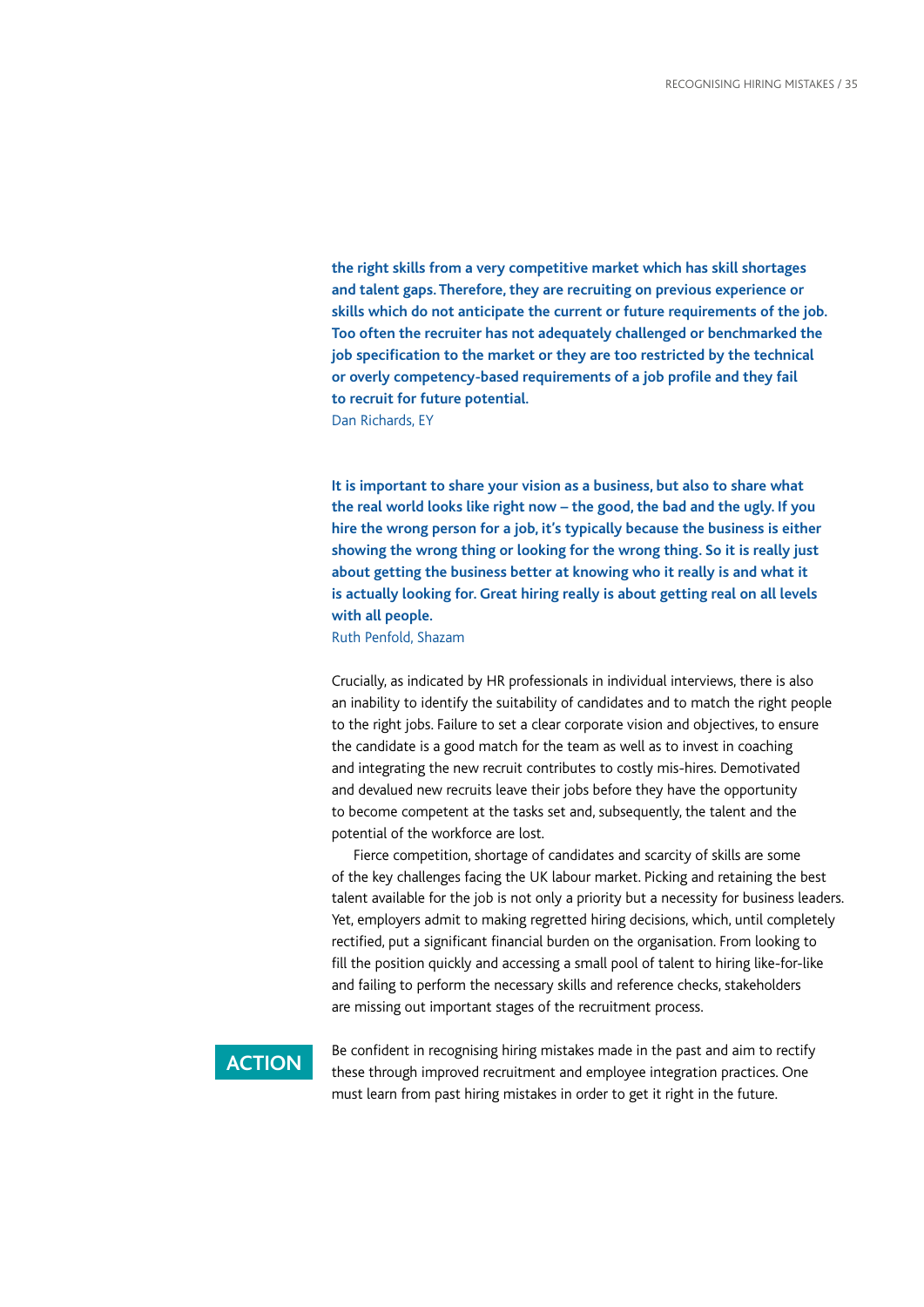<span id="page-35-0"></span>**THE STARTING POINT IN SELECTING THE RIGHT HIRE IS UNDERSTANDING WHAT IT IS YOU, THE EMPLOYER, REALLY WANT. ADRIAN WIGHTMAN, INNOGY**



**ENABLING EMPLOYERS TO MAKE A SUCCESSFUL HIRE**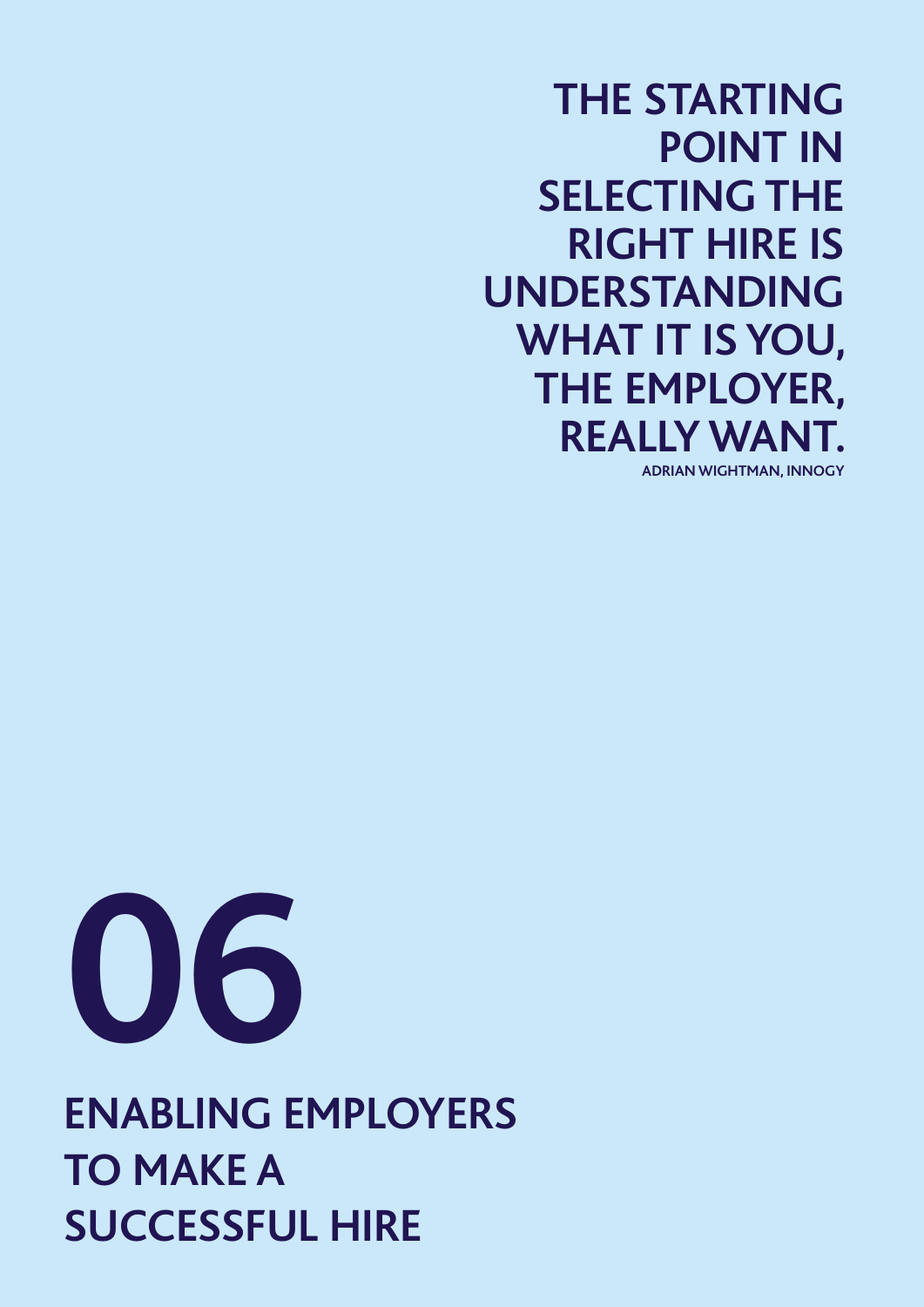**In today's interdependent work environment, finding the right match of skills, abilities and vision for the job and for the company is an intricate skill. Yet, it is this precise skill that will enable all stakeholders involved to circumvent making poor hiring decisions and, in doing so, avoid the substantial costs that impede good financial performance and organisational success.** 

Employers are the ultimate hiring decision-makers. But as they increasingly combine a variety of in-house and outsourced approaches to find the right candidate for the position, it is vital that all those involved in recruitment activities are equipped with the appropriate knowledge, skills and behaviours in order to apply a clear methodology. This will allow stakeholders to evaluate candidates against skill and other requirements. As such, a reinvigorated recruitment process is required, with employers, HR professionals and recruiters building a closer partnership. If they are to successfully address the staggering 85 per cent of those admitting to bad hires, employers must accept that hiring the right candidate for the job takes time, and must develop and execute soundly a comprehensive resourcing plan. If hiring needs are not properly defined, tested against and adequately addressed, the proportion of those admitting to bad hires will hit a new record.

**When there has been a bad hire, that is actually the time to sit down and, without any sense of blame, ask what went wrong. What did we do collectively or individually and what can we learn from it? Because if we did not learn from it last time, there is every chance we will make exactly the same hiring mistake again. With the right engagement from all parties involved, we can massively reduce the risk of repeating a bad hire. I would advise employers to be completely open and honest about the challenges and past hiring mistakes.** 

Andy Raymond, Redline Group

Having first identified the most common mistakes that lead to poor hiring decisions, stakeholders were subsequently asked to consider the main areas that would require further investment and development in order to improve hiring practices both in-house and externally through recruitment agencies.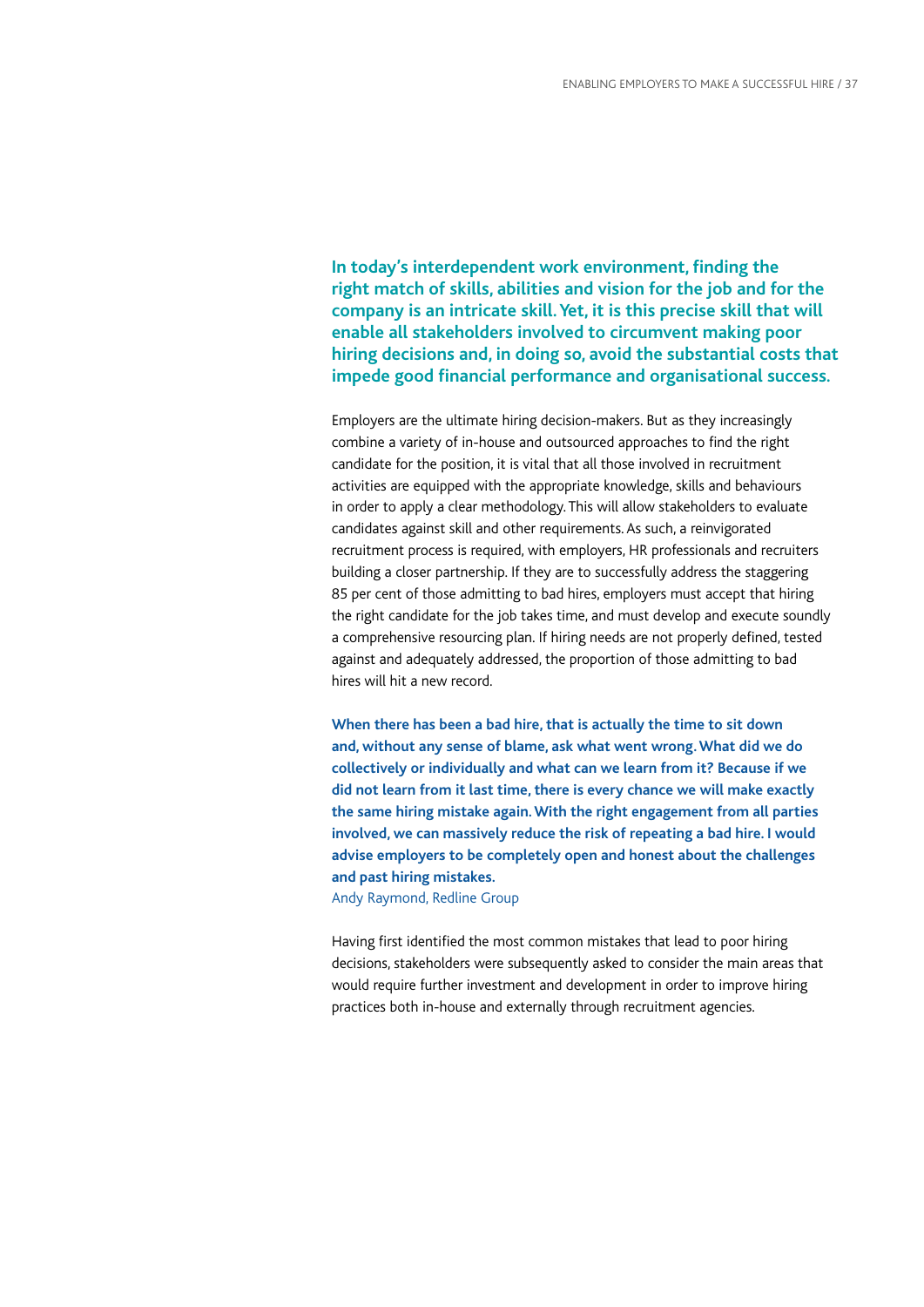

**FIGURE 6:** WHICH, IF ANY, OF THE FOLLOWING SHOULD YOUR BUSINESS' IN-HOUSE RECRUITMENT AND RECRUITMENT AGENCIES INVEST IN/DEVELOP, IN ORDER TO IMPROVE HIRING PRACTICES? (PLEASE SELECT ALL THAT APPLY)

> The most common area that HR decision-makers think is worth investing in to improve hiring practices is the candidate vetting process, cited by 45 per cent for in-house recruitment and 38 per cent for recruitment agencies. When looking only at responses from those who admit that a business they worked for made a bad hire, these figures rise to 47 per cent and 40 per cent, respectively. For all HR decision-makers, the job brief used to find candidates closely follows in areas to improve, but more so for their business's in-house recruitment (43 per cent) than recruitment agencies (31 per cent). This is particularly important for large employers, where half (49 per cent) say their business should develop the job briefs used to find candidates to improve hiring practices. Employers are to be mindful of the language used in job briefs and adverts as this will determine which applicants are attracted. Moreover, a job brief that lists too many essential criteria can eliminate entirely eligible candidates, quite often because those candidates rule themselves out.

Markedly, almost four in ten (39 per cent) respondents think their in-house recruitment team should invest in soft skills assessment tools, a stark difference from the 24 per cent who believe recruitment agencies should. Indeed, employers must ensure that all who take part in interviews during the selection process undergo interview training in order to acquire all the relevant skills to conduct interviews properly and fairly. Equally important, the interview process must be structured and formalised. Assessment of candidates' experience is also important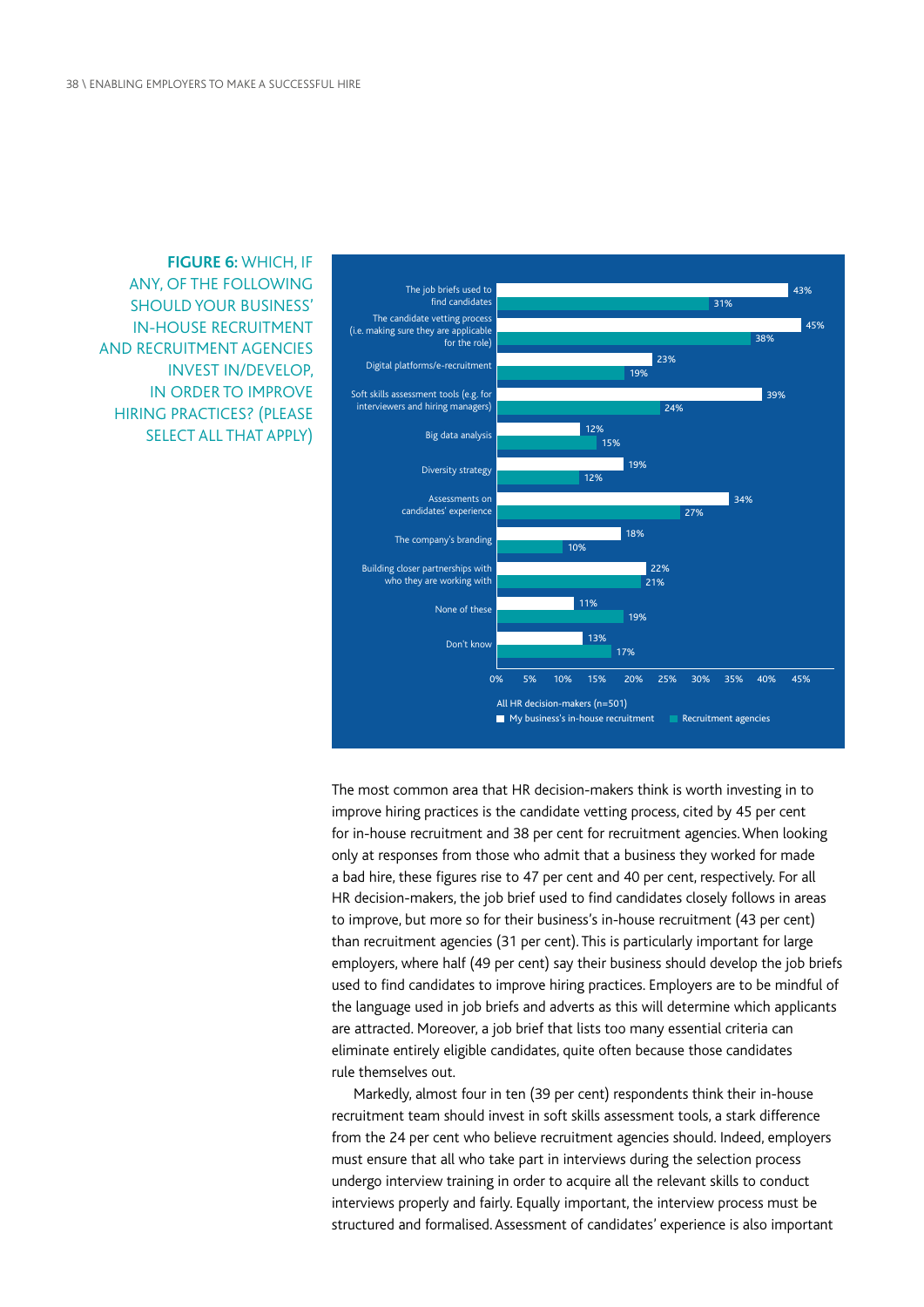to respondents, with a third (34 per cent) of HR decision-makers believing their business should invest in it and a quarter (27 per cent) believing recruitment agencies should.

**Hiring mistakes happen when the process is not as thorough. If the employer is adamant on hiring somebody straight away without fully checking their skills and references, without properly interviewing them, then that employer has taken a chance on someone. The more chances a business is willing to take, the higher the risk of a bad hire. Whereas if the employer performs all the necessary checks and conducts interviews appropriately, they increase their chances of hiring the right fit for the role.** Graeme Wolf, HEXA

**A bad hire can strain our relationship with our client and potentially ruin our reputation. In order to get it right we must look deep into the candidate and their fit. They might have the right skills, experience and qualifications, but we must consider the impact on team dynamics. If it is a team of 30-year-olds and I am putting a 60-year-old in there, it might work, but we would need to know if that would be acceptable to the team. It is important to be conscious of the questions that need to be asked and the information required in order to put forward the right candidate for the job.** Hannah Courtney, Line Up Aviation

The only area that marginally more HR decision-makers thought agencies should invest in or develop compared with their own business's recruitment team is big data analysis (12 per cent versus 15 per cent), suggesting that employers look for expertise and information more from agencies than their own recruitment teams. For almost all of the approaches listed, a higher proportion of respondents from large businesses think they require development and investment, compared with small and medium-sized employers. A stand-out example is that almost a third (31 per cent) from large organisations think in-house recruitment teams should invest in building close partnerships with recruiters, compared with just 18 per cent from small and medium-sized organisations.

With almost nine in ten (85 per cent) respondents having admitted to making a bad hire, these findings become even more pertinent; by acknowledging the key areas pertaining to in-house recruitment practices that require improvement, employers are called upon to put this knowledge into practice and, in doing so, evade the staggering costs of bad hires.

However, there are notable inconsistencies between the most common hiring mistakes identified by HR decision-makers and the main areas they believe would require further development in order to improve hiring practices. Of respondents who worked in a business that hired a bad member of staff, only around one fifth (21 per cent) say one of the reasons the most recent bad hire was taken on was due to a lack of thorough checks of employee skills and/or performance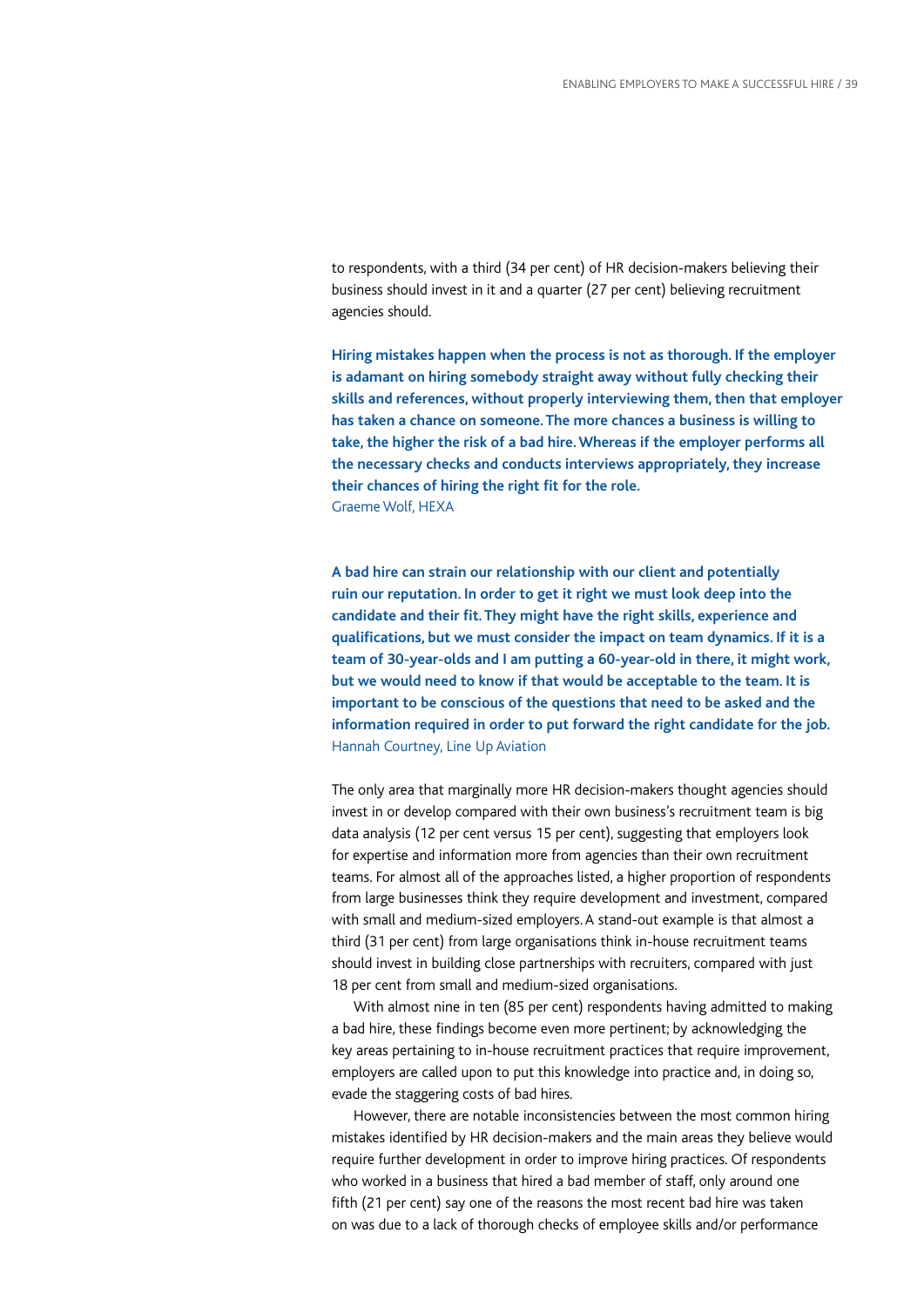

**A BAD HIRE THINK THEIR IN-HOUSE RECRUITMENT TEAMS SHOULD DEVELOP CANDIDATE VETTING PROCESSES.**

references. These respondents then cite areas such as soft skill assessments and candidate vetting processes as some of the main areas worth investing in for their business's in-house recruitment, with more than four in ten selecting them (41 per cent and 47 per cent, respectively). An even more striking discrepancy relates to job briefs used to find candidates. While only around one in ten (9 per cent) blame their business's most recent bad hire on a misleading job description, a third (33 per cent) think their business should develop the job briefs used to find candidates in order to improve in-house hiring practices. Similarly, whereas only 9 per cent report the business not having the proper skills to conduct interviews as a reason why the most recent bad fit was hired for the role, over four in ten (41 per cent) think their business's in-house recruitment team should invest in soft skills assessment tools to improve hiring practices. These inconsistencies in views reveal an incapacity to fully understand in a coherent and logical manner the factors and actions involved during the selection process. As a result, there is an increased risk of failing to address the vast implications of poor hiring decisions.

It is noteworthy that of those respondents whose business had made a bad hire, a fifth (21 per cent) state 'none of these' areas requires further improvement or 'don't know' when asked to consider where to improve/develop their business's in-house recruitment practices. This compares with a third (32 per cent) when considering areas that recruitment agencies should invest in. Yet again, this reveals a considerable gap in knowledge amongst stakeholders about recruitment processes currently being followed as well as a limited ability to reflect upon past hiring mistakes. This is of utmost concern given the striking calculations of poor hiring decisions that are provided in this report.

**Employers can overcome hiring mistakes by having a clear understanding of the selection process, as well as the culture of the team and the organisation. Our in-house recruitment team is set up to support the process and advise the hiring decision-makers on how to develop criteria and promote best practice in recruitment. However, if they decide to hire in their own image, then some incorrect and costly decisions are made.** Charlotte Johns, Transport for London

**Recruitment is about understanding your client and understanding your candidate. The probability of making a good-quality hire is much greater if the client tells you what they need and why they're hiring for this role. Managing the expectations of the potential candidate in a factual and transparent way comes down to having the right brief.**  Tim Barton, O'Neill & Brennan

Tackling unconscious biases and promoting a diversity strategy is another area cited by respondents as conducive to improving their hiring practices. The 2017 McGregor-Smith Review on 'Race in the Workplace' highlighted the lingering biases that continue to disadvantage certain groups and how these should be tackled through training. The review further recommends that unconscious bias training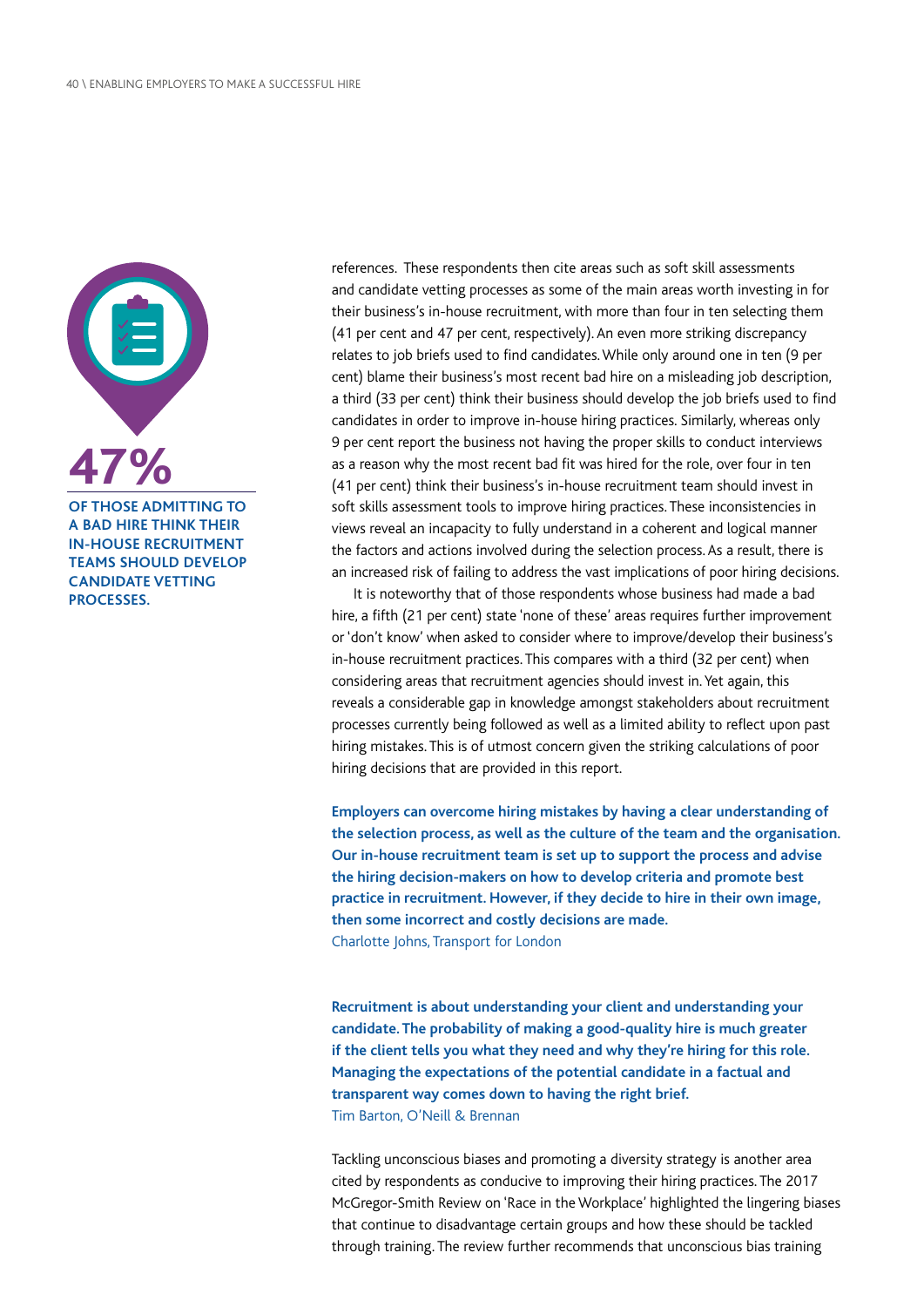should be mandatory for all employees and that 'senior management teams, executive boards and those with a role in the recruitment process should go further and undertake more detailed training workshops'.19

Some argue that it is impossible to fully eradicate unconscious bias. It is therefore necessary to take steps to increase objectivity in the recruitment process. In 2015, name-blind recruitment was introduced by the civil service, the BBC, the NHS and local government, together with private sector companies HSBC, Deloitte, Virgin Money and KPMG. The REC and its members are supportive of name-blind recruitment as one of the means of introducing objectivity into the recruitment process and ensuring that appointments are made based on merit rather than anything else. Online tools such as Applied, developed by the Behavioural Insights Team, can assist with this, as can name-blind long-listing. While tools and methods such as this may not be suitable for every firm or sector, recruiters should test new approaches where they can and actively promote these to the employers they work with in order to do more on the inclusion agenda. It is important that diversity outcomes should be monitored and targets embedded as a KPI for both employers and recruiters. It is only by measuring outcomes that stakeholders can identify any issues and take steps to address them.

**It is important to ensure a good partnership between the HR team and line managers so that you are given adequate information and time to get the best possible candidate in. By ensuring best practice in talent acquisition you can reduce the risk of a bad hire. If it does not work out, we go through the process and look for any mistakes that could have been avoided. Were the competencies all met? How was the onboarding score? Sometimes it could be that they were actually a good hire but we let them down within the first weeks of employment. That is why it is essential we have best practice in place internally.**

Ashley Hever, Enterprise Rent-A-Car

**'Why should I come and work with you?' There is a statement attached to coming to work for somebody, with somebody. You want to feel a part of the greater cause. But some companies get that wrong. We are here to advise and guide, but not dictate. People are tired of recruiters telling them what they need rather than asking them what they need and then suggesting alternatives. Recruitment by definition means consulting; it means listening and advising.**

Chris Dunning-Walton, InfoSec People

<sup>19</sup> Race in the Workplace: The McGregor-Smith Review (2017). The review also recommends that companies with 50 or more employees should publish a breakdown of employees by race, ideally by pay band, on their website and in the annual report. Available at: https://www.gov.uk/government/uploads, system/uploads/attachment\_data/file/594336/race-in-workplace-mcgregor-smith-review.pdf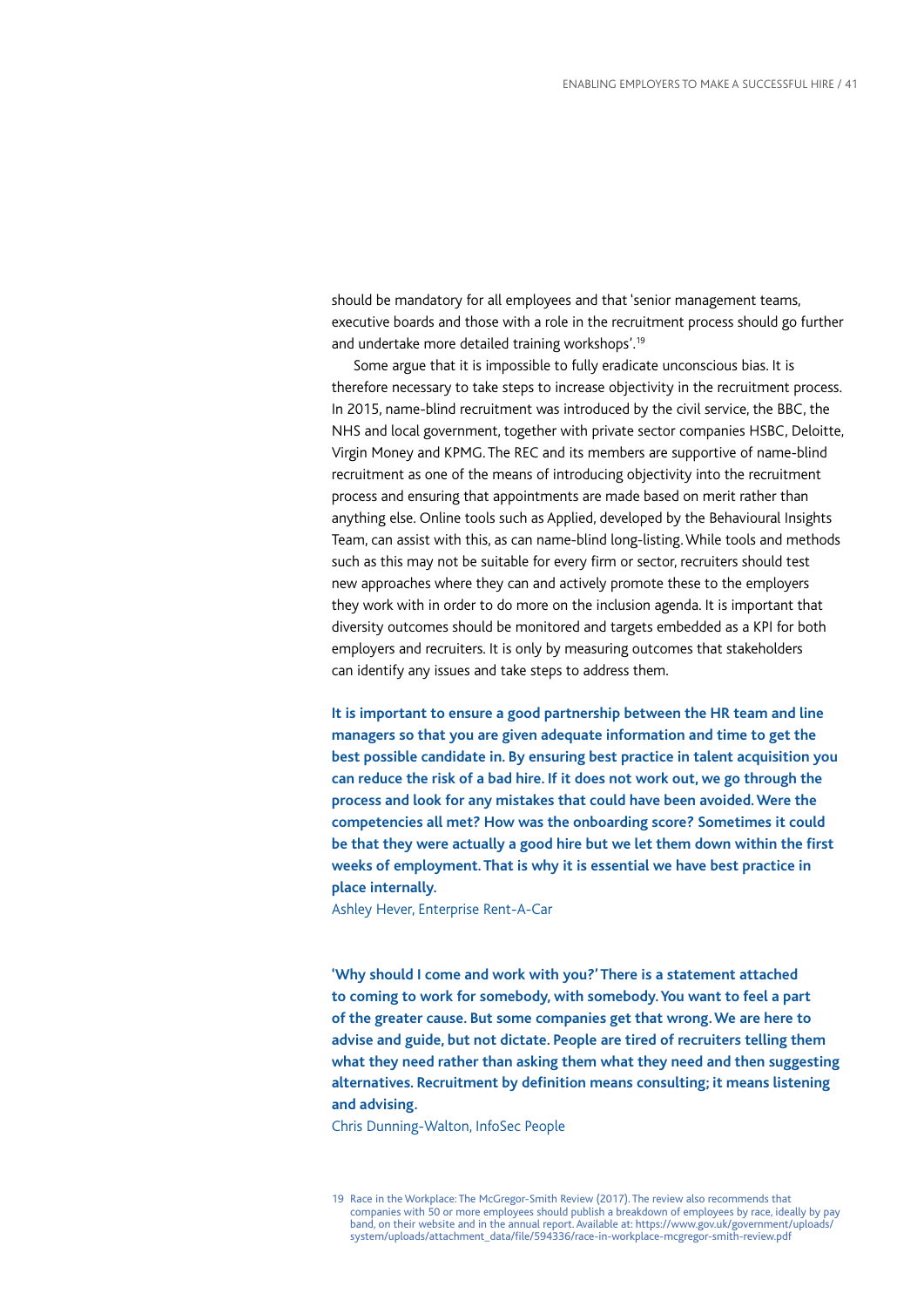Notably, employers are increasingly concerned over staff retention. This, however, is directly linked with assessing how well the individual would fit into the work environment. A highly skilled new hire may prove to be a bad fit for the job if the employer fails to match core character traits to the company's vision and values. Furthermore, a hiring decision may prove misguided if little guidance and training are provided or the new recruit feels the job or workplace is not what they expect. Accordingly, employers should instigate recruitment processes that will maximise the engagement, commitment and potential of new recruits, and provide training and advancement opportunities.

Determining how to allocate money and resources in order to enhance employee performance and productivity remains the cornerstone of organisational success. In this highly competitive business environment, only the most competent HR practices and strategies with a particular focus on employee development and performance management will succeed.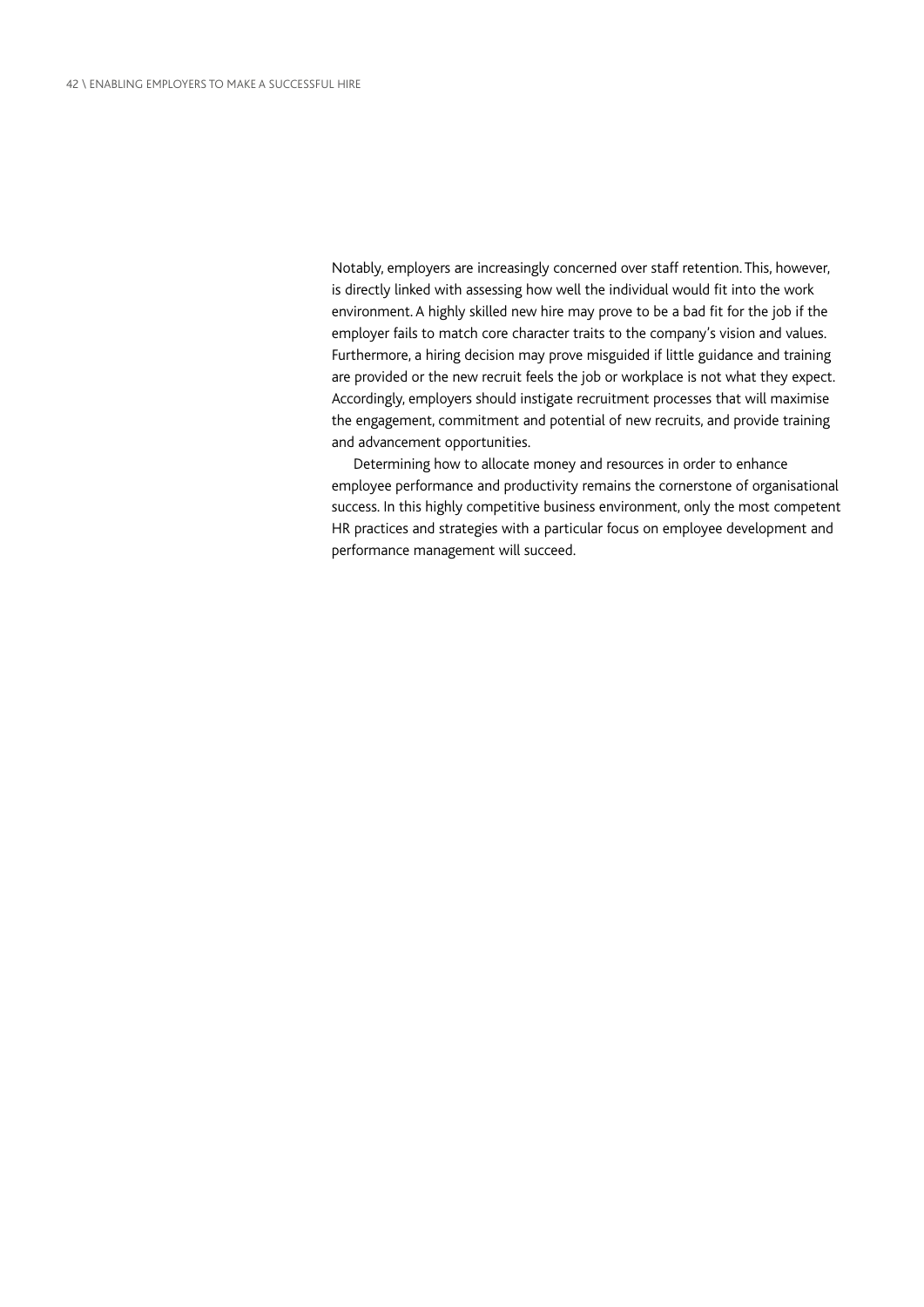## **How can employers and recruiters minimise hiring risks?**

Almost nine in ten (85 per cent) respondents have admitted that a business they worked for has made a bad hire; it is high time that a comprehensive step-by-step recruitment process is implemented that will enable all stakeholders to minimise the risk of poor hires and mitigate related costs. Based on respondents' views on common mistakes made and areas that require further investment, below are key recommendations and action points for both employers and recruiters.

#### **ACTION**

Action points for employers and HR professionals

| <b>Recruitment stages</b>                   | Key points                                                                                                                                                                                                                                                                                                                                                                                                                                                                                                                                                                                                                                                                                                                                             |
|---------------------------------------------|--------------------------------------------------------------------------------------------------------------------------------------------------------------------------------------------------------------------------------------------------------------------------------------------------------------------------------------------------------------------------------------------------------------------------------------------------------------------------------------------------------------------------------------------------------------------------------------------------------------------------------------------------------------------------------------------------------------------------------------------------------|
| Role definition and ideal<br>person profile | • Move beyond listing the scope and responsibilities of the job; define the<br>required skills, knowledge and personal qualities<br>• Link activities to company brand equity. All recruitment communication<br>to reflect and promote the company brand, vision and values                                                                                                                                                                                                                                                                                                                                                                                                                                                                            |
| Attract applicants                          | • Be aware of how candidates conduct their job search; assess platforms<br>being used to reach and attract candidates including digital platforms.<br>Developing e-recruitment can help broaden the selection pool, reduce<br>costs and build the company brand<br>• Be diversity-conscious; advertise jobs in different recruitment sources to<br>promote interest from diverse and under-represented groups and check<br>job description for biased language<br>• Embrace a flexible workforce; offer flexible working arrangements and<br>adaptive working practices, wherever possible, as a way of boosting<br>inclusion and attracting talent                                                                                                    |
| Select the best candidate                   | • Take your time over hiring decision – most regretted decisions are a result<br>of filling the position quickly. Look beyond the candidates' skills and look<br>for traits that match the company values and vision<br>• Determine your selection criteria; improve vetting process and gauge<br>candidates' abilities<br>· Implement soft skills assessment tools; ensure HR decision-makers and<br>interviewers are competent and have the necessary skills<br>• Identify and tackle unconscious bias (for example hiring like for like)<br>and discriminatory practices<br>• Deliver a high standard of candidate experience with ongoing<br>communication during the recruitment process, including two-way<br>feedback for all those interviewed |
| Hiring and beyond                           | • Train new recruits and provide them with a solid understanding of<br>job requirements and team dynamics<br>• Provide regular feedback reiterating the 'onboarding' goals and vision<br>of the company<br>• Offer career development opportunities to motivate employees and<br>maximise their potential<br>• Request regular feedback from employees and conduct exit interviews<br>• Keep up to date with new recruitment/resourcing approaches                                                                                                                                                                                                                                                                                                     |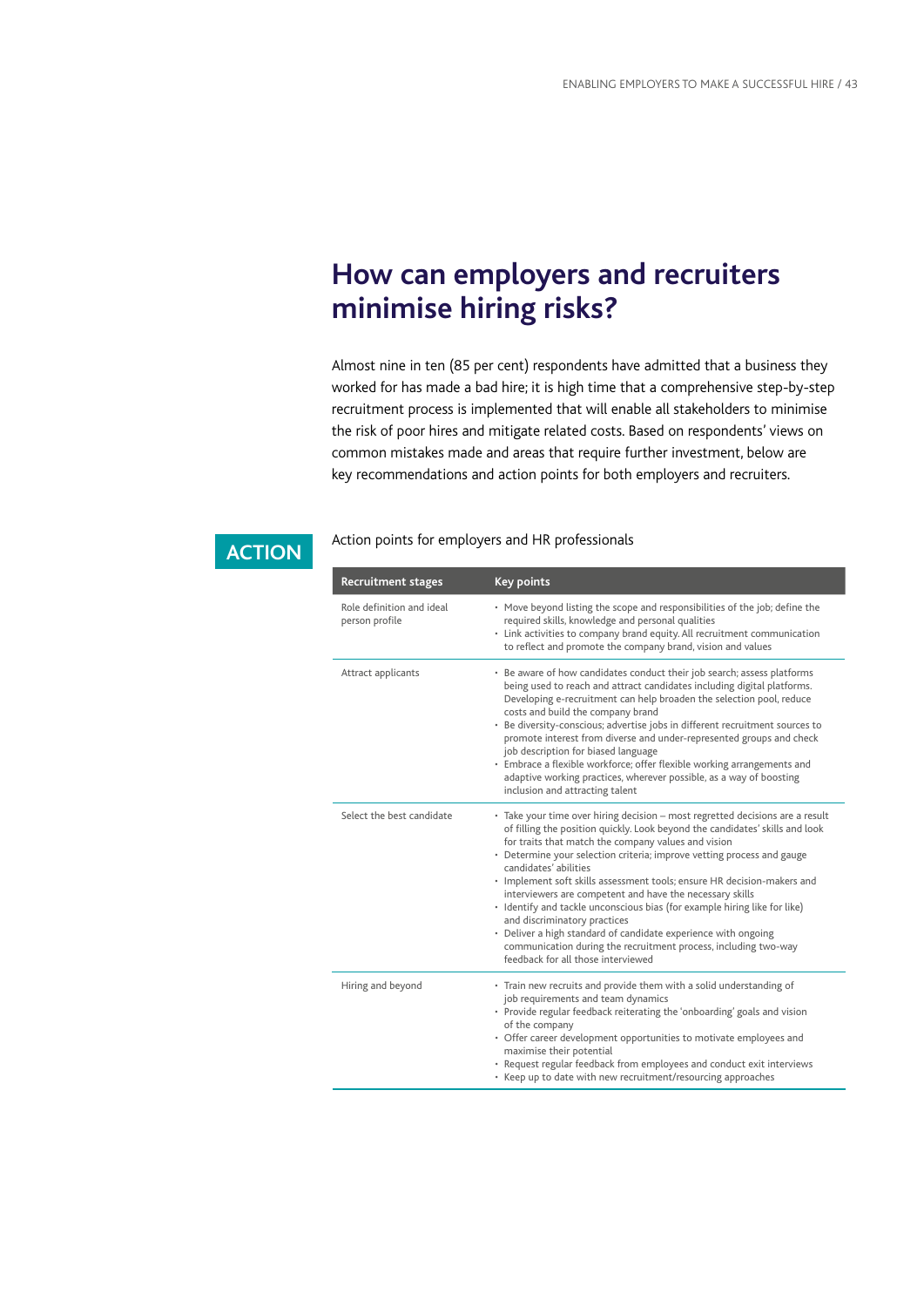### **ACTION**

#### Action points for employers, working together with recruitment agencies

| Recruitment stages                          | Key points                                                                                                                                                                                                                             |
|---------------------------------------------|----------------------------------------------------------------------------------------------------------------------------------------------------------------------------------------------------------------------------------------|
| Select partner                              | · Investigate the criteria used to select agencies (quality of service, agency<br>expertise, and so on)<br>• Determine costs, for example no-win no-fee policy, retention agreement                                                    |
| Role definition and ideal<br>person profile | • Make sure the briefs you provide recruiters are detailed and clearly<br>state your needs; help recruiters understand your company goals, values<br>and vision<br>• Ensure you talk the same language and optimise the shared process |
| Attract applicants                          | • Work closely and collaboratively to use different recruitment platforms<br>and assess and reach candidates of diverse backgrounds                                                                                                    |

### **ACTION**

#### Action points for recruitment agencies

| <b>Recruitment stages</b>                   | <b>Key points</b>                                                                                                                                                                                                                                                                                                                                                                                                                                                                                                                                                                                                                                                                |
|---------------------------------------------|----------------------------------------------------------------------------------------------------------------------------------------------------------------------------------------------------------------------------------------------------------------------------------------------------------------------------------------------------------------------------------------------------------------------------------------------------------------------------------------------------------------------------------------------------------------------------------------------------------------------------------------------------------------------------------|
| Role definition and ideal<br>person profile | • Work closely with and be ready to challenge employers to ensure all<br>recruitment communication reflects and promotes the company brand,<br>vision and values                                                                                                                                                                                                                                                                                                                                                                                                                                                                                                                 |
| Attract applicants                          | · Promote a diverse, flexible, inclusive workforce and provide a larger pool<br>of talent to employers. Have a 'multiplier effect' by supporting employers<br>in embedding diversity and flexibility<br>• Use social data to predict and identify people who may be open to<br>new opportunities<br>• Use a diverse range of platforms to advertise jobs, for example older<br>workers may not be online                                                                                                                                                                                                                                                                         |
| Putting forward the best<br>candidates      | • Look beyond the candidates' skills and look for traits that match the<br>company values and vision<br>• Determine your selection criteria; improve vetting process and gauge<br>candidates' abilities<br>· Implement soft skills assessment tools; improve recruiters' interviewing<br>skills and also ensure your clients have appropriate interviewing skills<br>· Identify and support employers in tackling unconscious bias and<br>stereotyping within the recruitment process (for example hiring like<br>for like)<br>• Provide tailored support to candidates; for example, those returning to<br>work after a career break may need guidance on interview preparation |
| Hiring and beyond                           | • Adhere to the highest principles of ethics, professional conduct and fair<br>practice. Preliminary work conducted should be thorough and appropriate<br>in order to avoid potential recruitment risk<br>• Aim at increasing employer satisfaction and respond to employer's specific<br>needs. Customer experience improvement is a continuous process                                                                                                                                                                                                                                                                                                                         |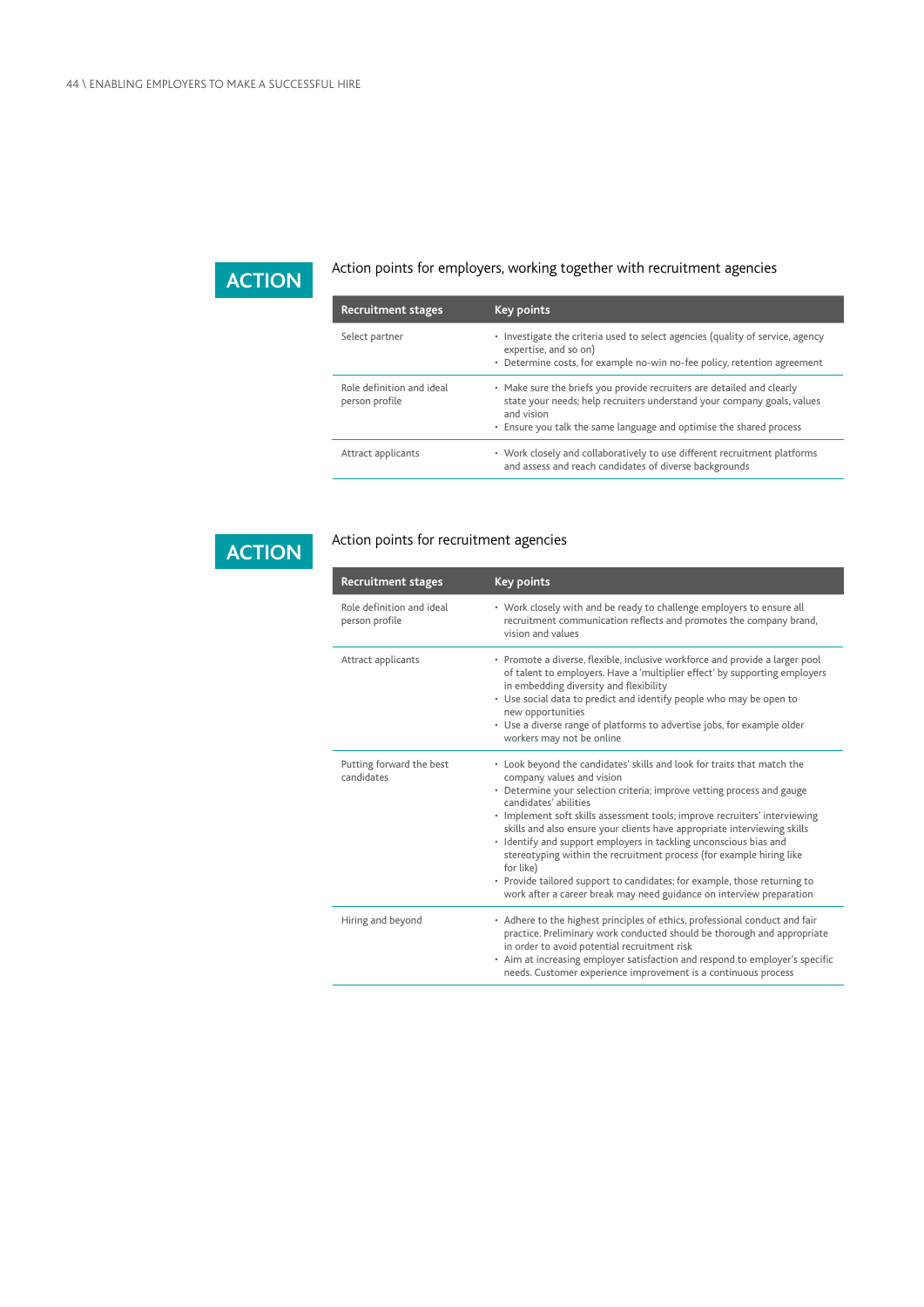## **APPENDIX 1: METHODOLOGY**

This report is largely based on a survey of HR decision-makers in the UK, as well as a series of interviews with professionals from the business and recruitment industries covering a range of sectors. The calculations and findings of this report are based on the cost of poor hiring decisions for permanent staff only – as such, the insights provided by both recruitment leaders and HR professionals apply to permanent staff.

This report includes testimonies, which illustrate the everyday challenges of recruiting, and action points to enable all those involved in recruitment to refine their resourcing strategies and avoid making poor hiring decisions in the future.

The following research activities underpin this report:

- A survey of 501 HR decision-makers produced by YouGov. Fieldwork was undertaken 21–28 April 2017. The survey was carried out online. The respondents were senior managers and above from private sector GB businesses (excluding micro-businesses) who have major decision-making responsibility for HR; this excludes micro-businesses (those with up to nine employees) and includes small, medium and large businesses. There was a robust number of respondents in each business size and a spread across business industry and region.
- Seven telephone interviews with senior HR professionals who are signatories to the Good Recruitment Campaign.
- Six telephone interviews with senior recruitment professionals, whose recruitment agencies are REC members.
- A survey produced by ComRes, who interviewed 206 employers and owners involved in hiring by telephone between 28 March and 26 April 2017. Data were weighted to be representative of UK adults in employment by region, broad industry sector and public/private sector split.
- A review of the relevant literature.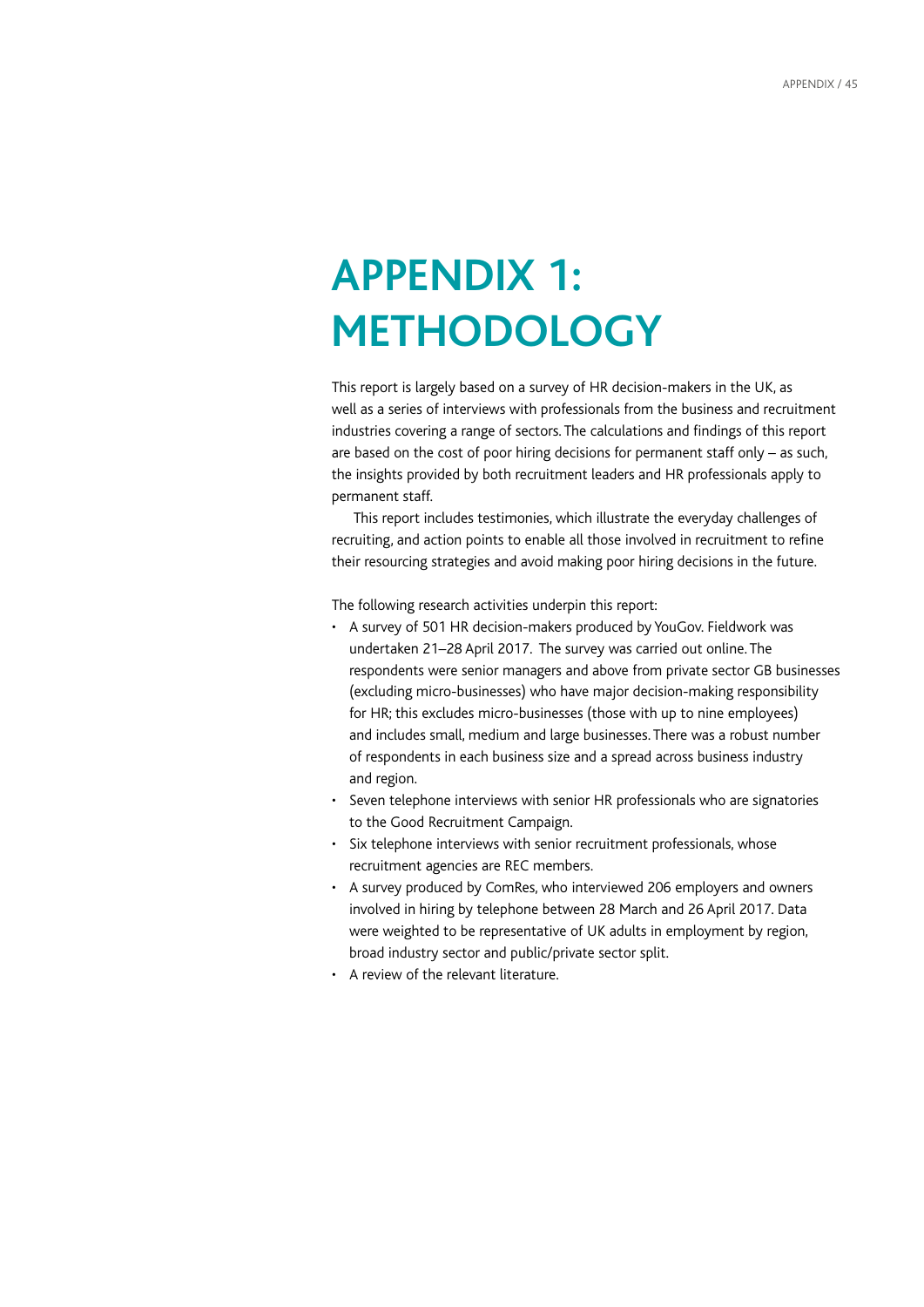## **APPENDIX 2: ACKNOWLEDGEMENTS**

We would like to thank and acknowledge the following people for participating in this research. The considered responses you provided are all very much appreciated.

#### **Good Recruitment Campaign signatories**

- Ashley Hever, Talent Acquisition Director, Enterprise Rent-A-Car
- Charlotte Johns, Head of Recruitment, Transport for London
- Charlotte MacKenzie, Recruitment Delivery Lead, Capgemini Consulting
- Alex Martin, Recruitment Strategy Lead, BAE Systems
- Ruth Penfold, Talent Acquisition Director, Shazam
- Dan Richards, Recruiting Leader (UK and Ireland), EY
- Adrian Wightman, Resourcing Manager, Innogy

#### **REC members**

- Tim Barton, Director, O'Neill & Brennan
- Hannah Courtney, Senior Recruitment Consultant, Line Up Aviation
- Chris Dunning-Walton, Managing Director and Head of Search, InfoSec People
- Paul Jarrett, Recruitment Director, Renaix
- Andy Raymond, Director, Redline Executive
- Graeme Wolf, Director, Hexa Services

This research was conducted and authored by Thalia Ioannidou, Senior Researcher at the REC.

With special thanks to Layla Fazal, REC Communications and Research Officer, for her assistance with compiling this report.